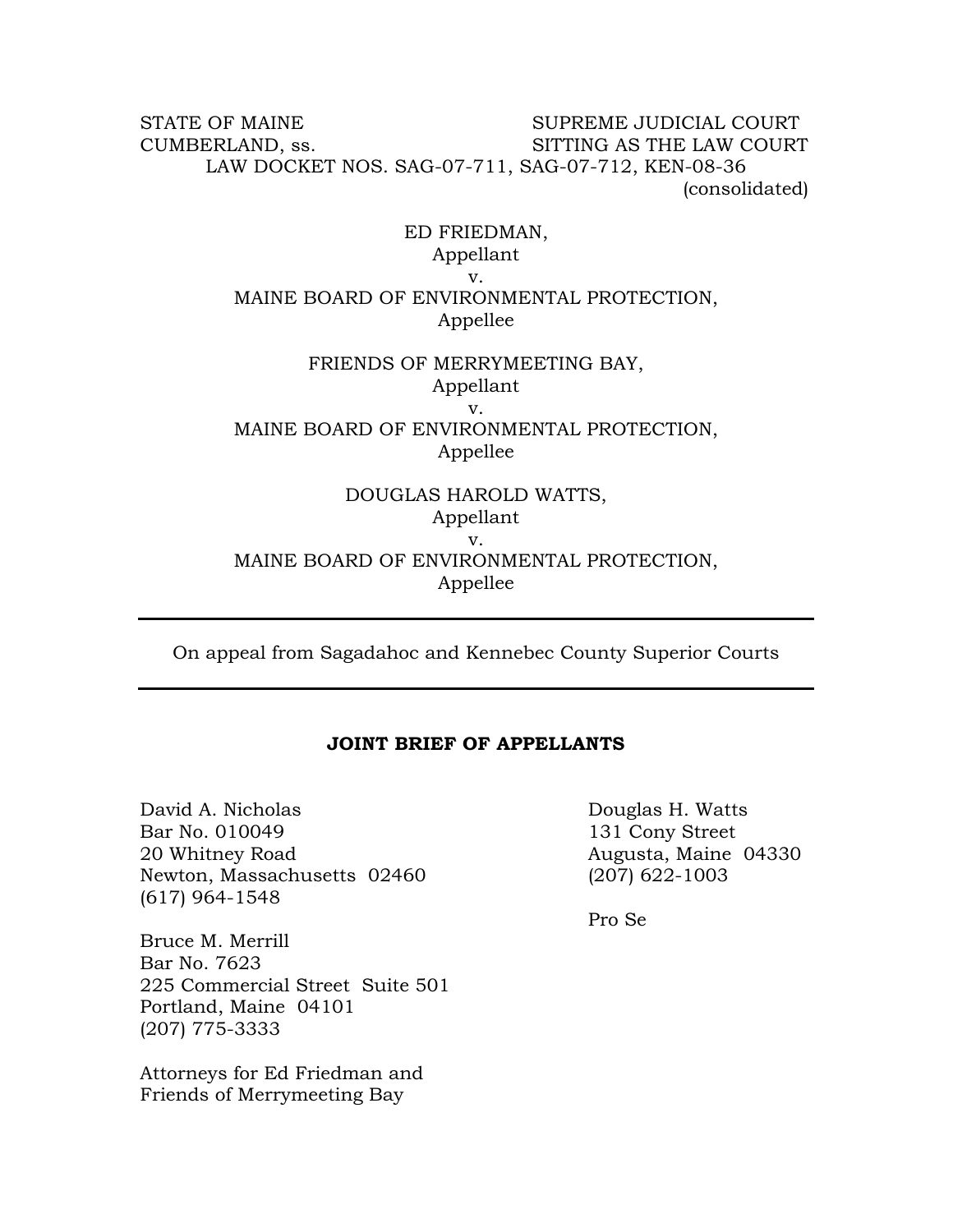# **TABLE OF CONTENTS**

| III. Water Quality Certifications For Hydroelectric Dams 5                       |  |
|----------------------------------------------------------------------------------|--|
|                                                                                  |  |
|                                                                                  |  |
|                                                                                  |  |
|                                                                                  |  |
|                                                                                  |  |
|                                                                                  |  |
|                                                                                  |  |
|                                                                                  |  |
|                                                                                  |  |
|                                                                                  |  |
|                                                                                  |  |
|                                                                                  |  |
|                                                                                  |  |
| L                                                                                |  |
| II. THE SUPERIOR COURT ERRED IN HOLDING<br>THE BOARD HAS UNREVIEWABLE DISCRETION |  |
| A. Judicial Review Of Agency Action Is                                           |  |
| B. The Legislature Did Not Intend To Preclude                                    |  |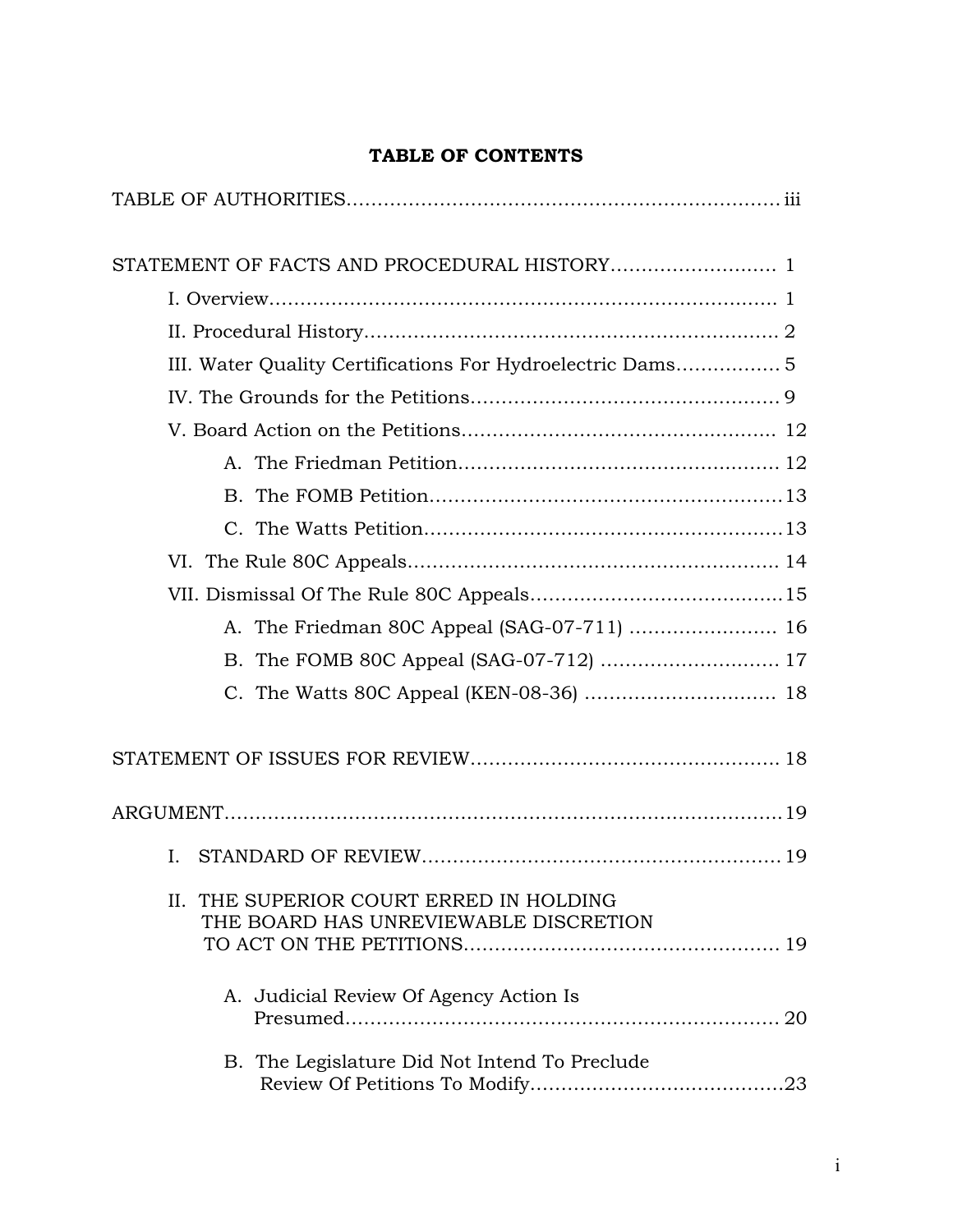|      | 1. | The Plain Meaning Of The Relevant<br>Statutes Show The Legislature<br>Intended to Allow Judicial Review 23                                                  |  |
|------|----|-------------------------------------------------------------------------------------------------------------------------------------------------------------|--|
|      | 2. | The Use Of The Word "May" In<br>§ 341-D(3) Does Not Show Intent To                                                                                          |  |
|      | 3. | § 341-D(3) Contains Meaningful                                                                                                                              |  |
|      | 4. | The Board's Dismissals Were Not<br>The Exercise Of Prosecutorial                                                                                            |  |
|      | 5. | This Court Should Permit Review Of<br><b>Enforcement Decisions That Are</b>                                                                                 |  |
| III. |    | THE SUPERIOR COURT ERRED IN RULING THAT<br>BOARD ACTION ON A PETITION TO MODIFY IS<br>NEVER "FINAL" BECASE A NEW PETITION CAN                               |  |
| IV.  |    | EVEN IF THE BOARD'S DISMISSALS OF THE<br>PETITIONS ARE NONFINAL ACTIONS, THE RULE 80C<br>ACTIONS SHOULD NOT HAVE BEEN<br>DISMISSED BECAUSE "THE NO ADEQUATE |  |
|      |    |                                                                                                                                                             |  |
|      |    |                                                                                                                                                             |  |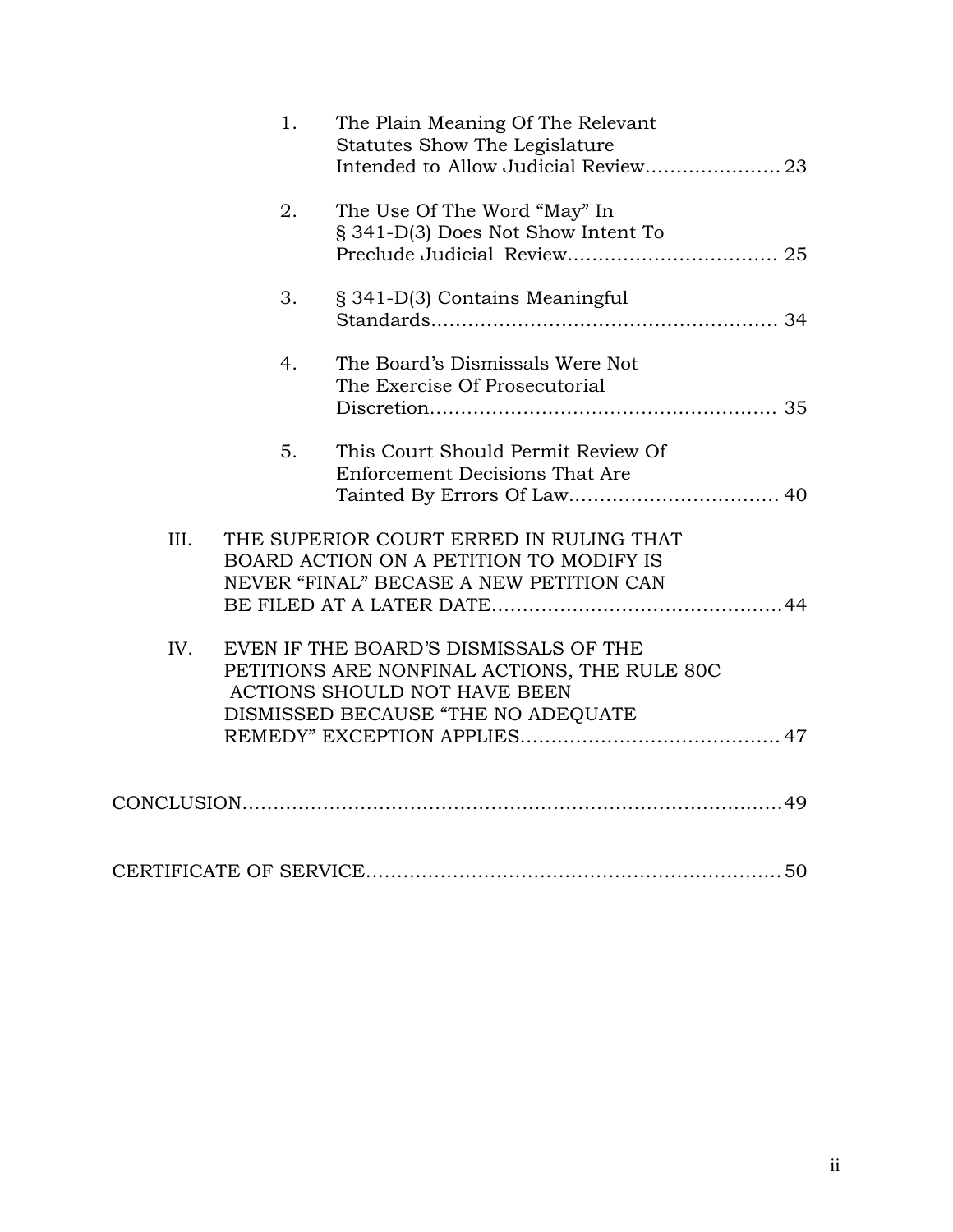# **TABLE OF AUTHORITIES**

# **FEDERAL CASES**

| Amoco Production v. Village of Gambell, 480 U.S. 531 (1987) 48     |
|--------------------------------------------------------------------|
| Bowen v. Michigan Academy of Family Physicians, 476 U.S. 667       |
|                                                                    |
| Connecticut Fund for the Environment v. Acme Elect-Plating, 822 F. |
|                                                                    |
|                                                                    |
| Interfaith Community Organization v. Honeywell International, 399  |
|                                                                    |
| Mackin v. City of Boston, 969 F.2d 1273 (1st Cir. 1992)34          |
| Maine People's Alliance v. Mallinckrodt, 471 F.3d 277 (1st Cir.    |
|                                                                    |
|                                                                    |
| Massachusetts v. Environmental Protection Agency, 127 S. Ct. 1438  |
|                                                                    |
| Rufo v. Inmates of Suffolk County Jail, 502 U.S. 367 (1992)34      |
|                                                                    |
|                                                                    |
| S.D. Warren Co. v. Maine Board of Environmental Protection, 547    |
|                                                                    |
| Washington Public Interest Research Group v. Pendleton Woolen      |
|                                                                    |
| Wilson v. Amoco, 989 F. Supp. 1159 (D. Wyo. 1998)34                |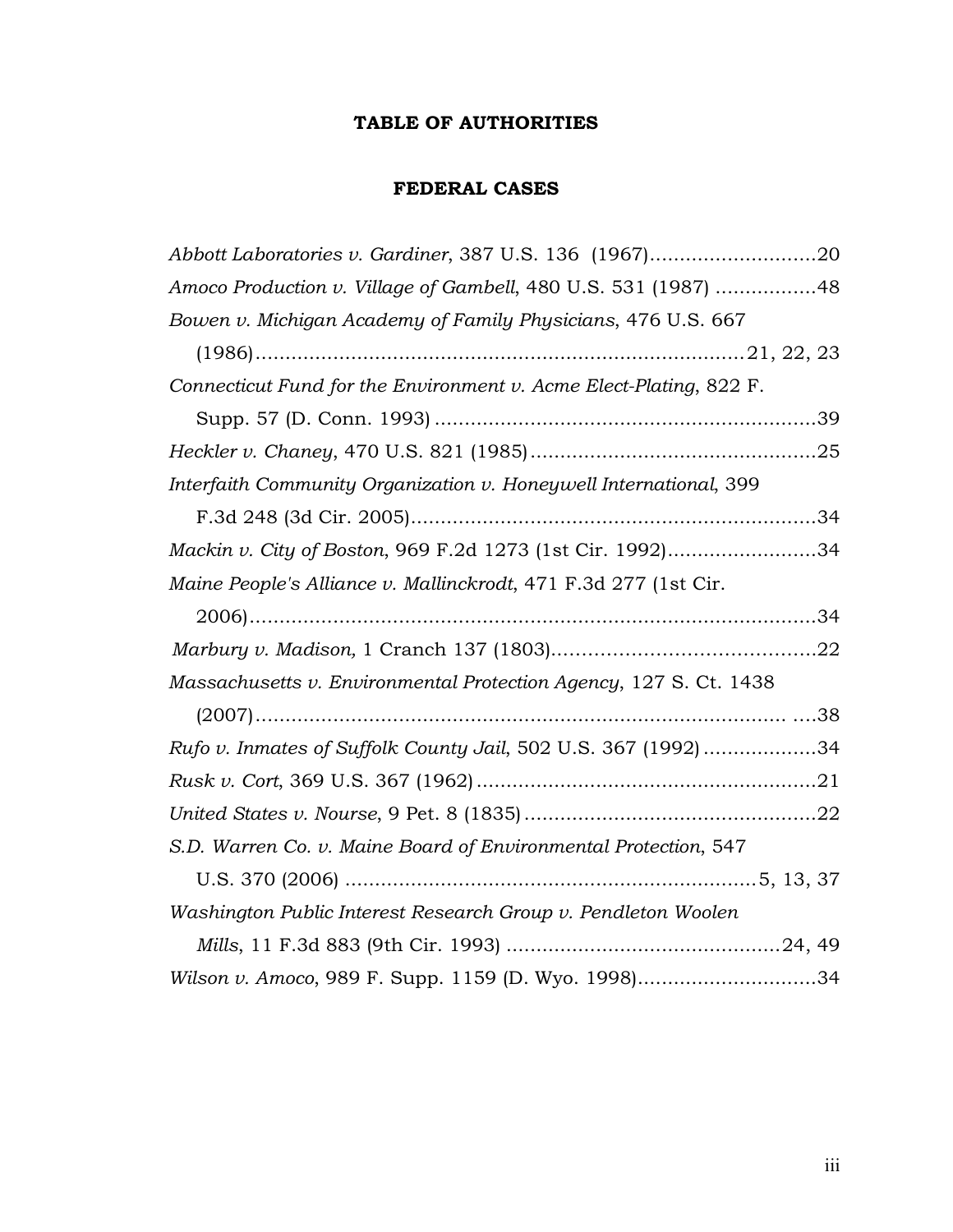# **STATE CASES**

| Atlantic Salmon Federation v. Board of Environmental Protection,      |  |
|-----------------------------------------------------------------------|--|
|                                                                       |  |
| Audubon v. BEP, 1982 Me. Super. LEXIS 106 (June 16, 1982) 27, 29      |  |
| Bangor Hydro-Electric v. Board of Environmental Protection, 595       |  |
|                                                                       |  |
| Bar Harbor Banking & Trust Co. v. Alexander, 411 A.2d 74 (Me.         |  |
|                                                                       |  |
|                                                                       |  |
|                                                                       |  |
| FPL Energy Maine Hydro LLC v. Department of Environmental             |  |
|                                                                       |  |
| Finks v. Maine State Highway Commission, 328 A.2d 791 (Me.            |  |
|                                                                       |  |
| Fitzgerald v. Baxter State Park Authority, 385 A.2d 189 (Me. 1978)8   |  |
| Hall v. Board of Environmental Protection, 498 A.2d 260 (Me. 1985) 45 |  |
| Hallissey v. Sch. Admin. District No. 77, 2000 ME 143, 755 A.2d       |  |
|                                                                       |  |
| Hannum v. Board of Environmental Protection, 2006 ME 51, 898          |  |
|                                                                       |  |
| Heald v. School Administrative District No. 74, 387, A.2d 1 (Me.      |  |
|                                                                       |  |
| Herrle v. Town of Waterboro, 2001 ME 1, 763 A.2d 115941, 42           |  |
|                                                                       |  |
| Kimball v. Land Use Regulation Commission, 2000 ME 20, 745 A.2d       |  |
|                                                                       |  |
|                                                                       |  |
|                                                                       |  |
|                                                                       |  |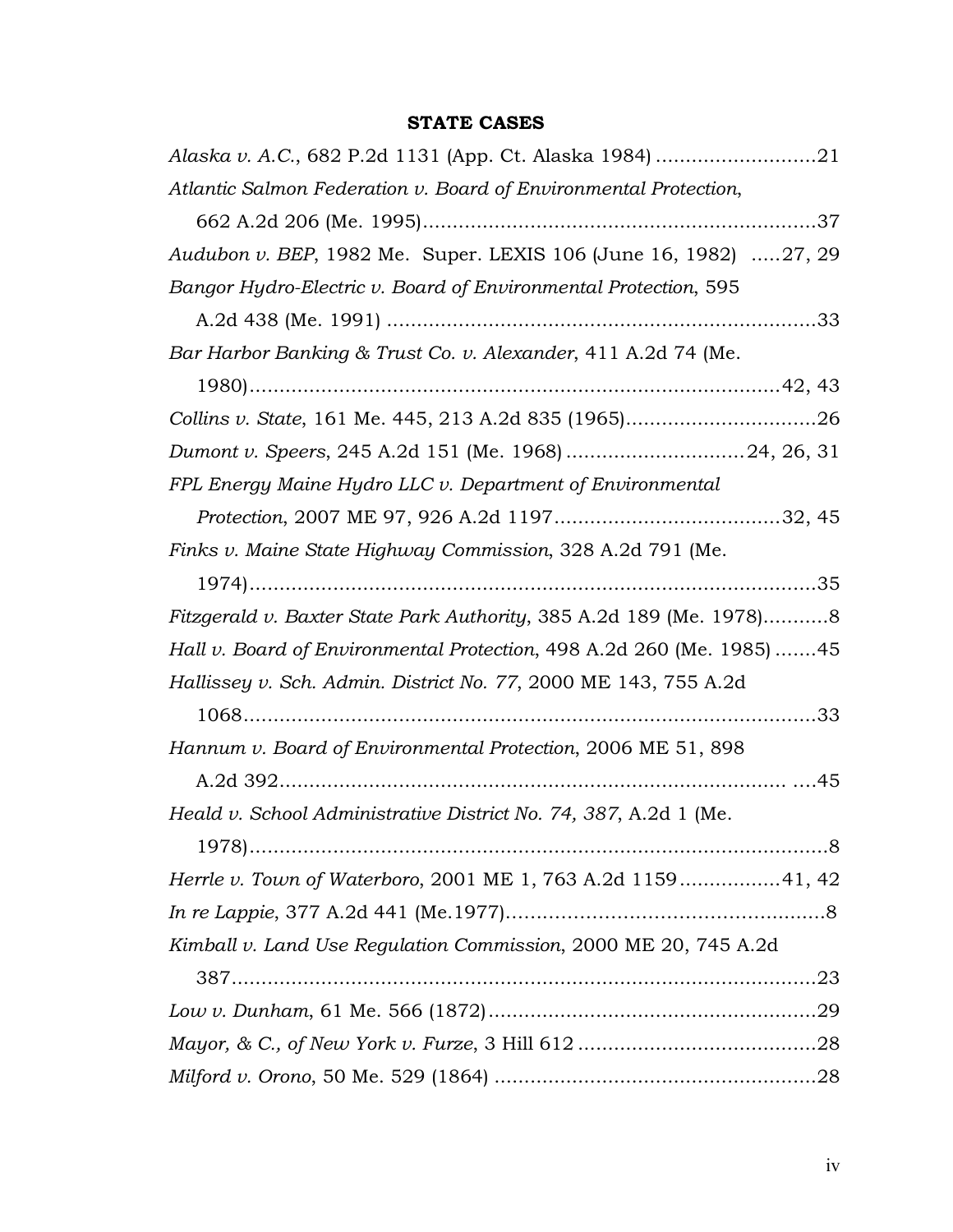| New England Outdoor Ctr. v. Commissioner of Inland Fisheries and   |
|--------------------------------------------------------------------|
|                                                                    |
| Northeast Occupational Exchange v. Bureau of Rehabilitation, 473   |
|                                                                    |
| Park Center v. Zoning Board of Woodbridge, 839 A.2d 78 (App. Div.  |
|                                                                    |
|                                                                    |
| Person v. Department of Human Services, 2001 ME 124, 775 A.2d      |
|                                                                    |
| Phaiah v Town of Fayette, 2005 ME 20, 866 A.2d 86325, 40, 45       |
|                                                                    |
| Richert v City of South Portland, 1999 ME 179, 740 A.2d 1000       |
|                                                                    |
| Roberta v. Southwest Harbor, 449 A.2d 1138 (Me. 1982) 49           |
|                                                                    |
| Roy v. Bladen School District No. R-31 of Webster County, 84       |
|                                                                    |
|                                                                    |
| Save Our Sebasticook v. Board of Environmental Protection, 2007    |
|                                                                    |
|                                                                    |
| S.D. Warren Co. v. Board of Environmental Protection, 2005 ME 27,  |
| 868 A.2d 210 (2005), affd, 547 U.S. 370 (2006)5, 31, 33, 34        |
| S.D. Warren Co. v. Department of Environmental Protection, 2004 Me |
| Super. LEXIS 115 (May 4, 2004), aff'd, S.D. Warren v. Board of     |
| Environmental Protection, 2005 ME 27, 868 A.2d 210 (2005),         |
|                                                                    |
| Toussaint v. Harpswell, 1997 ME 189, 698 A.2d 1063 (1997)41, 42    |
| USPIRG v. Board of Environmental Protection, 2004 Me. Super.       |
|                                                                    |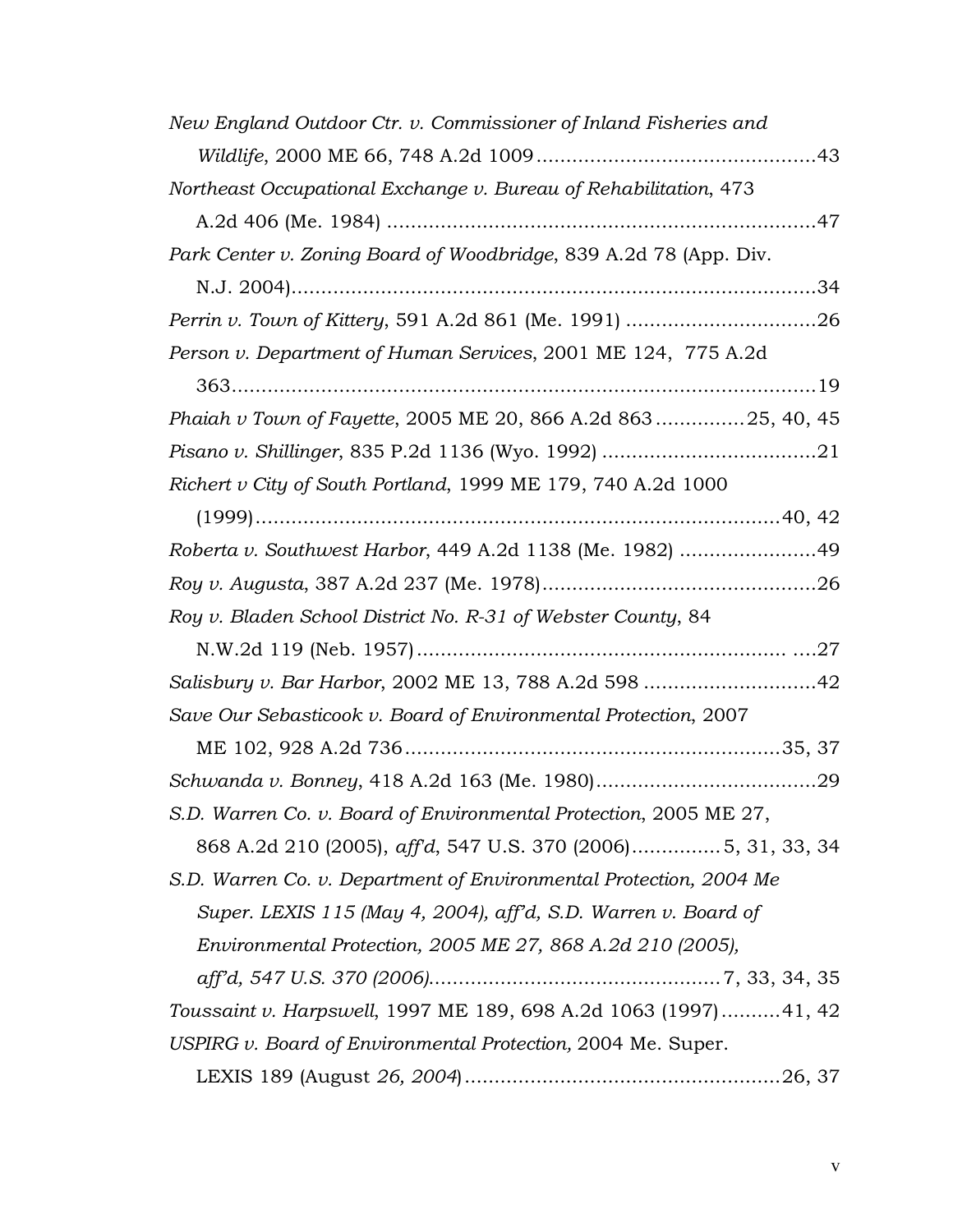*Verizon New England v. Pubic Utilities Commission*, 2005 ME 16, 866 A.2d 844.............................................................................34, 35 *Violette v. Winslow*, 2004 Me. Super. LEXIS 103 (June 11, 2004) ..........42 *Watts v. Maine Board of Environmental Protection*, 2006 Me. Super. LEXIS 270 (Dec. 6, 2006)..........................................................passim

*Woodcock v. Atlass*, 359 A.2d 69 (1976)................................................43

## **FEDERAL STATUTES**

## **STATE STATUTES**

| 38 M.R.S.A. § 464 (2002 & Supp. 2007) 1, 5, 11, 29, 30 |
|--------------------------------------------------------|
|                                                        |
|                                                        |
|                                                        |
|                                                        |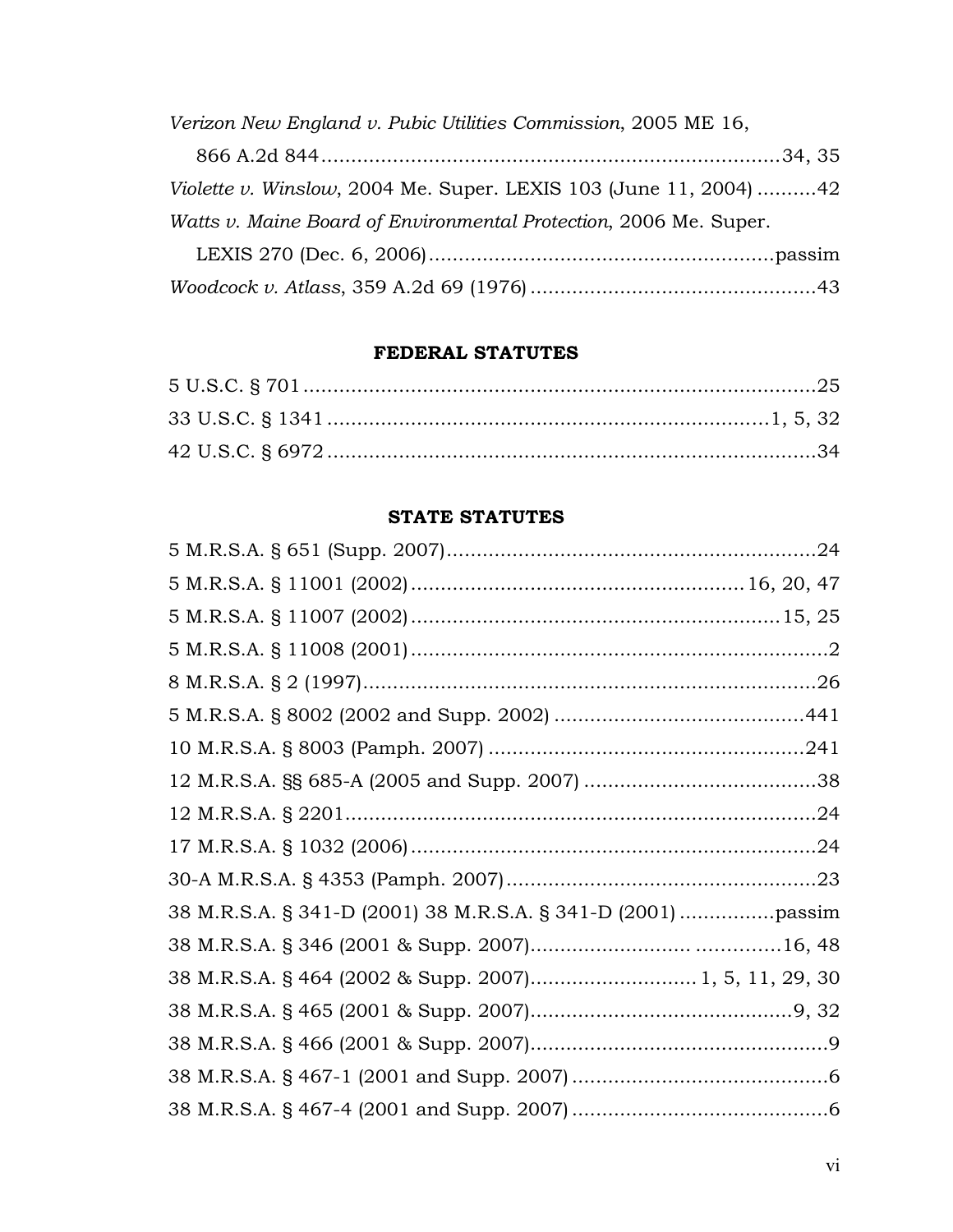| Commentary to § 8002(4), Me. Leg. Doc. No. 1768, 108th Leg., 1st |  |
|------------------------------------------------------------------|--|
|                                                                  |  |
| Me. Leg. Doc. No. 1768, 108th Leg., 1st Sess., commentary to §   |  |
|                                                                  |  |

# **STATE REGULATIONS**

# **OTHER AUTHORITY**

| Berger, Administrative Arbitrariness and Judicial Review, 65 Col. L. |  |
|----------------------------------------------------------------------|--|
|                                                                      |  |
| Frank E. Cooper, 1 State Administrative Law, 42 (American Bar        |  |
|                                                                      |  |
| Sunstein, Reviewing Agency Inaction After Heckler v. Chaney, 52 U.   |  |
|                                                                      |  |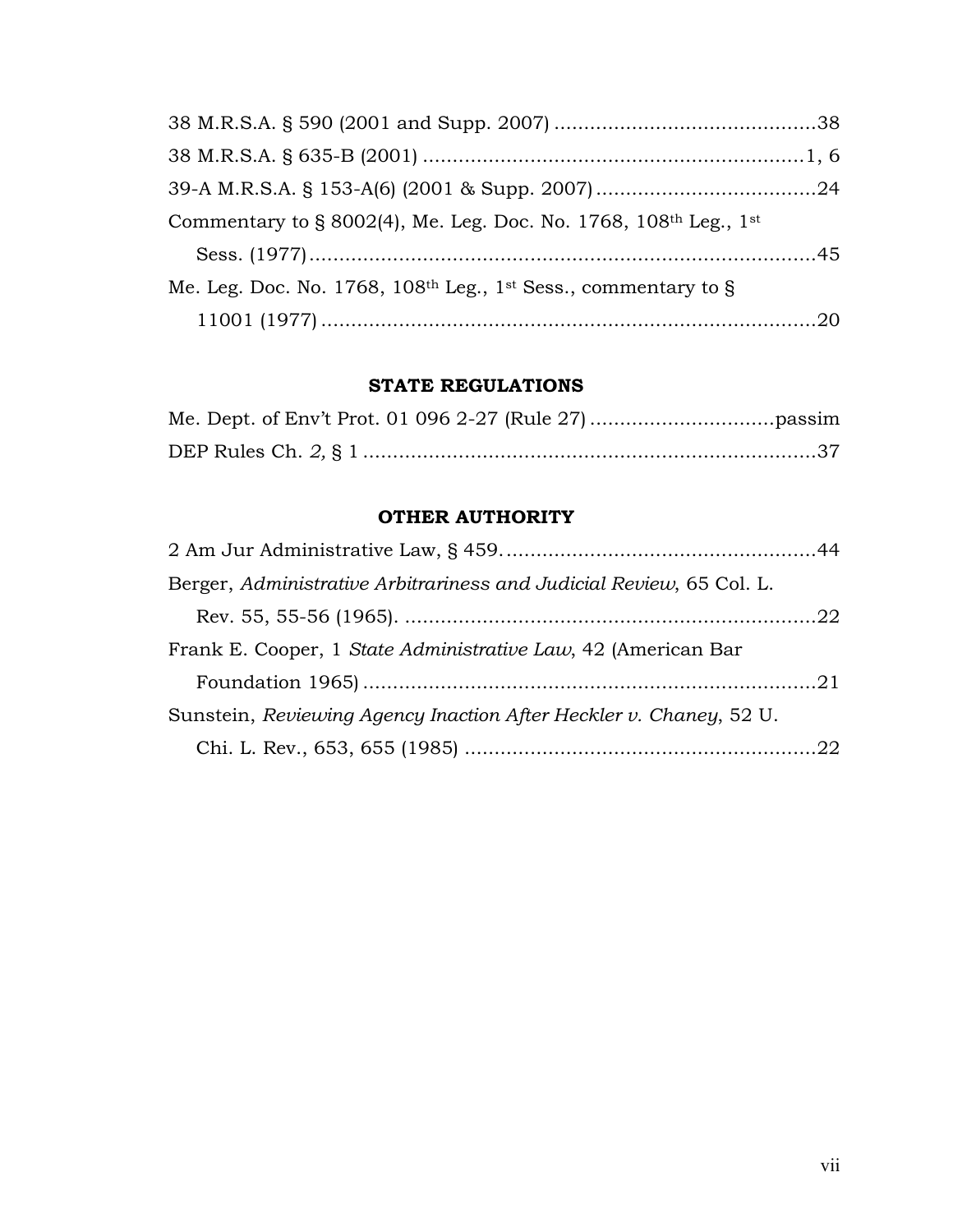#### **STATEMENT OF FACTS AND PROCEDURAL HISTORY**

### I. Overview

Under the federal Clean Water Act ("CWA'"), a state water quality certification is a prerequisite to obtaining a federal license for an activity such as operating a hydroelectric dam. 33 U.S.C. § 1341 (2001). In Maine, the Department of Environmental Protection ("DEP") is responsible for issuing water quality certifications. 38 M.R.S.A. § 635-B (2001). A certification cannot be issued if the activity would cause a violation of State water quality standards. 38 M.R.S.A. § 464(4)(F)(3) (2002 & Supp. 2007).

At issue here are water quality certifications DEP issued for 21 dams on four rivers: the Androscoggin, Little Androscoggin, and Kennebec Rivers, and Messalonskee Stream. Ed Friedman, Friends of Merrymeeting Bay ("FOMB') and Douglas H. Watts ("Appellants" or "Petitioners") contend these certifications allow violations of water quality standards and pose a serious threat to the environment because the certifications do not require the dams to provide safe passage for indigenous migratory fish. Appellants contend that the dams kill and injure significant numbers of American eel and other indigenous species with their turbines, block fish migration, and reduce habitat, all to the point of grave concern. See pp. 6-11, infra.

Under a formal procedure established by 38 M.R.S.A. § 341-D(3) (2001) and Board of Environmental Protection ("Board") regulations, Me.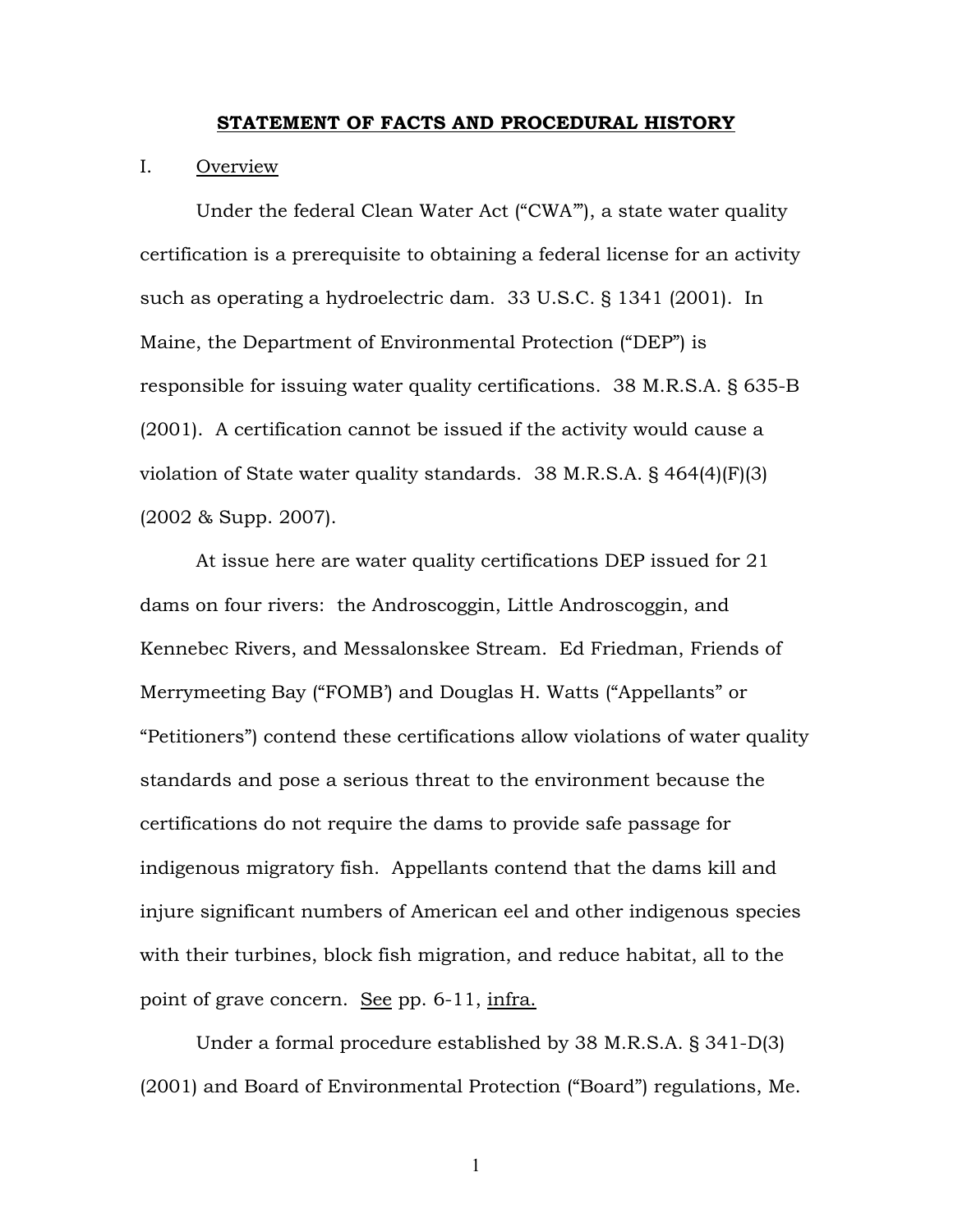Dept. of Env't Prot., 01 096 2-27 (hereinafter,"Rule 27") (App. at 129), Appellants filed three petitions with the Board (each covering different dams) requesting the certifications be modified to require safe passage for eels and other indigenous migratory fish. See pp. 7-11, infra. Two of the petitions were dismissed, and one of the petitions went to an adjudicatory hearing and was then denied. See pp. 12-14, infra.

Appellants filed M.R. Civ. P. 80C appeals of the three Board decisions. The Superior Court in each case ruled it had no jurisdiction to hear the appeal because the Board's action was not "final" and because the Board had sole, unreviewable discretion to do what it wants with the petitions. See pp. 15-18, infra. This appeal, pursuant to 5 M.R.S.A. § 11008(1) (2001), followed.

#### II. Procedural History

On May 17, 2006, Ed Friedman filed a petition to modify water quality certifications for dams on the Androscoggin and Little Androscoggin Rivers ("Friedman Petition"). App. at 5. On May 17, 2007, the Board dismissed the petition. App. at 5-6 (Board dismissal of Friedman Petition). Mr. Friedman timely filed, pro se, a petition to review the Board's decision in Sagadahoc County Superior Court on June 15, 2007, AP-07-06 ("Friedman 80C Appeal"). App. at 1 (docket sheet) and 7-9 (Friedman 80C Appeal). The Board and real parties in interest dam owners moved to dismiss the appeal on June 16, 2007 and August 14, 2007, respectively. App. at 1, 2 (docket sheet). Oral argument on the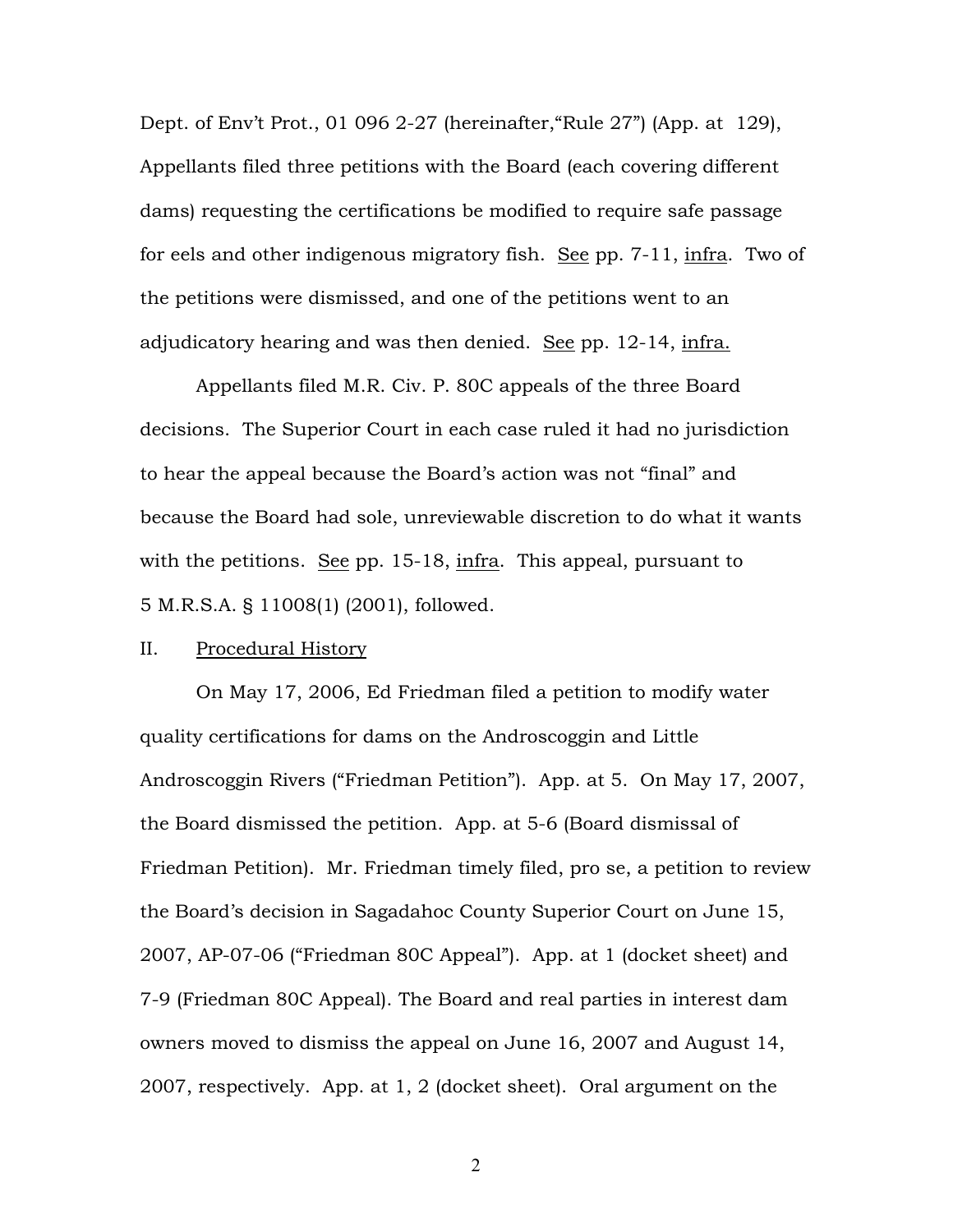motions was heard on October 18, 2007. App. at 3 (docket sheet). Justice Horton granted the motions to dismiss on November 8, 2007 (App. 10-17, hereinafter "Friedman 80C Dismissal"), and the order of dismissal was entered on the docket sheet on November 15 2007 (App. at 3). An appeal to the Law Court was timely filed on December 4,  $2007<sup>1</sup>$ and bears the Law Docket number SAG-07-711.

FOMB filed a petition to modify water quality certifications for four Kennebec River dams on October 3, 2005 ("FOMB Petition"). App. at 31. On January 19, 2006, the Board voted to schedule a pubic haring on the petition. App. at 32.2 The Board required FOMB to file a motion to intervene in the hearing, even though FOMB had filed the petition. On July 6, 2006, the Board granted intervenor status to FOMB. App. at 33. After several pre-hearing conferences (App. at 33-34), an adjudicatory hearing was held to receive testimony from the parties and the general pubic (App. at 35). The hearing was held on March 15 and 16, 2007, in Augusta. App. at 35. Twelve witnesses testified, not including members of the public. App. at 35-47. Post hearing briefs were filed. App. at 48- 52. On July 5, 2007, the Board denied the FOMB Petition. App. at 21- 30. FOMB timely filed a petition to review the Board's decision in Sagadahoc County Superior Court on August 6, 2007, AP-07-10 ("FOMB

<sup>&</sup>lt;sup>1</sup> The Appendix inadvertently includes a docket sheet for AP-07-06 that was duplicated before the notice of appeal was docketed.

 $^2$  Douglas Watts filed a similar petition regarding the Kennebec dam certifications, and his petition was essentially consolidated with FOMB's.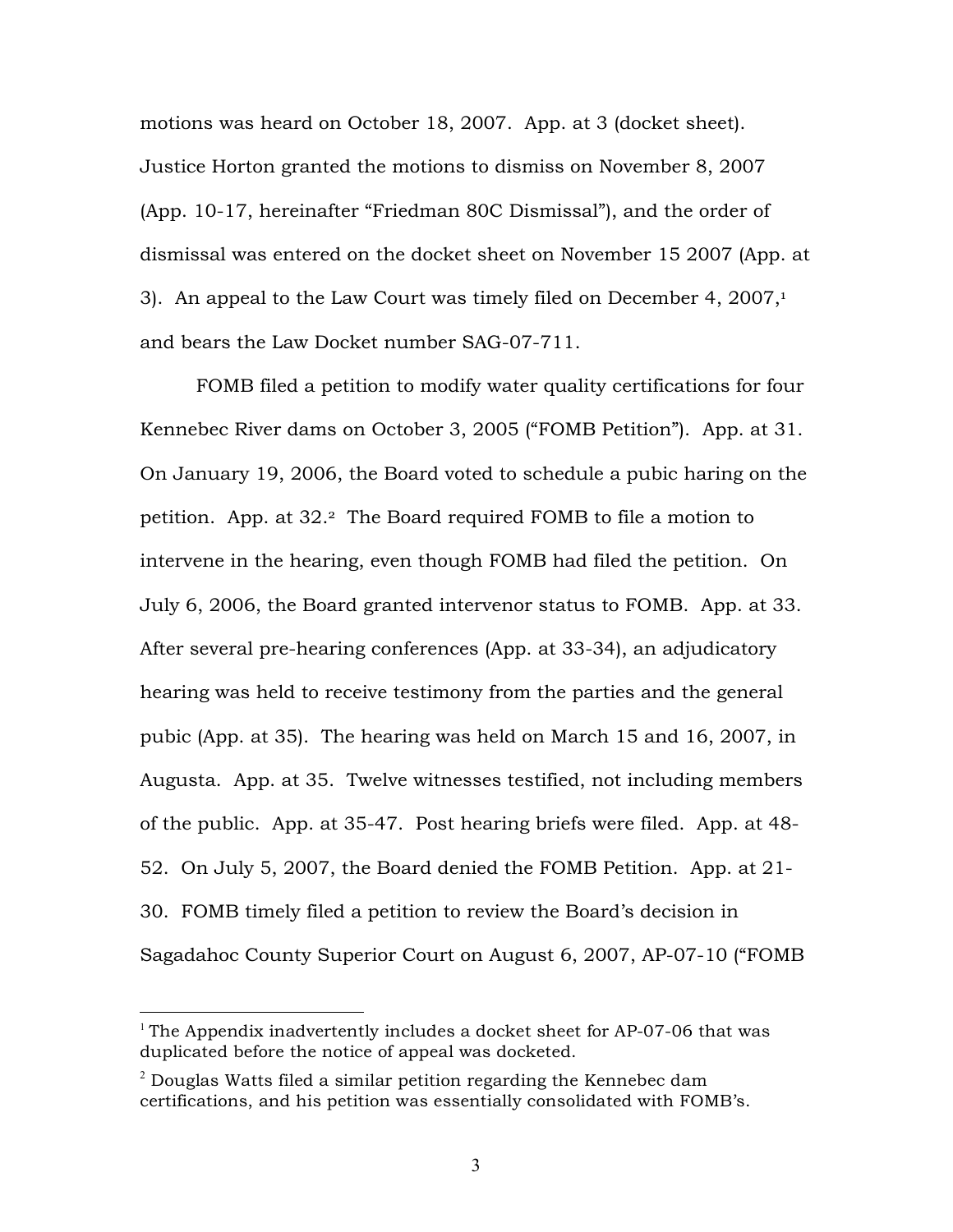80C Appeal"). App. at 18 (docket sheet) and 54-65 (FOMB 80C Appeal). The Board and the real parties in interest dam owners moved to dismiss the appeal on September 4 and 6, 2007, respectively. App. at 18 (docket sheet). Oral argument on the motions was heard on October 18, 2007. App. at 20 (docket sheet). Justice Horton granted the motions to dismiss on November 8, 2007 (App. 66-68, hereinafter "FOMB 80C Dismissal"), and the order of dismissal was entered on the docket sheet on November 15 2007 (App at 20). An appeal to the Law Court was timely filed on December 4, 2007,3 and bears the Law Docket number SAG-07-712.

Douglas Watts filed a petition to modify the water quality certification for a dam to be rebuilt on Messalonskee Stream on May 1, 2007 ("Watts Petition"). App. at 73. The Board dismissed the petition on November 15, 2007. App. at 71-81. Mr. Watts timely filed, pro se, a petition to review the Board's dismissal in Kennebec County Superior Court on November 5, 2007, AP-07-73. ("Watts 80C Appeal"). App. at 69 (docket sheet), 82-89 (Watts 80C Appeal). Mr. Watts moved for a temporary restraining order to prevent the dam from being built, and that was denied. App. at 69 (docket sheet). On December 17 and 19, 2007, respectively, the real party in interest dam owner and the Board moved to dismiss the appeal. App. at 69 (docket sheet). No oral argument was heard on the motion. Justice Jabar granted the motion to

<sup>&</sup>lt;sup>3</sup> The Appendix inadvertently includes a docket sheet for  $AP-07-10$  that was duplicated before the notice of appeal was docketed.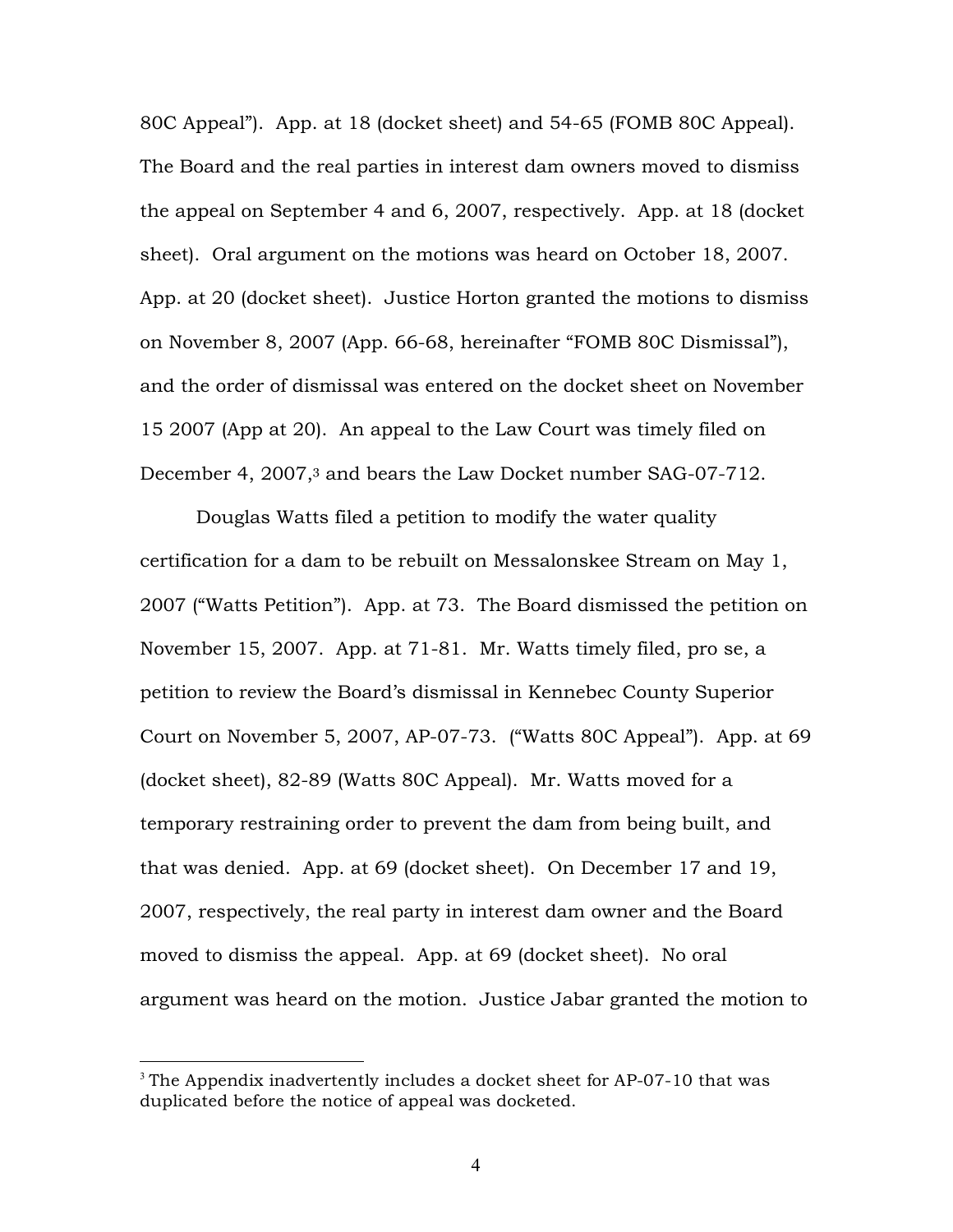dismiss on January 10, 2008 (App. 90, hereinafter "Watts 80C Dismissal"), and the order of dismissal was entered on the docket sheet the same date (App. at 70). An appeal to the Law Court was timely filed on January 18, 2008 (App. at 70), and bears the Law Docket number KEN-08-36.

#### III. Water Quality Certifications For Hydroelectric Dams

Section 401 of the CWA, 33 U.S.C. § 1341, requires an applicant seeking a federal permit for an "activity … which may result in any discharge into the navigable waters" to obtain a certification from the appropriate state that any such discharge will comply with, among other things, state water quality standards. S.D. Warren Co. v. Board of Environmental Protection, 2005 ME 27, ¶ 8, 868 A.2d 210, 214, aff'd, 547 U.S. 370 (2006) ("The purpose of the certification is to confirm that the contemplated discharge will comply with the water quality standards of the CWA and the effected state."). Consistent with the CWA, Maine law provides that a water quality certification can be issued only if the standards of a water quality classification are met. 38 M.R.S.A. § 464(4)(F)(3). A certification must contain any limitations on the licensed activity that are necessary to assure attainment of water quality standards. 33 U.S.C. § 1341(d).

Hydroelectric dams must obtain water quality certifications because they need Federal Energy Regulatory Commission ("FERC") licenses. S.D. Warren Co. v. Maine Board of Environmental Protection,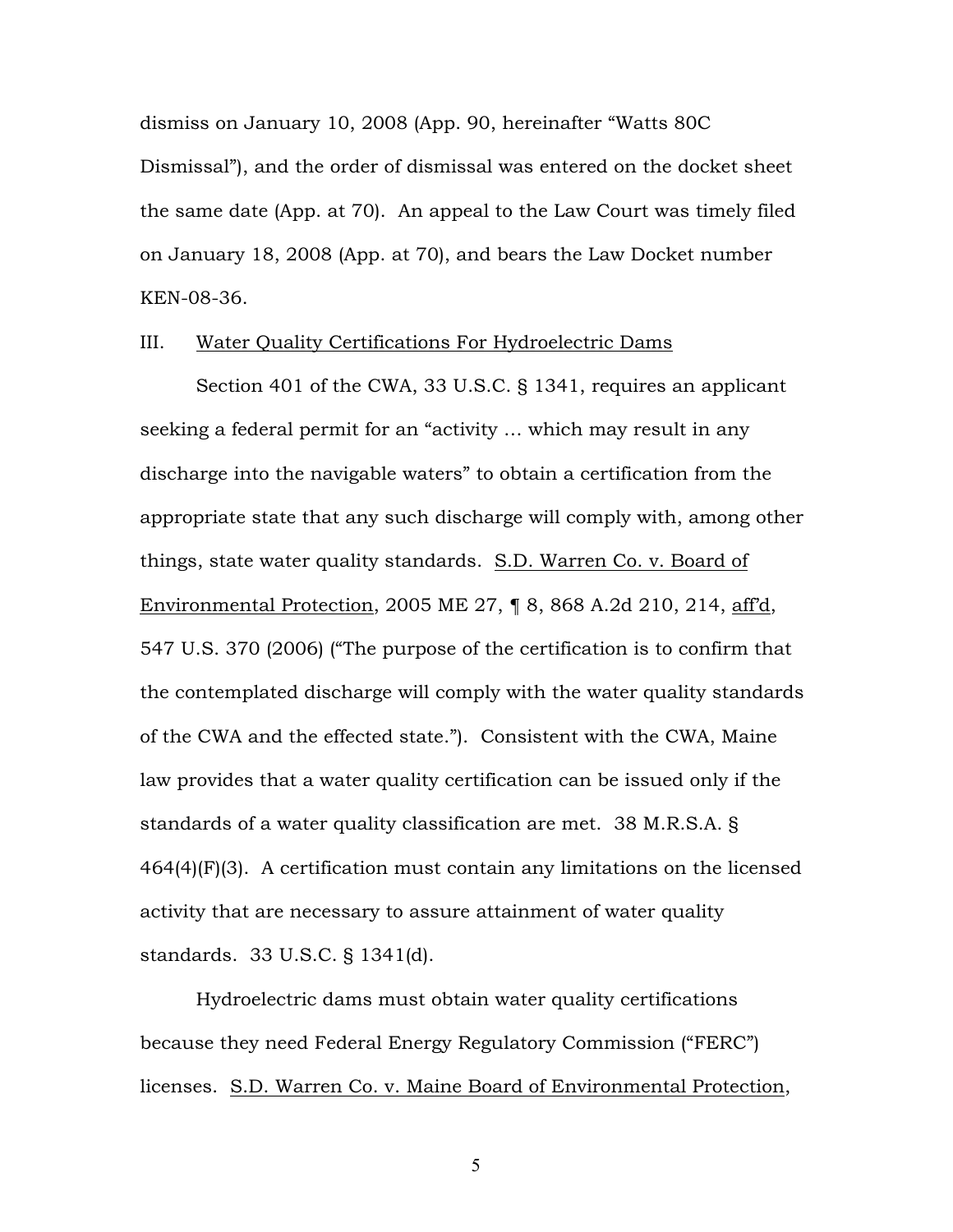547 U.S. 370 (2006). In Maine, water quality certifications are issued by DEP. 38 M.R.S.A. § 635-B.

Among other things, certifications must assure protection of migratory fish because, as discussed more fully below, that is required by State water quality standards. The waters of the four rivers involved in the cases at bar are classified as Class B and Class C. 38 M.R.S.A. § 467-1(A)(2), (b)(1)(a) and (b) (2001 and Supp. 2007); 38 M.R.S.A. § 467- 1(E)(1)(a) (2001 and Supp. 2007); 38 M.R.S.A. § 467-4(A)(9) and (10) (2001 and Supp. 2007) (classifications of waters).

DEP does not have a cohesive approach to protecting migratory fish from the adverse effects of dams. Certification provisions regarding safe passage for American eel and other indigenous species vary greatly from dam to dam, even on the same river.  $^4\,$  A number of certifications provide for literally no passage at all, such as those for many of the dams on the Androscoggin (App. at 7, Friedman 80C Appeal) and for the dam on the Messalonskee (App. at 85, Watts 80C Appeal ¶¶ 16, 20).Other

 $4$  Appellants note not all passage is safe passage. Passage can be provided through turbines or over the top of dams when the water is high, but eels and other fish get killed and injured when trying to pass a dam that way. See Summary of Petitions, Petition Proceedings, Public Hearing Testimony, and Post-Hearing Briefs for the FOMB Petition (hereinafter, "FOMB Petition Proceeding Summary") at App. at 38 (summary of FOMB direct testimony), 44 (Watts rebuttal), 45 (FOMB rebuttal). See also direct testimony of Ed Friedman ¶¶ 20-24, 28, submitted to the Board in connection with the FOMB Petition ("Friedman Direct"), attached as Exhibit A to the Nicholas Declaration in opposition to the motion to dismiss the FOMB 80C Appeal, docket sheet entry September 26, 2007 (App. 19). To counter this problem, some dams on other rivers screen or shut down their turbines during eel migration periods. Friedman Direct, ¶¶ 30-33.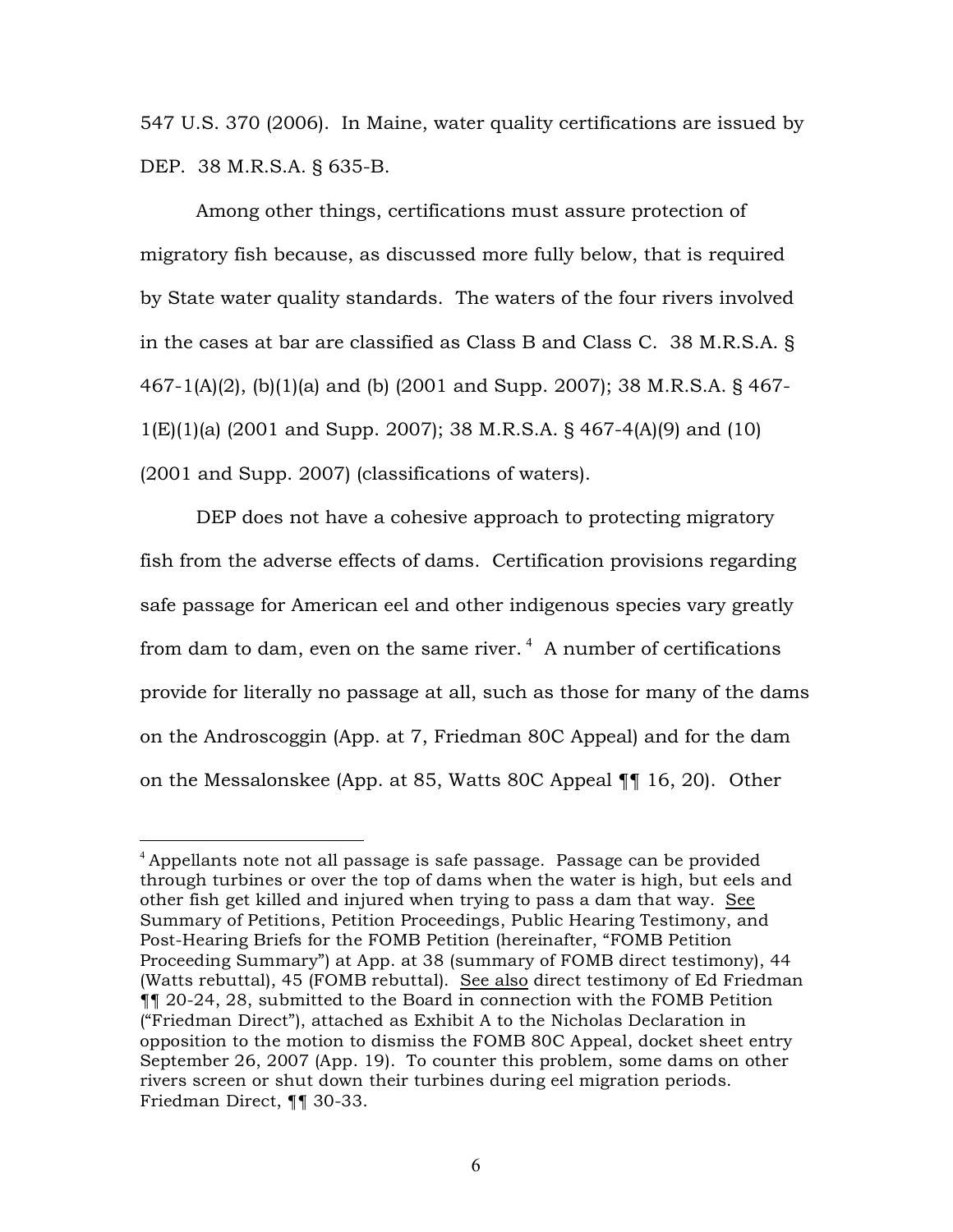certifications require minimal measures, such as those for the Kennebec dams that require only studies. Friedman Direct ¶ 3. A few water quality certifications (not ones at issue here) require significant measures, including installation of upstream and downstream passage facilities, operation measures to provide passage, and restrictions on water level and flows. S.D. Warren Co. v. Department of Environmental Protection, 2004 Me Super. LEXIS 115, \* 3, n.1 (May 4, 2004), aff'd, S.D. Warren v. Board of Environmental Protection, 2005 ME 27, 868 A.2d 210 (2005), aff'd, 547 U.S. 370 (2006). This helter-skelter way of regulating fish passage does not work. The biological integrity of the rivers has been dramatically impaired by the dams, and water quality standards are not being met. App. at 7, 9 (Friedman 80C Appeal); App. at 56, 57, 61 (FOMB 80C Appeal ¶¶ 8, 12, 29, 32); App. at 85-87 (Watts 80C Appeal ¶¶ 16, 20,21).

Appellants are two individuals who use, and a conservation group whose members use, these rivers for commercial and recreational purposes (collectively, "Appellants" or "Petitioners"). Frustrated by DEP's poor stewardship, which is harming their use and enjoyment of the rivers, <sup>5</sup> they availed themselves of a procedure to modify water quality

 $5$  Ed Friedman, a member of FOMB and the organization's Chairman, submitted an affidavit to the Board (attached as Exhibit B to the Nicholas Affidavit submitted in opposition to the motion to dismiss the FOMB 80C Appeal, docket entry 9/26/2007, App. at 19) detailing harm dam operations are causing to FOMB members' aesthetic interests (¶¶ 12-13) and to FOMB's ability to carry out its mission (¶¶ 14-15). Evidence of aesthetic and economic harm to FOMB members was also presented at the adjudicatory hearing on the (con't)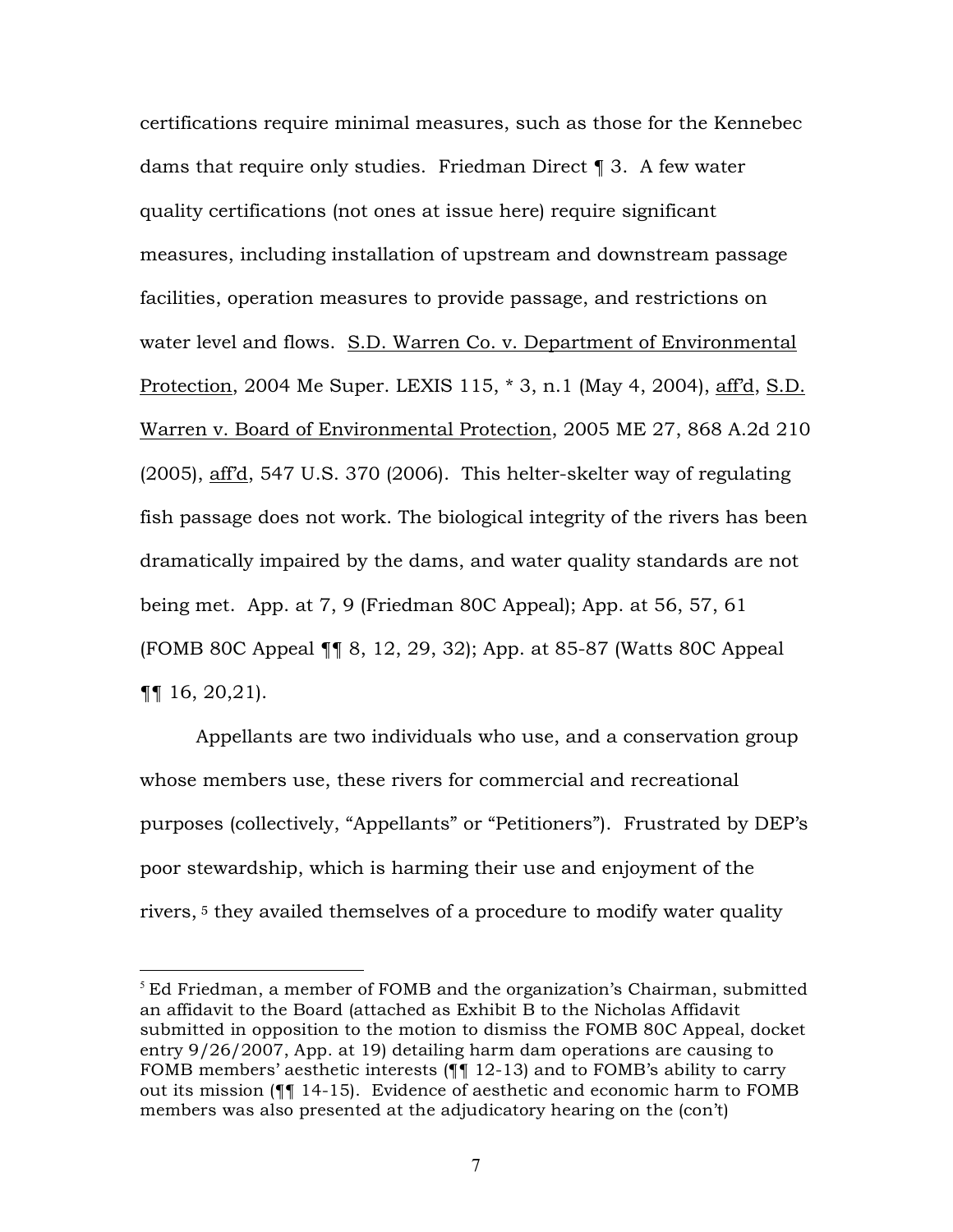certifications. 38 M.R.S.A. § 341-D(3) authorizes the Board to modify certifications, and Rule 27 of Chapter 2 of the Board rules, authorizes "any person" to petition the Board to make such a modification. § 341- D(3) and Rule 27 provide the Board may modify a certification if as few as one of seven criteria is met. Appellants filed separate petitions (collectively, the "Petitions") with the Board to modify certifications for (1) sixteen dams on the Androscoggin and Little Androscoggin (the "Friedman Petition"), (2) four dams on the Kennebec (the "FOMB Petition") and (3) one dam on the Messalonskee (the "Watts Petition"). $^6$ They asked the Board to modify the certifications to require safe passage for eels and other indigenous migratory fish. App. at 7 (Friedman 80C Appeal, p. 1) App. at 56 (FOMB 80C Appeal ¶ 8); App. at 83 (Watts 80C Appeal  $\P$  6).

 $\overline{a}$ 

Kennebec Petition (Friedman Direct ¶¶ 36-38). The 80C Appeals also allege injury. App. at 7 (Friedman 80C Appeal); App. at 54-55, 62-63 (FOMB 80C Appeal ¶¶ 2, 39-43); and App. at 9 (Watts 80C Appeal ¶ 9). The underlying Petitions contained additional facts to establish standing, but the Board did not file a record on appeal in these cases so that information is not before the Court. Although the Superior Court did not rule on standing, App. at 10, n.1, these facts establish Appellants have suffered a particularized injury, see e.g., Fitzgerald v. Baxter State Park Authority, 385 A.2d 189, 197 (Me. 1978) (harm to aesthetic interests "establishes a direct and personal injury"), and are thus "persons aggrieved," Heald v. School Administrative Dist. No.74, 387 A.2d 1, 3 (Me. 1978); In re Lappie, 377 A.2d 441, 442-444 (Me. 1977).

 $6$  The Friedman Petition, which was submitted by 63 individuals and FOMB in addition to Mr. Friedman, requested that certifications for the following hydroelectric dams be modified: Brunswick, Pejepscot, Worumbo, Lewiston Falls, Upper Androscoggin, Deer Rips, Gulf Island, Livermore, Otis, Jay, Riley, Rumford Falls, Barker Lower Mills, Barker Upper Mills, Hacketts Mills, and Marcal. App. at 4-5. The FOMB Petition requested that certifications for the following hydroelectric dams be modified: Lockwood, Hydro-Kennebec, Shawmut, and Weston. App. at 56. The Watts Petition requested that the certification for the Union Gas dam be modified. App. at 83.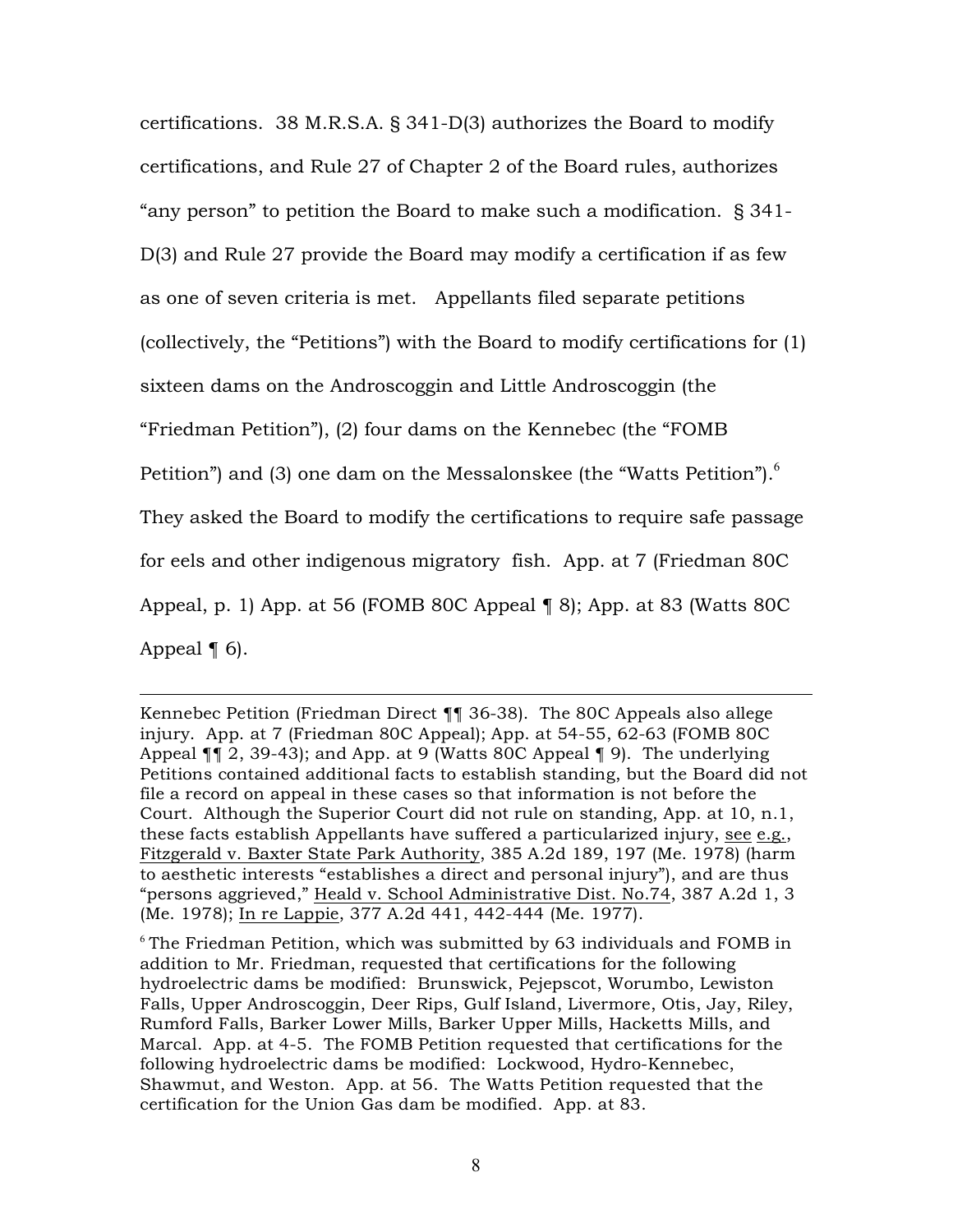### IV. The Grounds For The Petitions

The Petitions asserted four of the modification criteria contained in the statute and rule were met. App. at 7-9 (Friedman 80C Appeal); App. at 56-57 (FOMB 80C Appeal ¶ 10); App. at 86 (Watts 80C Appeal ¶ 19).

*First*, Petitioners asserted that the water quality certifications do not contain standards or limitations legally required on the date of issuance. 38 M.S.R.A. § 341-D(3)(D); Rule 27(D). Petitioners asserted that by failing to provide for safe upstream and downstream passage, the certifications fail to contain provisions assuring compliance with water quality standards. Specifically, the certifications fail to assure:

- Class B and Class C waters of the rivers will "be suitable for . . . habitat for fish and other aquatic life," a standard required by 38 M.R.S.A. § 465(3)(A) and 4(A) (2001 & Supp. 2007);
- Class B waters of the rivers will be "unimpaired" habitat, a standard required by 38 M.R.S.A. § 465(3)(A). "'Unimpaired' means without a diminished capacity to support aquatic life." 38 M.R.S.A. § 466(11) (2001 & Supp. 2007);
- Class B waters of the rivers will "support all aquatic species indigenous to the" rivers "without detrimental changes in the resident biological community," a standard required by 38 M.R.S.A. § 465(3)(C);
- Class C waters of the rivers will "support all species of fish indigenous to the" rivers "and maintain the structure and function of the resident biological community," a standard required by 38 M.R.S.A.  $\S$  465(4)(C);<sup>7</sup>

 $7$  "Without detrimental changes to the biological community' means no significant loss of species or excessive dominance by any species or group of species attributable to human activity." 38 M.R.S.A. § 466(12). "'Community function' means mechanisms of uptake, storage and transfer of life-sustaining materials available to a biological community which determines the efficiency of use and the amount of export of the materials from the community." (con't)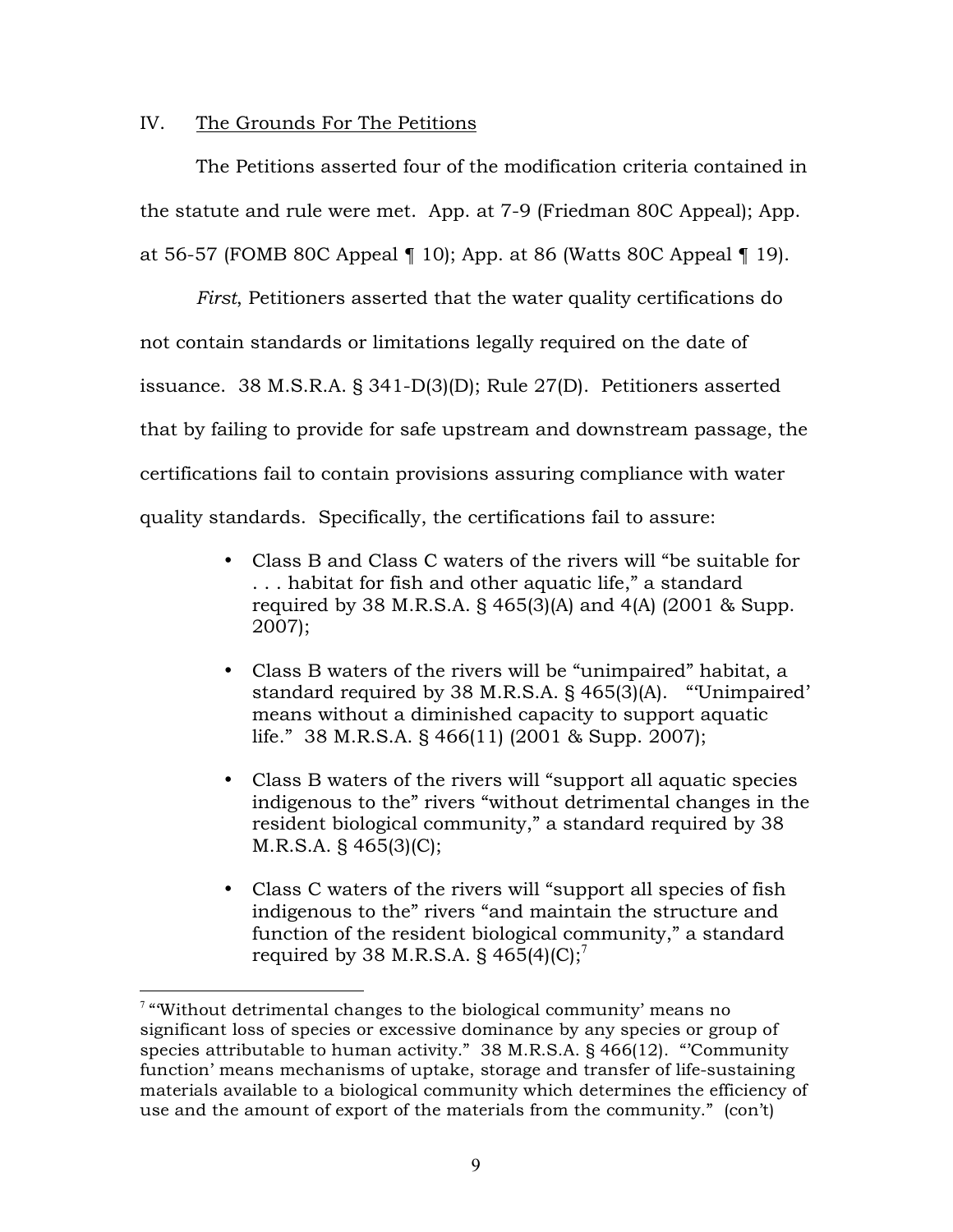- existing uses of the rivers (as habitat for fish and eels) are being maintained and protected, a standard required by 38 M.S.R.S.A. § 464(4)(F)(1);
- the standards of classification of the water body are met, as required by 38 M.R.S.A.. § 464(4)(F)(3).

App. at 9 (Friedman 80C Appeal, p. 3); 57 (FOMB 80C Appeal ¶ 12), 86- 87 (Watts 80C Appeal ¶ 21).

*Second*, Petitioners asserted the activities covered by the water quality certifications (dam operations) pose a threat to the environment. 38 M.S.R.A. § 341-D(3)(C); Rule 27(C). The certifications allow significant numbers of fish and eels to be killed and injured in the dam turbines and allow eel and other fish habitat to be blocked and rendered unusable. App. at 56, 57 (FOMB 80C Appeal ¶¶ 8, 11); App. at 85, 96, 88 (Watts 80C Appeal ¶ 16, 20, 29); App. at 9 (Friedman 80C Appeal, p. 3).

*Third*, Petitioners asserted there has been a change in condition or circumstance that requires modification of the certifications. 38 M.S.R.A. § 341-D(3)(E); Rule 27(F). With respect to the dam on the Messalonskee, the Petition asserted the following changes since the certification was issued in 1995: (1) the removal of the dam in 2001 restored the stream to its natural, free-flowing condition and improved

 $\overline{a}$ 

<sup>38</sup> M.R.S.A. § 466(3)." "'Community structure' means the organization of a biological community based on numbers of individuals within different taxonomic groups and the proportion each group represents of the total community." 38 M.R.S.A. § 466(4).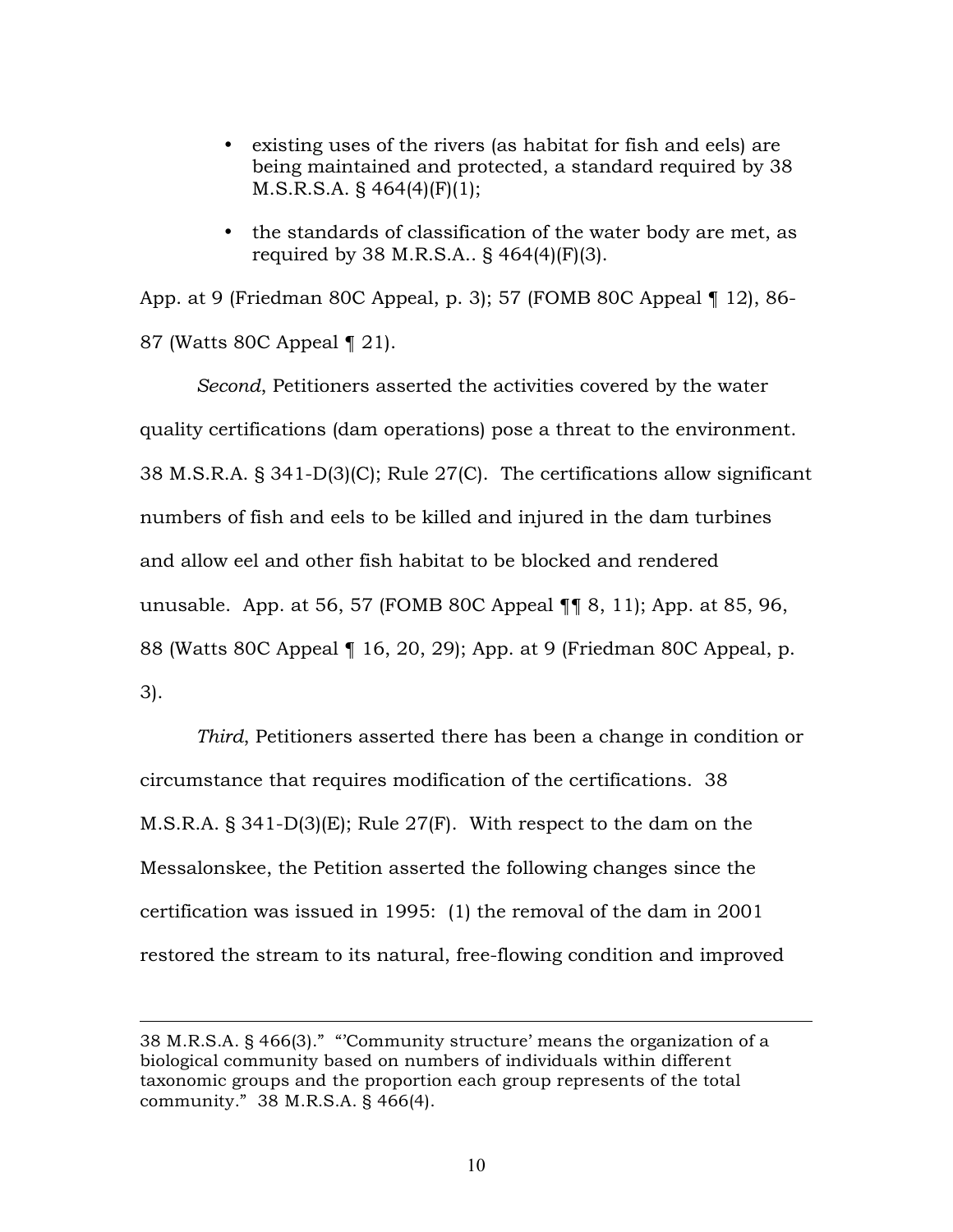passage for migrating eels (the Petition was filed because the dam owner was proposing to rebuild the dam); (2) the removal of the Edwards Dam had restored access to the Messalonskee to various migratory fish species; and (3) the water quality of the Messalonskee had improved after Cascade Woolen Mill closed. App. at 75-76 (Board Denial of Watts Petition, pp. 5-6); App. at 82-83 (Watts 80C Appeal ¶¶1, 2). With respect to dams on the other rivers, the Petitions asserted, among other things, that evidence showing the magnitude of the harm to eels and other indigenous fish had greatly increased since the certifications were first issued. App. at 32 (FOMB Petition Proceeding Summary); App. At 58 (FOMB 80C Appeal  $\P$  14).

*Fourth*, Petitioners asserted the licensees are violating a law administered by DEP, a criterion for modification set forth in 38 M.S.R.A. § 341-D(3)(F) and Rule 27(G). $^{8}$  Specifically, the dams cause violations of water quality standards because the certifications do not require, and on most of the dams the dam owners do not provide, safe passage for eels and other indigenous fish. App. at 57 (FOMB 80C Appeal ¶ 12); App. at 32 (FOMB Petition Proceeding Summary); App. at 7 (Friedman 80C Appeal, p. 1). DEP can only issue a water quality certification if the standards of the water body are met. 38 M.R.S.A. 464(4)(F)(3).

In sum, Petitioners requested the Board to fix defective water quality certifications.

 $8$  The Watts Petition did not assert this ground for modification.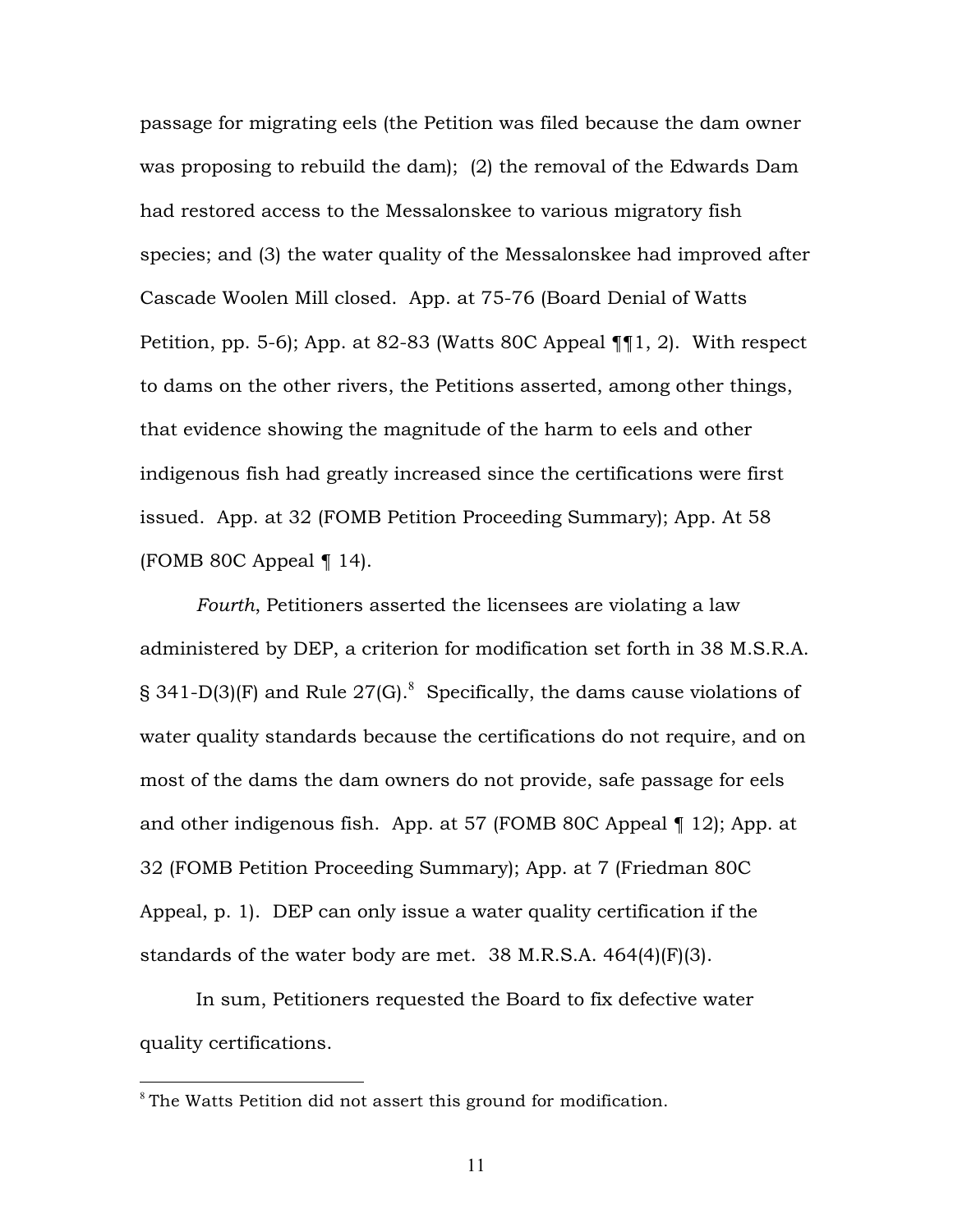### V. Board Action On The Petitions

Rule 27 requires that a petition to modify state which of the seven modification criteria are being invoked, and specifically describe the factual basis for the petition, including what evidence will be offered to support the petition. "The petition, once filed, may not be supplemented, except in a public hearing." Rule 27. Rule 27 further provides:

Unless otherwise provided by law, no later than 30 days following the filing of a petition to revoke, modify or suspend, and after notice and opportunity for the petitioner to be heard, the Board shall dismiss the petition or schedule a hearing on the petition. The procedure before the Board is the same as described in section 24(b)(6) [which, in turn, incorporates the adjudicatory proceedings requirements of the Maine Administrative Procedures Act].

"After a hearing, the Board may modify in whole or in part any license" when the Board finds that any one of seven criteria are met. Rule 27.

#### A. The Friedman Petition

The Board voted to dismiss the Friedman Petition. In a written decision, the Board stated the petition "raises the same issues and has substantially and materially the same factual basis" as an earlier-filed petition to modify water quality certifications for dams on the Androscoggin, which the Board had also dismissed. App. at 5. That earlier-filed petition (hereinafter, "First Androscoggin Petition") resulted in an appeal (discussed more fully below) in which the Superior Court ruled that when a petition to modify is denied by the Board, the petitioner is free to submit another petition with additional evidence. Watts v. Board of Environmental Protection, 2006 Me. Super. LEXIS 270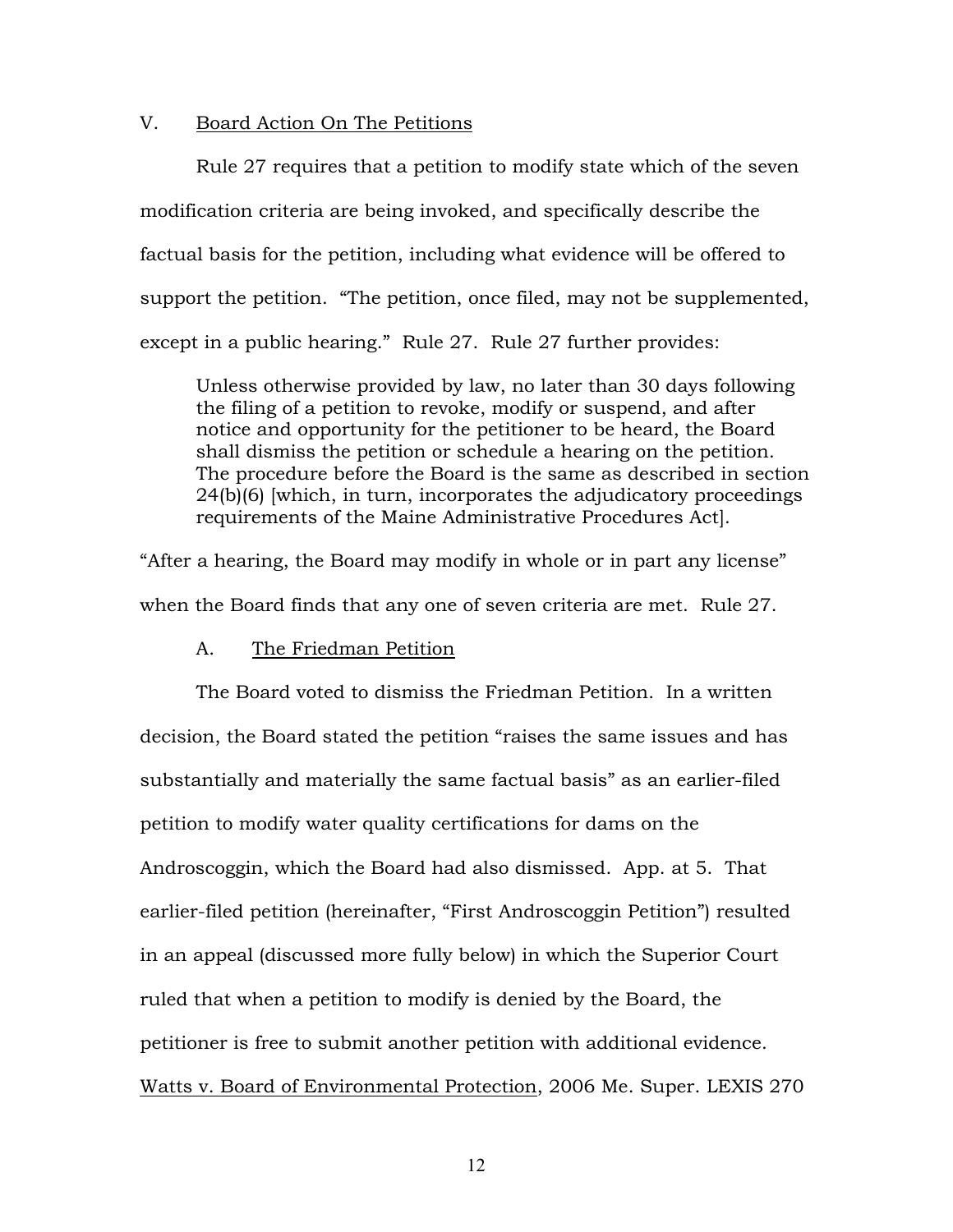(Dec. 6, 2006) (a copy of this decision is included in App. at 121-127; for the Court's convenience, Appellants will refer to the Appendix when citing this decision). The Friedman Petition (the subject of this appeal) included dams that were not included in the First Androscoggin Petiton, included more evidence, was brought on behalf of more citizens, and was submitted after new, relevant precedent from the Supreme Court in S.D. Warren v. Board of Environmental Protection, 547 U.S. 370. App. at 8-9 (Friedman 80C Appeal, pp. 2-3).

#### B. The FOMB Petition

An extensive adjudicatory hearing was held on the FOMB Petition. Among other things, the hearing evidence established that the operations of the dams kill and injure significant numbers of eels and fish, and that the dam owners are not required to, and in fact do not, provide safe passage. App. at 57-58 (FOMB 80C Appeal ¶¶ 11-14). The Board voted to deny the FOMB Petition on July 5, 2007. A written decision on the denial was issued. App. at 21-30.

### C. The Watts Petition

It was important that the Board deal with the Watts Petition in a timely manner because the dam that was the subject of the petition had been breached since 2001 and its owner was proposing to rebuild it (thus preventing the Messalonskee from flowing freely at the site). App. at 82- 83, (Watts 80C Petition ¶¶1-6). Making matters worse, the dam was not required to provide safe fish passage. App. at 86 (Watts 80C Appeal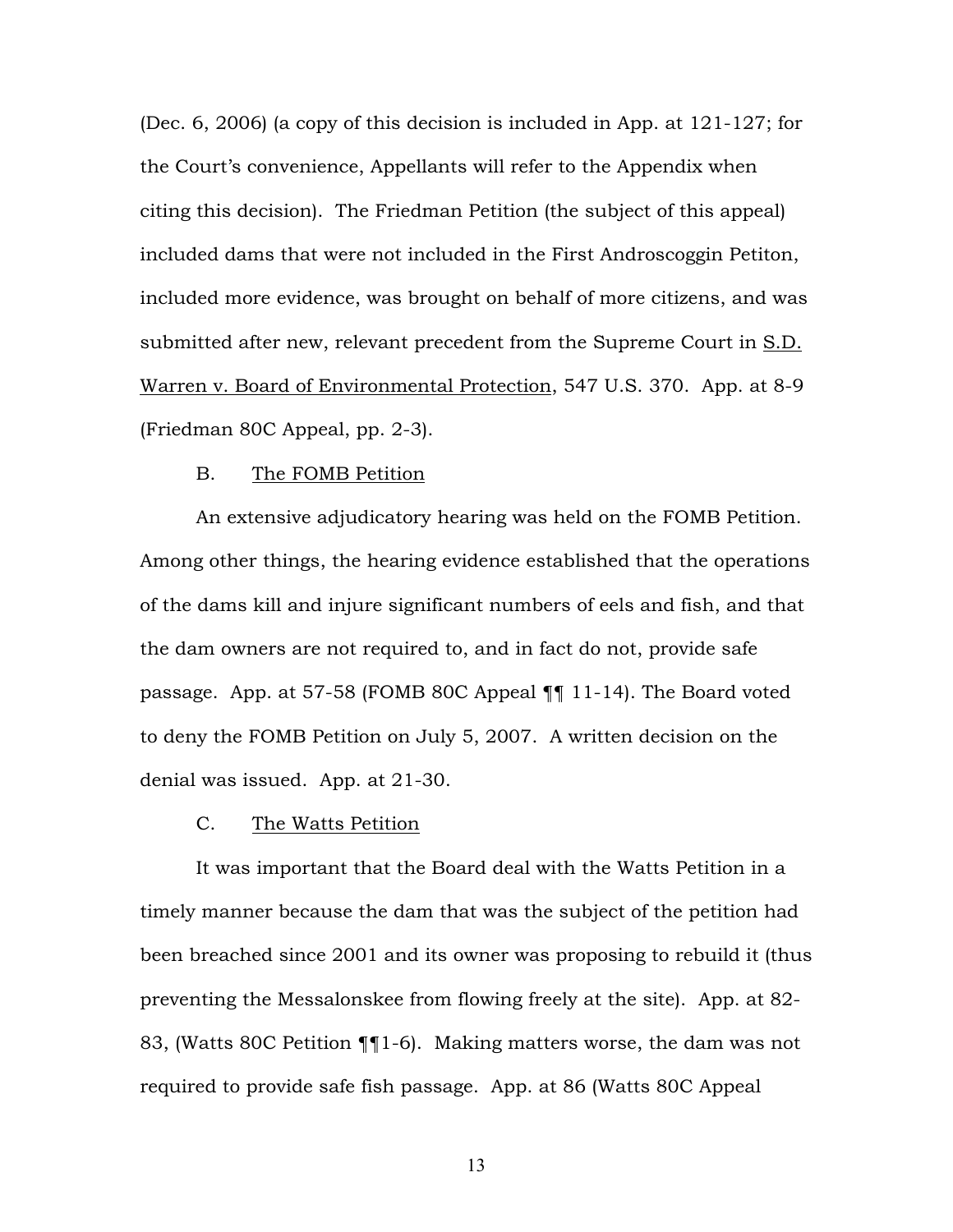¶ 20). The Board did not act on the petition within 30 days as required by Rule 27, the dam owner began rebuilding the dam in July 2007, and the Board voted to dismiss the petition on October 4, 2007. App. at 83 (Watts 80C Appeal ¶¶ 6-8). The Board then delayed issuing a written decision until November 15, 2007, which was after the appeal deadline. Mr. Watts was forced to appeal the vote before receiving a written decision denying his petition. In the interim, the dam was rebuilt. App. at 83 (Watts 80C Appeal ¶ 7).

#### VI. The Rule 80C Appeals

 Rule 80C appeals of all three Board decisions were timely filed. The grounds for the appeals will be only briefly described here.

Appellants asserted that the Board made errors of law that went to the heart of its decision-making. For instance, the Board applied the wrong standards in deciding whether the certifications are missing a required limitation – safe passage for eel and other indigenous migratory fish. The Board concluded that the certifications can authorize zero eel and fish passage. To arrive at this conclusion, the Board (1) considered matters unrelated to applicable water quality standards, and (2) misconstrued the applicable water quality standards that are to be safeguarded by the certifications. App. at 9 (Friedman 80C Appeal, p. 3); App. at 61-61 (FOMB 80C Appeal ¶ 29-32); App. at 88 (Watts 80C Petition ¶¶ 29-31). Both are errors of law. The 80C Appeals of the petitions set forth a number of legal errors that, pursuant to 5 M.R.S.A.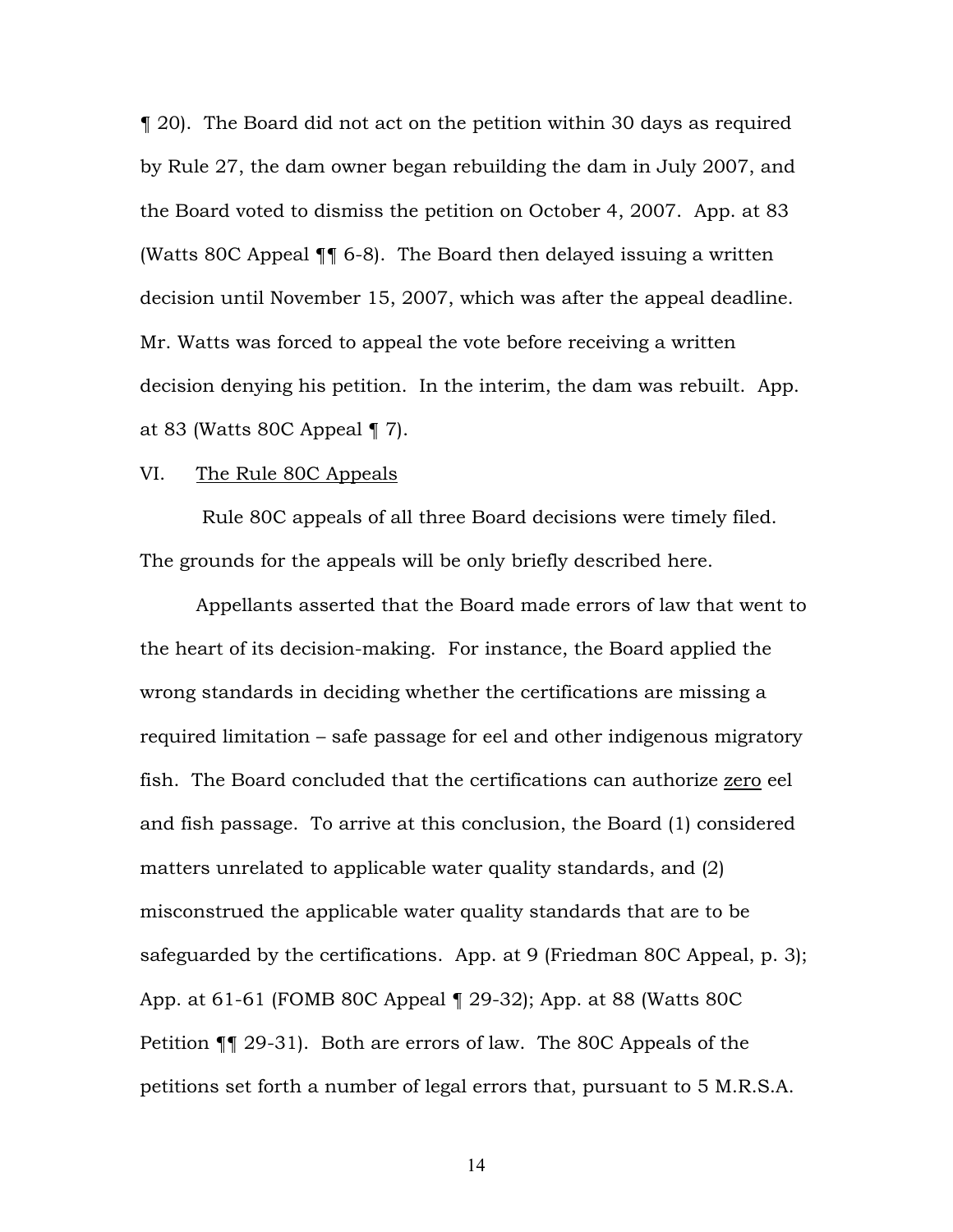§ 11007(4)(C)(4) (2002), formed the basis of the requests in each case to reverse the Board's decision. App. at 9 (Friedman 80C Appeal, p. 3); App. at 61-62 (FOMB 80C Appeal ¶¶ 28-36); App. at 88 (Watts 80C Appeal  $\P$  $[28-31]$ .

Appellants also asserted the Board's decisions:

- were unsupported by substantial evidence on the whole record, a ground for reversal set forth in 5 M.R.S.A. § 11007(4)(C)(5). App. at 7-9 (Friedman 80C Appeal, p. 1-3); App. at 58-60 (FOMB 80C Appeal ¶¶ 16-27); App. at 85-87 (Watts 80C Appeal ¶¶ 18-26).
- were arbitrary, capricious and characterized by abuse of discretion, a ground for reversal found in 5 M.R.S.A. § 11007(4)(C)(6). App. at 7 (Friedman 80C Petition, p. 1); App. at 56- 60 (FOMB 80C Appeal ¶¶ 16-27); App. at 85-87 (Watts 80C Petition ¶¶ 18-23).
- violated statutory provisions of the Clean Water Act and the Board's enabling statute, a ground for reversal found in 5 M.R.S.A.  $\S 11007(4)(C)(1)$ . App. at 62 (FOMB 80C Petition ¶¶ 37, 38).<sup>9</sup>

Dam owners participated in the Rule 80C appeals as real parties in

interest.

# VII. Dismissal Of The Rule 80C Appeals

The Board and the dam owners moved to dismiss the appeals. The Board did not file the record of appeal in any of the three cases. Rather, it moved to stay the filing of the record until after the motions to dismiss were decided. The motion to stay the filing of the record was granted in the Friedman Petition Appeal (App. at 19, Docket entry 8/28/07), and

not ruled on in the FOMB and Watts Petition Appeals.

 $9^9$  Only the FOMB 80C Appeal asserted this ground.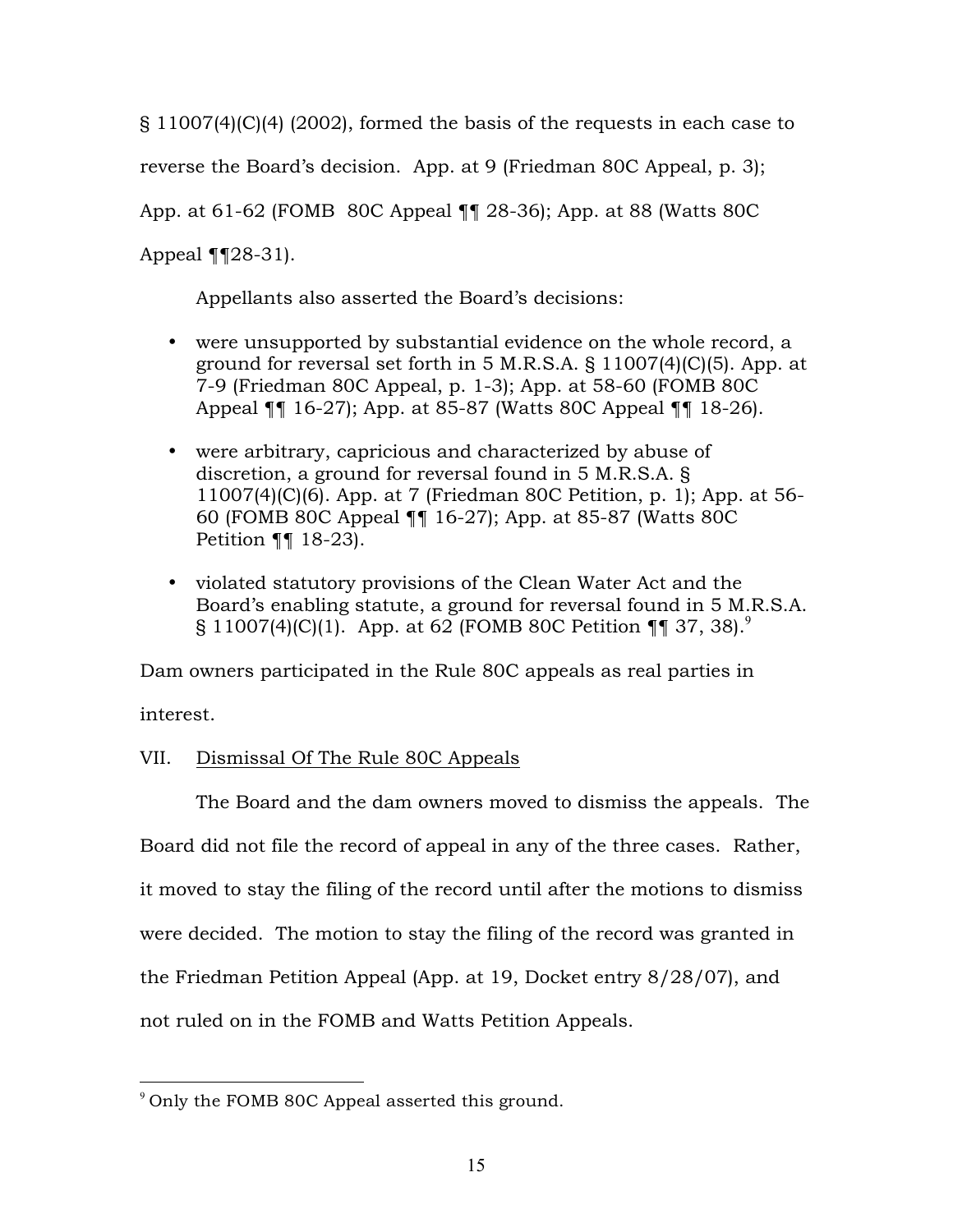All three Rule 80C appeals were dismissed.

#### A. The Friedman 80C Appeal (SAG-07-711)

On November 8, 2007, the Superior Court (Horton, J.) dismissed the Friedman 80C Appeal. App. at 10-17. Citing Watts v. BEP (App. at 121-127), which dismissed the Rule 80C appeal of the First Androscoggin Petition, the Court found that a petition to the Board for modification under § 341-D(3) is not "final agency action" and thus not judicially reviewable because a petitioner can always come back to the Board and submit another petition with more evidence. App. at 14. The Court also ruled that 38 M.R.S.A. § 346(1) (2001 & Supp. 2007), which provides any person aggrieved by "any" Board decision may appeal to Superior Court in accordance with the Maine Administrative Procedures Act ("APA"), does not alter the finality requirement. App. at 13. The Court also held the exception to the APA's finality rule -- that an appeal may be had when "review of final agency action would not provide an adequate remedy," 5 M.R.S.A. § 11001(1) (2002) -- is inapplicable because "the Board has completed its consideration of the petition and has ordered it dismissed, so the exception does not apply." App at 13- 14.

Further, the Court held: "A separate reason why the Board's dismissal of the second [Androscoggin] petition is not subject to review under the APA is that it involves a matter committed to the sole discretion of the agency." App at 14. The Court ruled because 38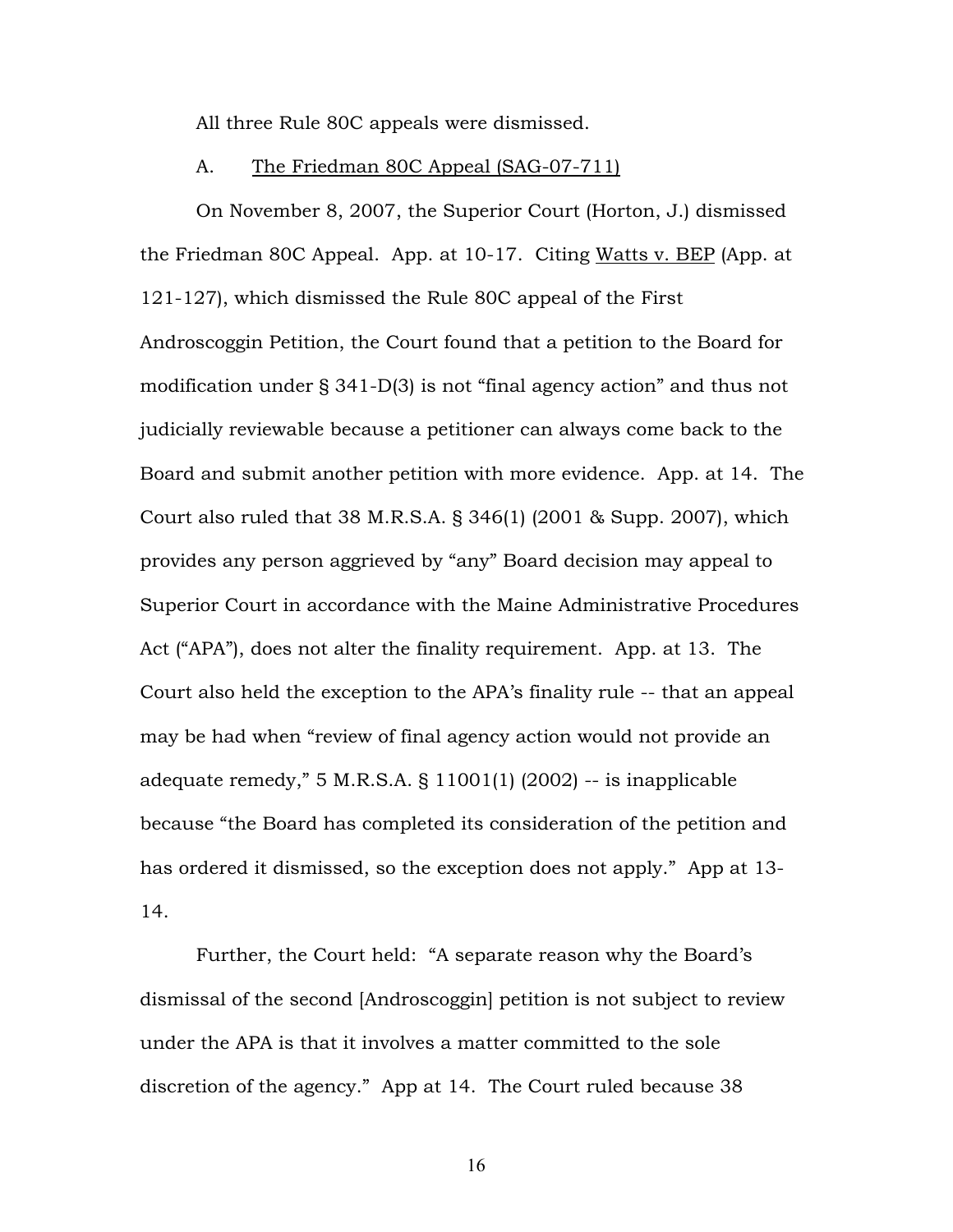M.R.S.A. § 341-D(3) provides the Board "may" modify a certification, the Board is not compelled to modify even if it finds one of the enumerated criteria is met. App. at 15. The Court also stated: "The absence of any meaningful standards in section § 341-D(3), upon which a court could review the Board's dismissal of the petition, confirms the Board's dismissal of the petition was a non-reviewable exercise of the Board's discretionary authority. App at 15. The Court characterized the Board's ability to modify a certification as "discretionary enforcement action" not subject to review. App. at 16.

#### B. The FOMB 80C Appeal (SAG-07-712)

On November 8, 2007, the Superior Court (Horton, J.) dismissed the appeal of the Board's decision to deny the Kennebec Petition. App. at 67. After noting the Board dismissed the FOMB Petition just as it did the Friedman Petition, albeit "after a different procedural route and a more detailed consideration," the Court held:

Given this identicality [sic] in outcome, and given that both petitions and both appeals arise under the same set of statutes and rules, this court discerns no difference in substance between the jurisdictional issues presented in this appeal and those presented in the *Friedman* case.

App. at 67. The Court stated it "adopts the reasoning" of the order dismissing the Friedman 80C Appeal and dismissed the FOMB 80C Appeal Petition for lack of jurisdiction "because there is no final agency action subject to judicial review…" App at 67.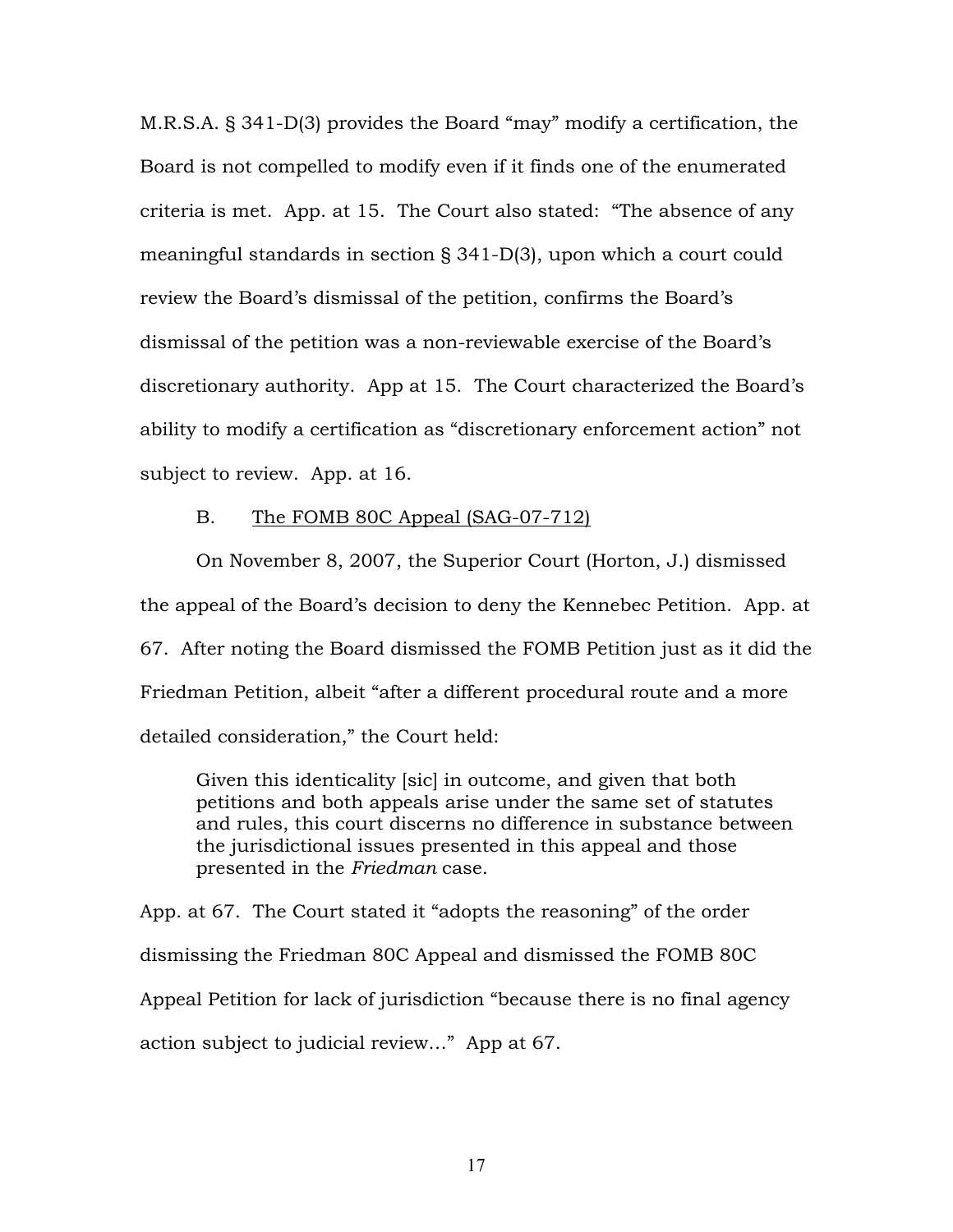#### C. The Watts 80C Appeal (KEN-08-36)

On January 10, 2008, the Superior Court (Jabar, J.) dismissed the appeal of the Board's dismissal of the Watts Petition. The reasoning of the Court, in its entirety was: "The Court finds that it lacks subject matter jurisdiction to hear the appeal. See Watts v. Me. DEP, Kenn. # AP-06-19." App. at 90. In addressing the dismissal of the Watts 80C Appeal, Mr. Watts will address the legal errors of Watts v. DEP, since that decision was incorporated by reference.

#### **STATEMENT OF ISSUES FOR REVIEW**

1. Did the Superior Court err in ruling Board action on a petition to modify under 38 M.R.S.A. § 341-D(3) and Rule 27 is never subject to judicial review because action on a petition is committed to the agency's sole discretion?

2. Did the Superior Court err in ruling Board action on a petition to modify under 38 M.R.S.A. § 341-D(3) and Rule 27 is never "final agency action" and thus never subject to judicial review?

3. Even if the Board's dismissals are nonfinal, should the appeals go forward because review of final action would not provide an adequate remedy to Petitioners?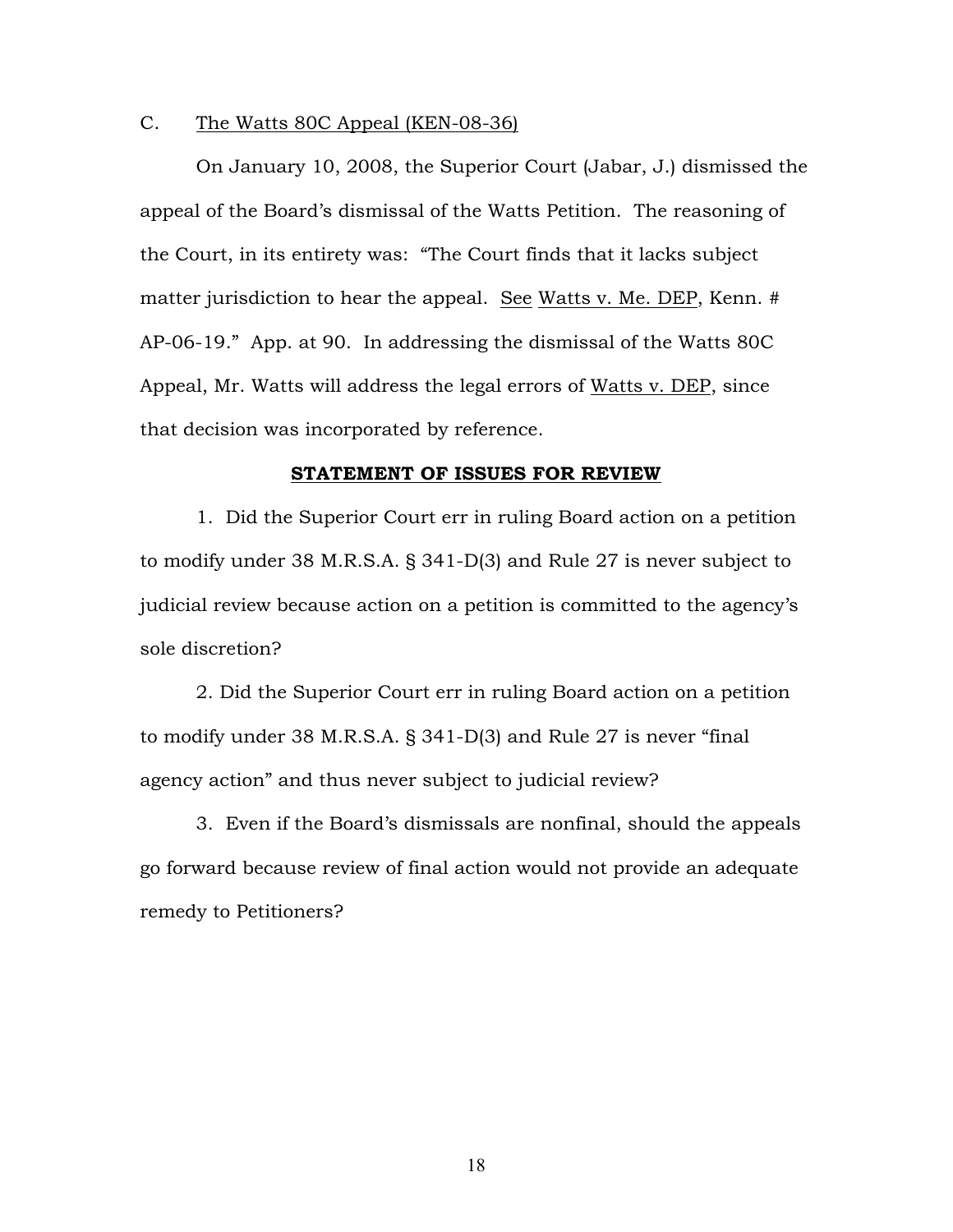#### **ARGUMENT**

#### I. STANDARD OF REVIEW.

This Court has held "[t]he legal sufficiency of a complaint challenged by a motion to dismiss is a question of law subject to de novo review." Person v. Department of Human Services, 2001 ME 124 (¶ 8), 775 A.2d 363, 365. In a case where the motion to dismiss challenges jurisdiction, no factual inferences are made. Id.

### II. THE SUPERIOR COURT ERRED IN HOLDING THE BOARD HAS UNREVIEWABLE DISCRETION TO ACT ON THE PETITIONS.

The Superior Court concluded that the Board's dismissals were not subject to review under the APA because the Petitions were matters "committed to the sole discretion of the agency." App. at 14 (Friedman 80C Appeal Dismissal); App. at 123 (Watts v. BEP). There were three bases for this conclusion: (1) the use of the word "may" in § 341-D(3) "vests the Board with discretion to modify," App. at 15 (Friedman 80C Appeal Dismissal); App. at 123 (Watts v. BEP); (2) there is an absence of meaningful standards in § 341-D(3) upon which a court could review the Board's dismissal of the petition, App. at 15 (Friedman 80C Appeal Dismissal); and (3) the decision on a petition to modify is an enforcement decision, which is unreviewable, App. at 16 (Friedman 80C Appeal Dismissal); App. at 122, 126 (Watts v. BEP). As a matter of law, the Superior Court's analysis was incorrect.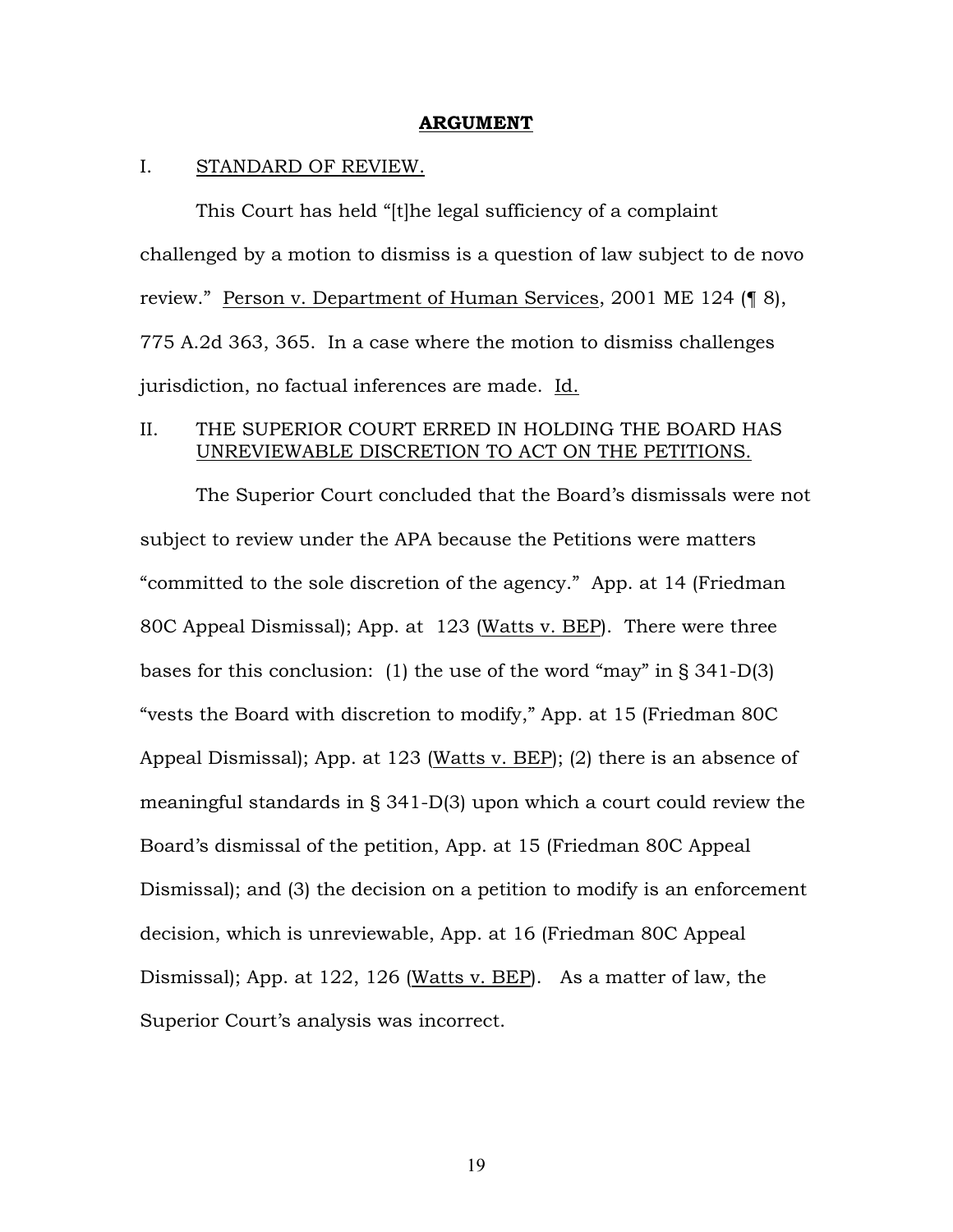#### A. Judicial Review Of Agency Action Is Presumed.

In its analysis, the Superior Court ignored a bedrock precept of administrative law: judicial review of agency action is presumed. This presumption is rooted in the fundamental principle that the Executive is not all-powerful. A system of checks and balances guards against arbitrariness and requires the Executive to follow the rule of law. Unless this presumption can be overcome, judicial review is available.

The right to have agency action reviewed is contained in 5 M.R.S.A. § 11001(1):

Agency Action. Except where a statute provides for direct review or review of a pro forma judicial decree by the Supreme Judicial Court or where judicial review is specifically precluded or the issues therein limited by statute, any person who is aggrieved by final agency action shall be entitled to judicial review thereof in the Superior Court in the manner provided by this subchapter. Preliminary, procedural, intermediate or other nonfinal agency action shall be independently reviewable only review of the final agency action would not provide an adequate remedy.

In their comment on § 11001, the drafters of this provision left no doubt about their intention: "This section establishes a presumption in favor of judicial review (See Abbott Laboratories v. Gardiner, 387 U.S. 136 (1967))." Me. Leg. Doc. No. 1768, 108<sup>th</sup> Leg., 1<sup>st</sup> Sess., commentary to § 11001 (1977).

The Supreme Court in Abbott Labs, the case referred to in the drafters' comment, held that "judicial review of a final agency action by an aggrieved person will not be cut off unless there is a persuasive reason to believe that such was the purpose of Congress." 387 U.S. at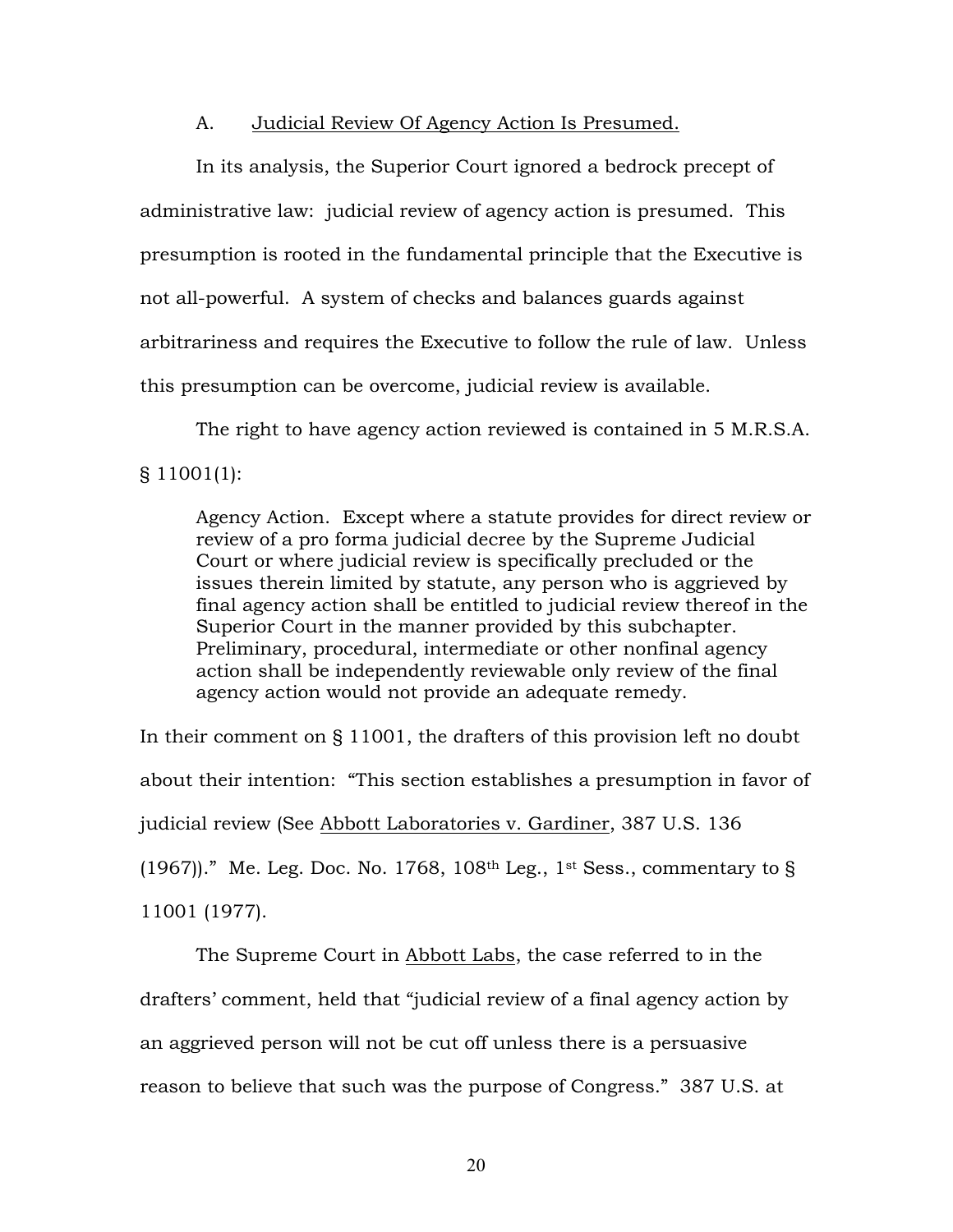140. The Court stated that the APA "embodies the basic presumption of judicial review." Id. The Court affirmed earlier precedent that "only upon a showing of 'clear and convincing evidence' of a contrary legislative intent should the courts restrict access to judicial review." 387 U.S. at 141 (quoting Rusk v. Cort, 369 U.S. 367, 379-380 (1962)). See also, e.g., Bowen v. Michigan Academy of Family Physicians, 476 U.S. 667, 670 (1986) ("We begin with the strong presumption that Congress intends judicial review of administrative action"); Pisano v. Shillinger, 835 P.2d 1136, 1139 (Wyo. 1992) (clear and convincing evidence of legislative intent to preclude review is required); Alaska Dept. of Health and Social Services v. A.C., 682 P.2d 1131, 1135 (App. Ct. Alaska 1984) (concurrence) (same).

There are compelling, historical, reasons for this presumption. As one commentator on administrative law wrote:

The argument of Aristotle that government should be by law, and not by men, represented a protest directed toward the earlier Grecian systems of despotically controlled administrative law. Aristotle was protesting the results of delegating discretionary powers to administrators; he urged that the executive department of the government should be subjected to the rule of law. It can be so subjected only through the courts, for as the venerable A. V. Dicey observed three quarters of a century ago the very concept of the Rule of Law 'means in the last resort the right of the judges to control the executive government.'

Frank E. Cooper, 1 State Administrative Law, 42 (American Bar

Foundation 1965) (footnotes omitted). As another commentator on

administrative law noted in a seminal article on review of agency action,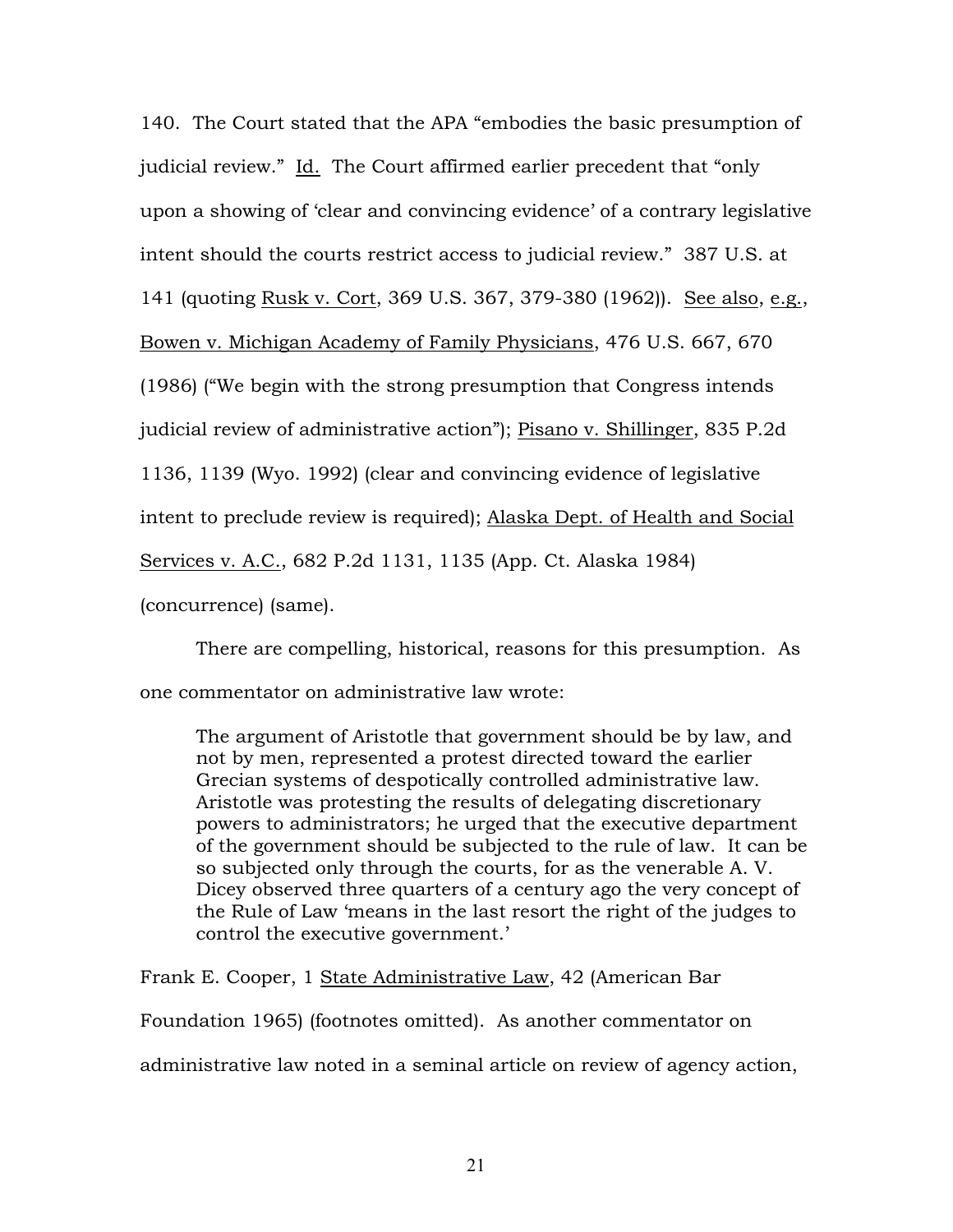subjecting the Executive to the rule of law was on the minds of this

Nation's founders:

… 'Arbitrary government' had been among the evils listed . . . in the Declaration of Independence. Americans did not strike the fetters of English arbitrariness in order to convert to homemade shackles. '[A]bhorrence of caprice' . . . remains a 'fundamental value'. . . Vast powers are not delegated to make possible oppression. In a democratic system abuse of power is intolerable; it carries the seed of corruption and a threat to the entire democratic fabric.

Berger, Administrative Arbitrariness and Judicial Review, 65 Col. L. Rev.

55, 55-56 (1965). Another noted scholar has written:

The presumption of reviewability under the APA is based on a set of considerations, loosely captured in the notion of the rule of law, that relate to the perceived need to constrain the exercise of discretionary power by administrative agencies. Judicial review serves important goals in promoting fidelity to statutory requirements and, where those requirements are ambiguous or vague, in increasing the likelihood that the regulatory process will be a reasonable exercise of discretion instead of a bow in the direction of powerful private groups.

Sunstein, Reviewing Agency Inaction After Heckler v. Chaney, 52 U. Chi.

L. Rev., 653, 655 (1985) (footnotes omitted).

Courts have long articulated the importance of judicial review of

agency action. The Supreme Court in Bowen v. Michigan Academy of

Family Physicians, 476 U.S. at 670, noted:

In Marbury v. Madison, 1 Cranch 137, 163 (1803), a case itself involving review of executive action, Chief Justice Marshall insisted that '[the] very essence of civil liberty certainly consists in the right of every individual to claim the protection of the laws.' Later, in the lesser known but nonetheless important case of United States v. Nourse, 9 Pet. 8, 28-29 (1835), the Chief Justice noted the traditional observance of this right and laid the foundation for the modern presumption of judicial review: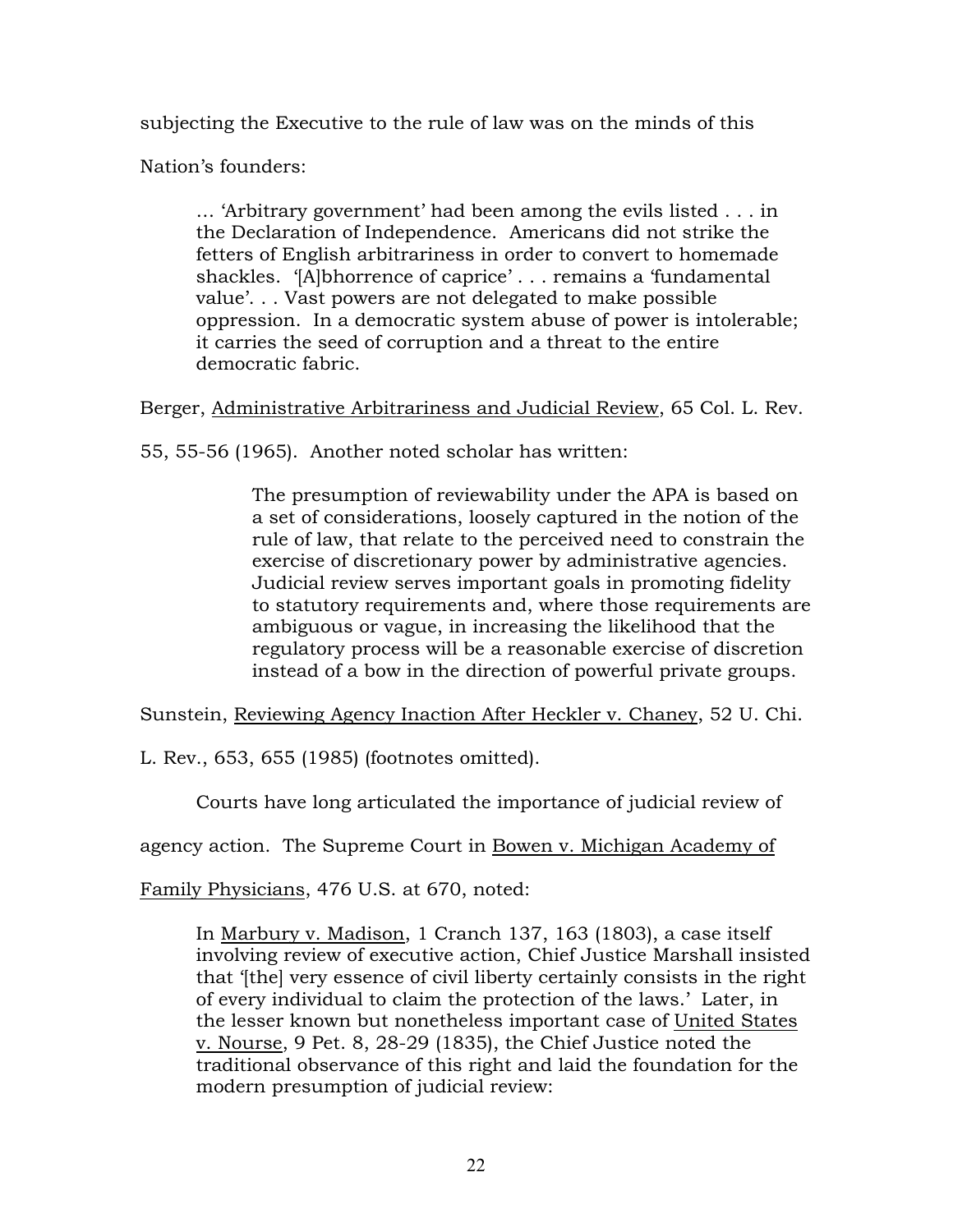'It would excite some surprise if, in a government of laws and of principle, furnished with a department whose appropriate duty it is to decide questions of right, not only between individuals, but between the government and individuals; a ministerial officer might, at his discretion, issue this powerful process…leaving to the debtor no remedy, no appeal to the laws of his country, if he should believe the claim to be unjust. But this anomaly does not exist; this imputation cannot be cast on the legislature of the United States.'

And the Supreme Court in Bowen quoted the legislative history of the

APA to similar effect:

Very rarely do statutes withhold judicial review. It has never been the policy of Congress to prevent the administration of its own statutes from being judicially confined to the scope of authority granted or to the objectives specified. Its policy could not be otherwise, for in such a case statutes would in effect be blank checks drawn to the credit of some administrative officer or board.

Bowen, 476 U.S. at  $671^{10}$ 

B. The Legislature Did Not Intend To Preclude Review Of Petitions To Modify.

There is no evidence that the Legislature intended to preclude

review of a petition to modify.

1. The Plain Meaning Of The Relevant Statutes Show The Legislature Intended To Allow Judicial Review.

The plain meanings of the relevant statutes, which are the first

places to look to determine the Legislature's intent, Kimball v. Land Use

Regulation Comm'n, 2000 ME 20, ¶ 18, 745 A.2d 387, 392, show the

Legislature intended to allow judicial review of petitions to modify. The

 $10$ <sup>10</sup> The Court in Bowen also noted that "[a] strong presumption finds support in a wealth of scholarly literature." 476 U.S. at 672.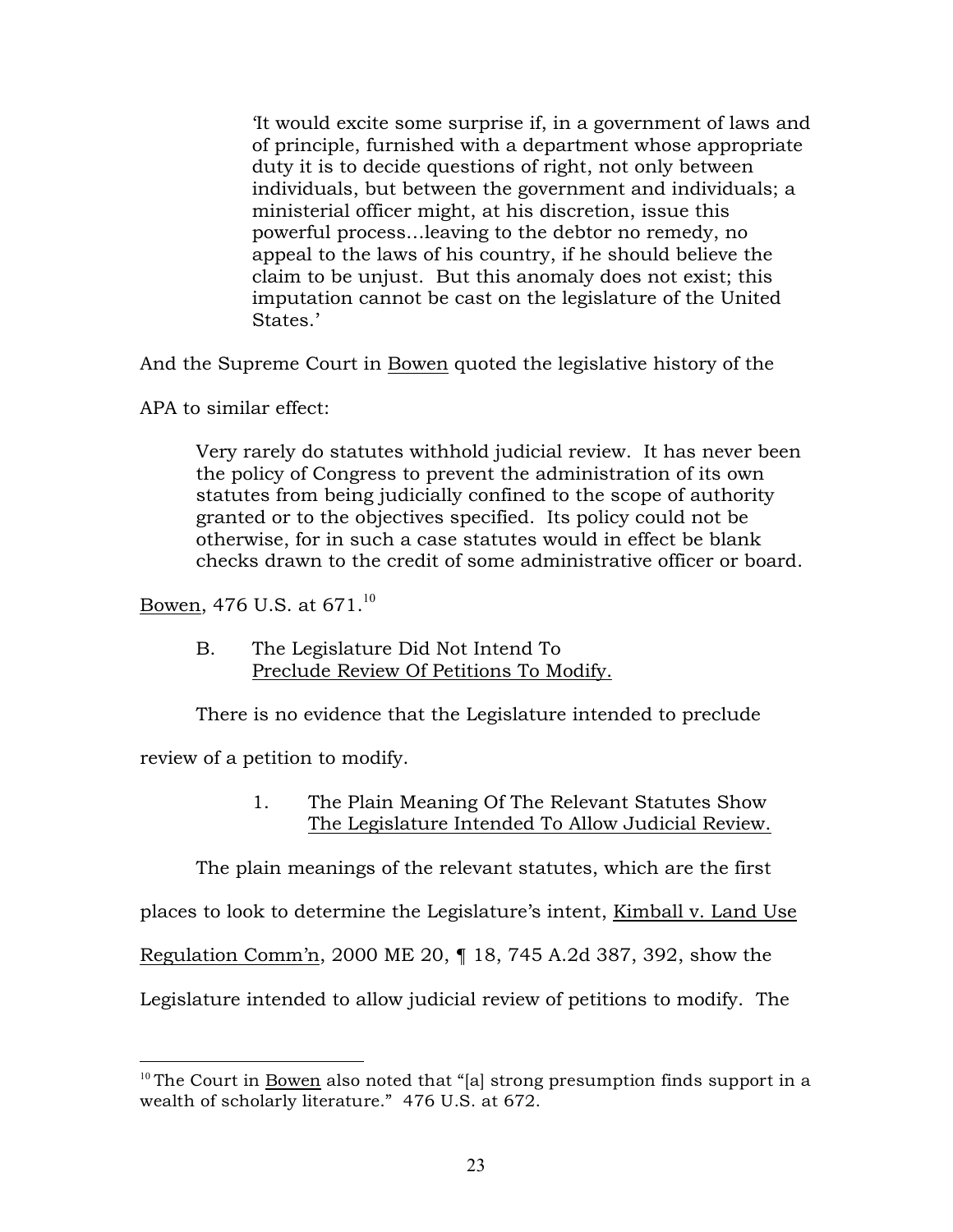Legislature expressly provided that (except for emergency orders, not at issue here) judicial review of any Board decision is allowed. 38 M.R.S.A. § 346(1) provides in relevant part:

 . . . any person aggrieved by any order or decision of the board or commissioner may appeal to Superior Court. These appeals shall be taken in accordance with Title 5, chapter 375, subchapter VII [the judicial review provisions of the APA].

If the Legislature had wanted to preclude judicial review, it could have done so as it did in other statutes. See 10 M.R.S.A. § 8003(5)(B) (Pamph. 2007) (no judicial review of administrative consent agreements entered into by bureau, office, board or commission within the Division of Administrative Services); 39-A M.R.S.A. § 153-A(6) (2001 & Supp. 2007) (no judicial review of certain cases handled by the Advocate Program of the Workers' Compensation Board); 5 M.R.S.A. § 651(3)(D) (Supp. 2007) (no judicial review of awards made by Employee Suggestion System Board); 17 M.R.S.A. § 1032(4) (2006) (choice of criminal or civil prosecution for cruelty to birds not judicially reviewable).<sup>11</sup> See also Dumont v. Speers, 245 A.2d 151, 152, 155 (Me. 1968) (cited in Friedman 80C Appeal Dismissal, App. at 16-17) (now-repealed 12 M.R.S.A. § 2201, part of the former Fish and Game Laws, provided only dam owners could appeal an Inland Fisheries & Game decision on a petition for a fishway).

<sup>&</sup>lt;sup>11</sup> Washington Public Interest Research Group v. Pendleton Woolen Mills, 11 F.3d 883, 886 (9th Cir. 1993) (noting that if Congress had wanted to bar Clean Water Act citizen suits in the face of administrative actions, it could have done so it had in other environmental statutes).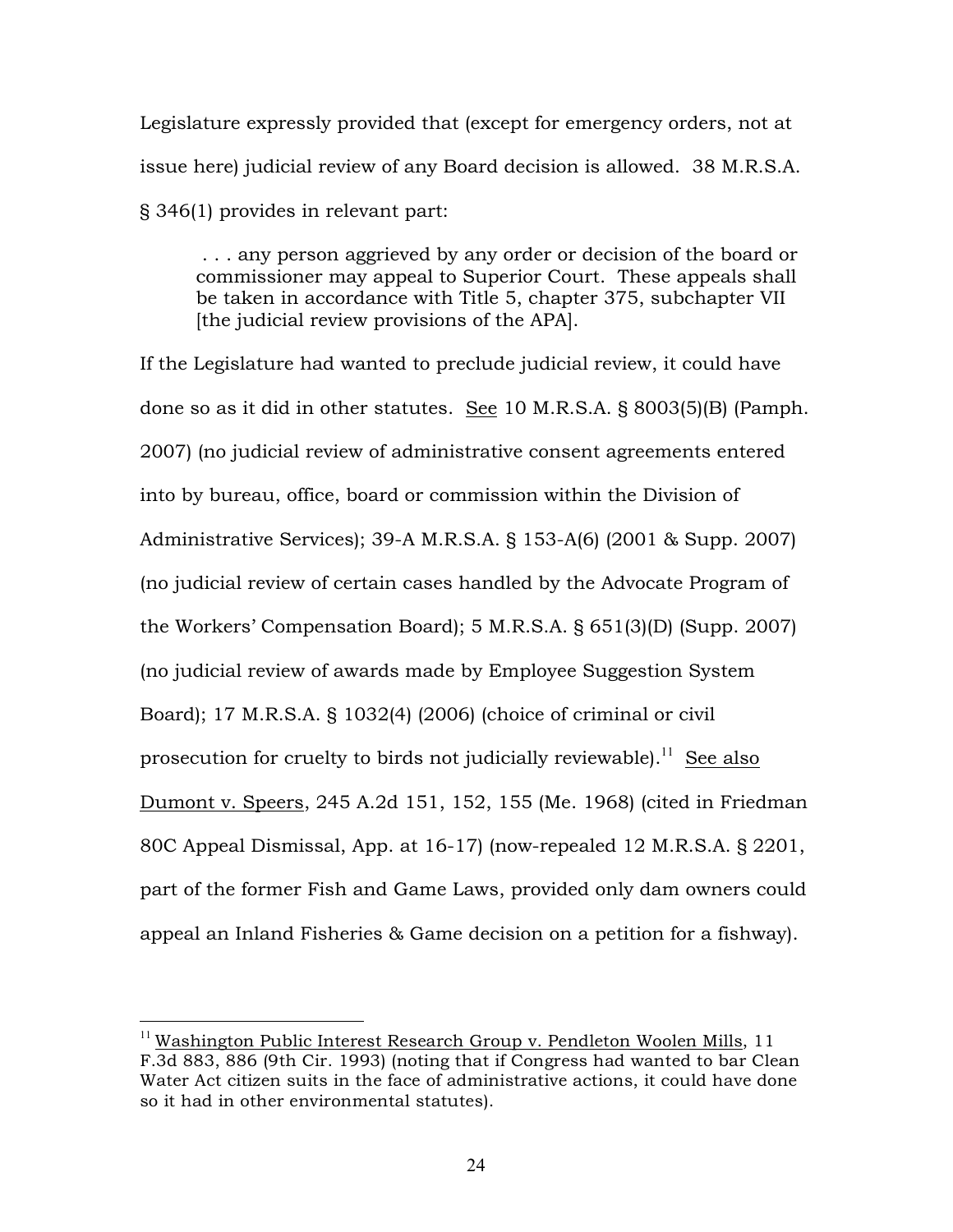The APA is also broadly worded, and in no way restricts judicial review of discretionary actions. <sup>12</sup> 5 M.R.S.A. § 11007(4)(C)(6) (2002), which sets forth the manner and scope of judicial review of administrative actions, provides that a court can "reverse or modify the decision if the administrative findings, conclusions, inferences or decisions are characterized … by abuse of discretion." This provision would make no sense if an agency decision that is discretionary cannot be appealed. Tellingly, while the federal APA at 5 U.S.C. § 701(a)(2) provides that judicial review provisions do not apply to agency action that "is committed to agency discretion by law," there is no such provision in the Maine APA.<sup>13</sup>

## 2. The Use Of The Word "May" In § 341-D(3) Does Not Show Intent To Preclude Judicial Review.

The Legislature's use of the word "may" in § 341-D(3) does not show intent to preclude judicial review of a petition to modify.

Courts regularly review discretionary agency decisions made under statutes using the word "may." Under 30-A M.R.S.A. § 4353(2)(C) and (4) (Pamph. 2007), a zoning board of appeals "may grant a variance" if certain criteria are met. A decision to deny a variance is appealable. Phaiah v Town of Fayette, 2005 ME 20, ¶ 8, 866 A.2d 863, 866 (2005);

 $12$  The lone exception is that an agency's decision not to adopt a rule can be appealed only where the rule was required to be adopted by law. 5 M.S.R.A. § 8058(1) (2002). Again, this shows that had the Legislature wanted to limit appeals of discretionary agency actions on petitions, it could have done so.

 $13$  Appellants note that this exception under the federal APA is "a narrow one." Heckler v. Chaney, 470 U.S. 821, 830 (1985).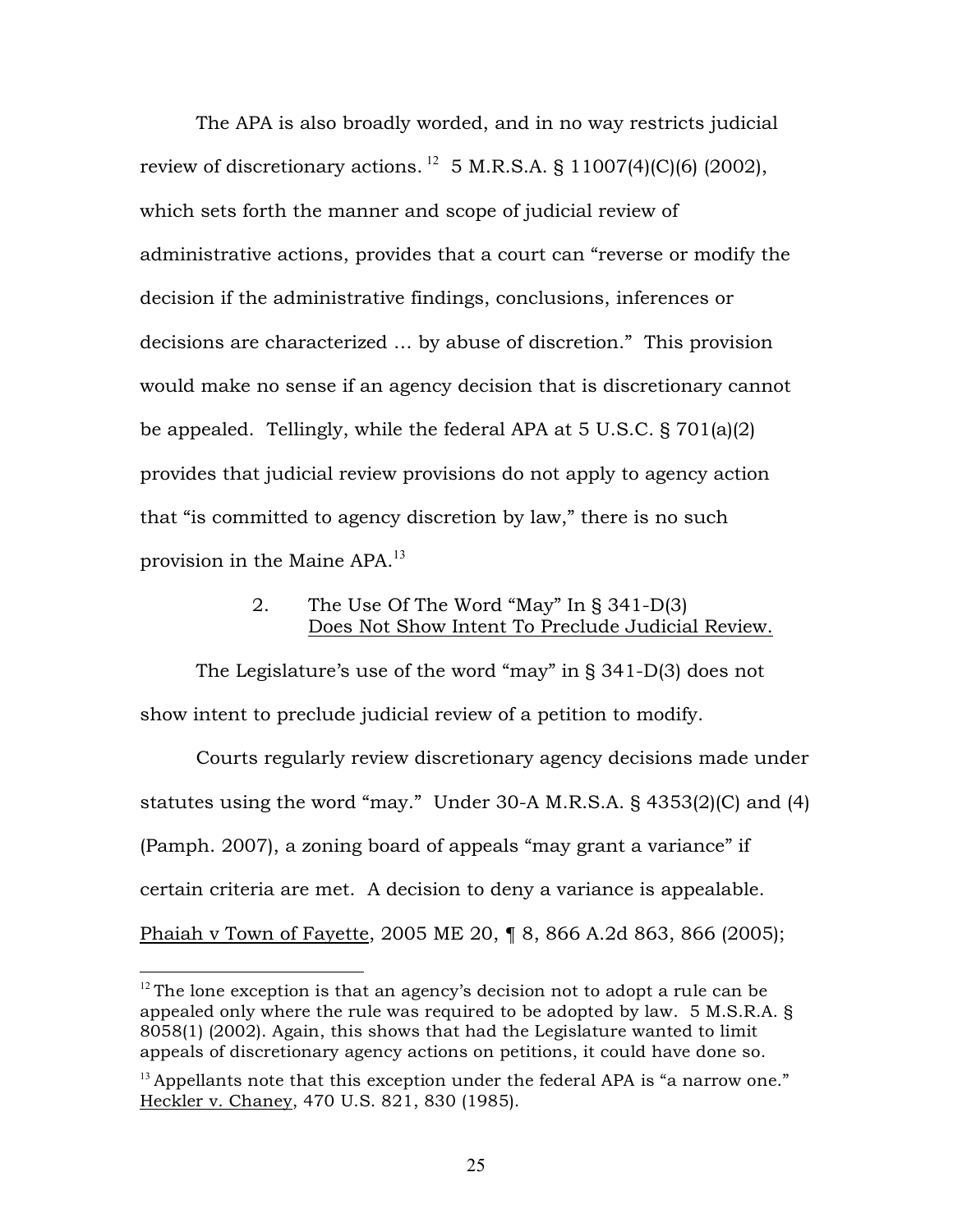Perrin v. Town of Kittery, 591 A.2d 861 (Me. 1991). Under 8 M.R.S.A. § 2 (1997), a municipal officer "may license suitable persons" to operate a billiard room "in any place it will not disturb the peace and quiet of a family." A decision to deny a billiard room license is appealable. Roy v. Augusta, 387 A.2d 237 (Me. 1978). Under DEP Code Me. R. 06 096 529 CMR 2(a) the Board "may" issue a general wastewater discharge permit if certain criteria are met. A decision to issue a general permit is appealable. USPIRG v. Board of Environmental Protection, 2004 Me. Super. LEXIS 189 (August 26, 2004). None of these cases was cited by the Superior Court.

The cases the Superior Court did cite do not require any other result. Dumont v. Speers, 245 A.2d 151, did not hold that judicial review was unavailable for discretionary decisions. Rather, the Court held that citizens who filed a petition for a fishway, the ruling on which was within the discretion of the Commissioner for Inland Fish and Game, had no statutory right to appeal. Id. at 155. By statute, the right to appeal was limited to dam owners. Id. at 152. Here, 38 M.R.S.A. § 346(1) provides Petitioners a right to appeal. In addition, Dumont v. Speers was decided before the Maine APA was enacted.

Collins v. State, 161 Me. 445, 213 A.2d 835 (1965), was a habeas corpus case in which the Court resolved the issue of whether word "may" in a parole statute required the Parole Board to immediately take custody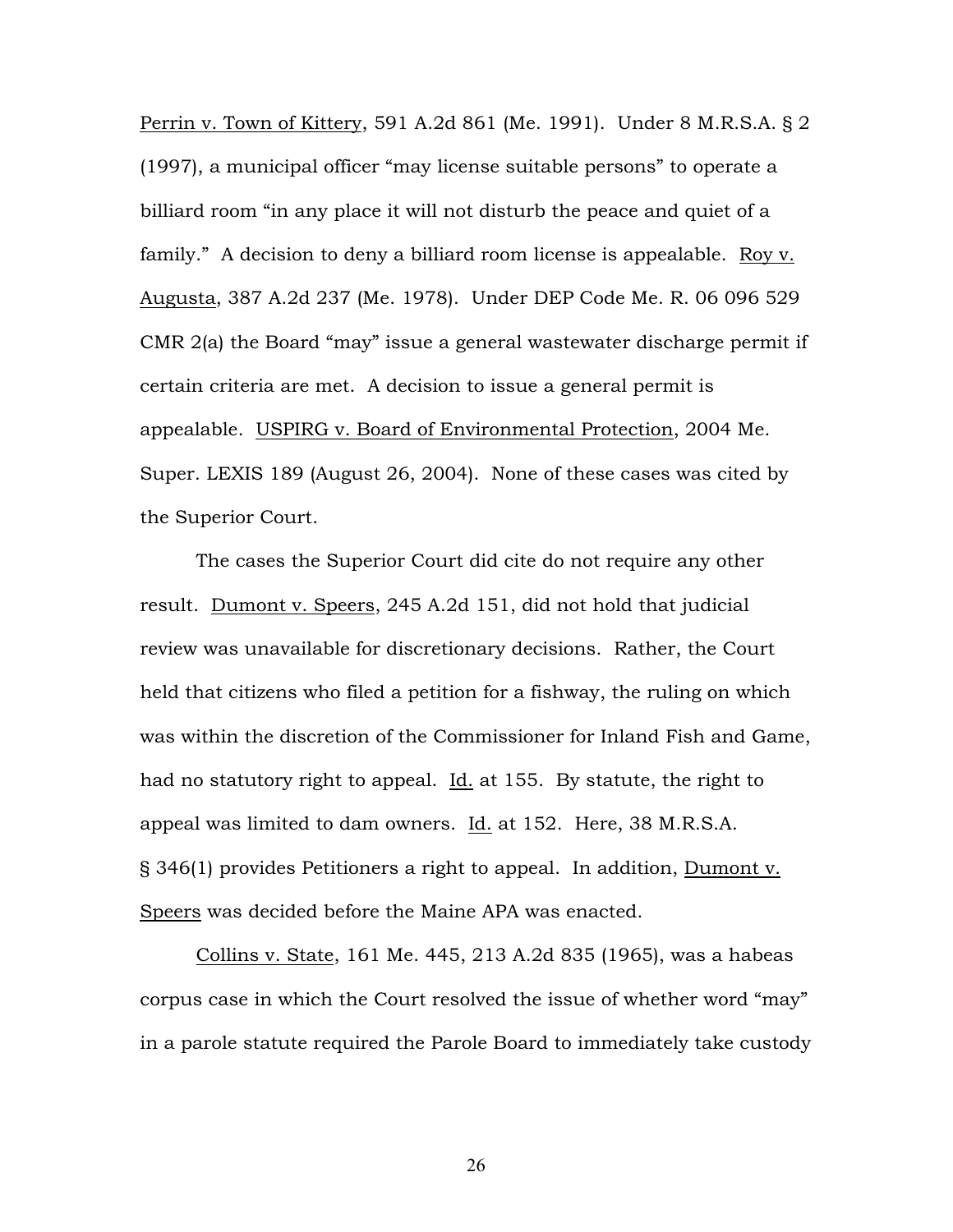of a parole violator. Collins had nothing to do with the issue of whether discretionary agency actions are reviewable.

The Superior Court in the Friedman 80C Appeal Dismissal also cited the Collins Court's quotation of Roy v. Bladen School District No. R-31 of Webster County, 84 N.W.2d 119 (Neb. 1957) regarding the "in general" permissive meaning of the word "may." Roy v. Bladen shows that discretionary agency actions are subject to judicial review. In that case, citizens petitioned a county board to change school districts. The governing statute provided "[t]he board may, after a public hearing on the petition," allow the change "whenever they deem it just and proper and for the best interests of the petitioner or petitioners so to do." 84 N.W.2d at 124. The court specifically noted such a decision by a county board is subject to judicial review, id. at 125, and the case was decided on the merits, id. at 125-126.

It could be no other way. If discretionary decisions were not reviewable, agencies would have carte blanche to act arbitrarily, ignore or misinterpret the law they are charged with administering, and disregard evidence. See also Audubon v. BEP, 1982 Me. Super. LEXIS 106, at \* 28 (June 16, 1982) ("Discretion granted by legislative or administrative authority does not usually include the right to act arbitrarily and without criteria [citations omitted]. It is the personal responsibility of members of non-professional boards such as B.E.P. to determine the facts and to set and apply the standards entrusted to them by law [citations omitted].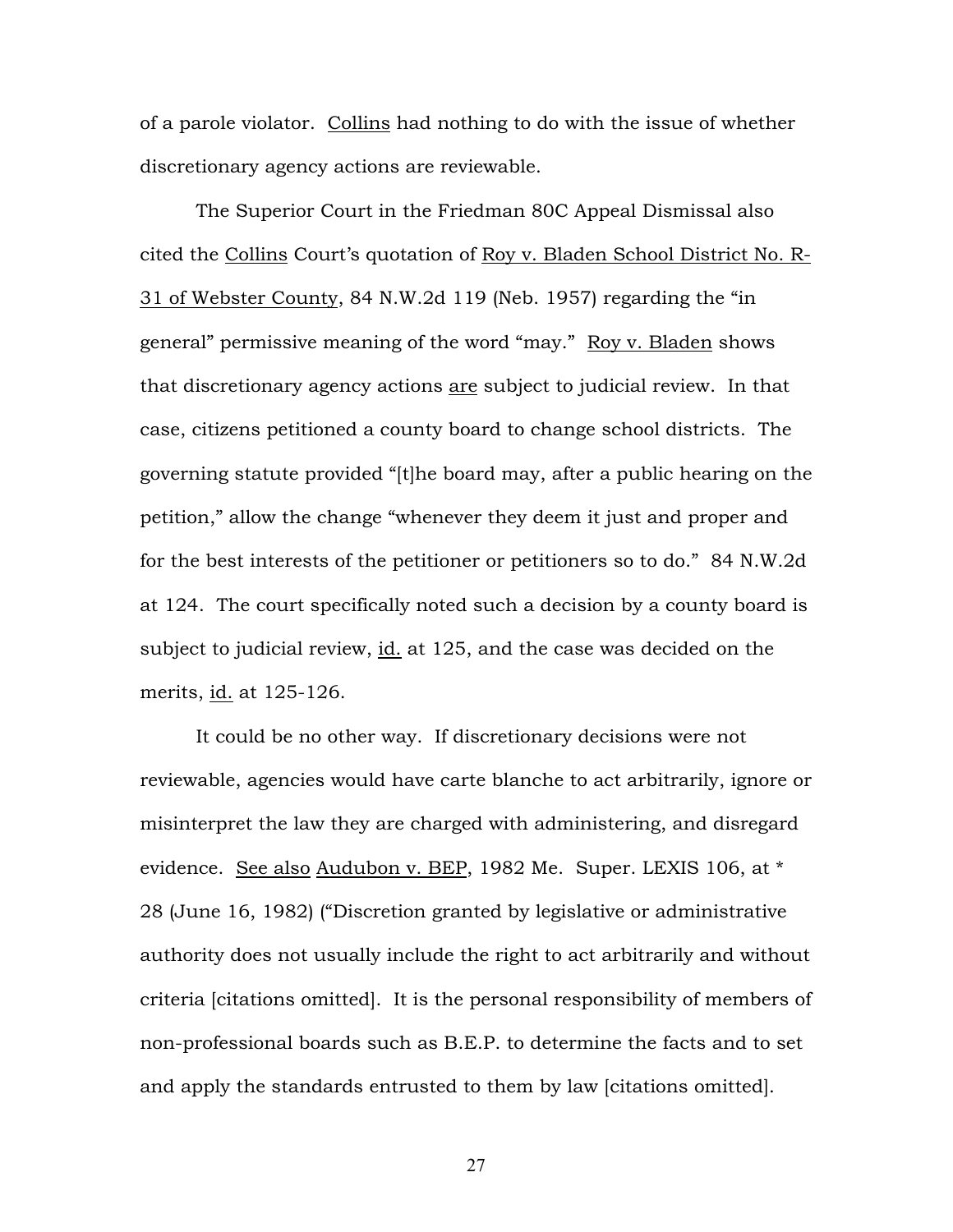The powers conferred upon public agencies which involve the exercise of judgment are in the nature of public trusts . . .").

 Second, even assuming discretionary agency actions are not reviewable -- which Appellants vigorously dispute – in some statutes the word "may" does not connote discretion. § 341-D(3) is such a statute. One of the Superior Court's premises for finding no judicial review -- that § 341-D(3) vests the Board with discretion because of the word "may" - is thus wrong.

In Maine, it has been settled since the Civil War that:

The general rule in the construction of statutes is, that when a public body is clothed with power, and furnished with means to do an act required by the public interests, the execution of that power may be insisted upon as a duty, though the statute conferring be only permissive. . . [As stated by] Nelson, C.J. in the <u>Mayor, &c., of</u> New York v. Furze, 3 Hill 612 . . . 'This statute,' he remarks, referring to the one, the construction of which the Court was called on to determine, 'is one of public concern, relating exclusively to the public welfare; and though *permissive mainly* in its terms, it must be regarded, upon well settled rules of construction, as *imperative* and peremptory upon the corporation. When the public interest calls for the execution of the power thus conferred, the defendants are not at liberty arbitrarily to withhold it.'

Milford v. Orono, 50 Me. 529, 532-533 (1864) (statute authorizing towns to aid families of Army volunteers is mandatory) (italics in original). As more recently stated by this Court, "when the word 'may' is used in imposing a public duty upon public officials in the doing of something for the sake of the public good, and the public or third persons have an interest in the exercise of the power, then the word 'may' will be read 'shall,' the exercise of the power being deemed imperative by legislative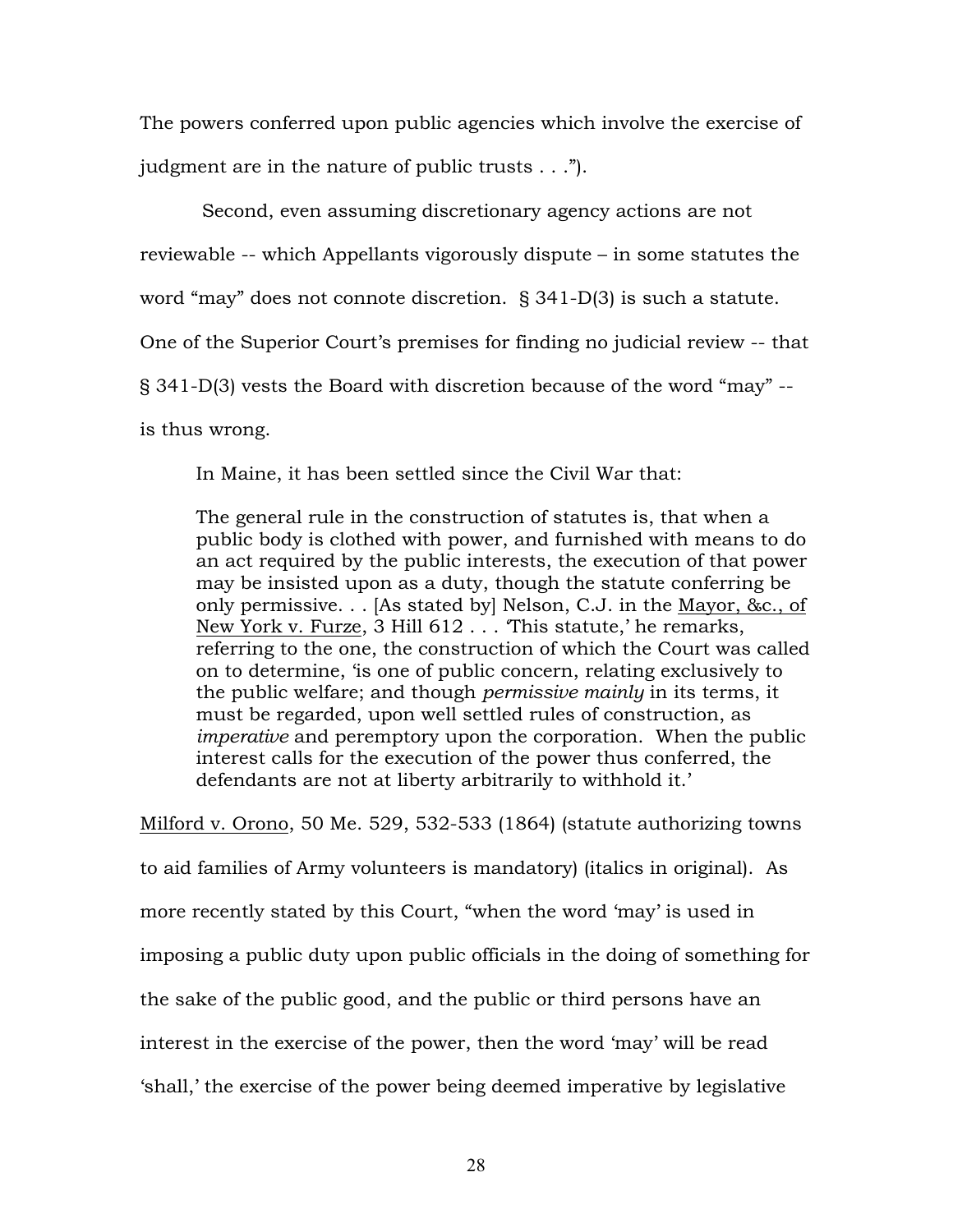intendment." Schwanda v. Bonney, 418 A.2d 163, 167 (Me. 1980) (statute providing that town "may" grant concealed weapon permit to person of good moral character is mandatory). See also Low v. Dunham, 61 Me. 566, 568-569 (1872) (statute providing a court "may issue an order to" sell attached property is mandatory).

The § 341-D(3) provisions regarding modification are mandatory. The Board administers environmental protection laws exclusively for the public good. Indeed, in enacting the water quality laws at issue here, the Legislature stated it "finds that the proper management of the State's water resources is of great public interest and concern to the State in promoting the general welfare; . . . in providing habitat for fish, shellfish and wildlife; source of recreational opportunity; and as a resource for commerce and industry." 38 M.R.S.A. § 464(1). As noted by the court in Audubon v. BEP, 1982 Me. Super. LEXIS 106, at \* 28, the Board's responsibility is very much in the nature of a public trust.

Moreover, the criteria of § 341-D(3) would only make sense if satisfying one of them mandated modification. § 341-D(3)(D) (invoked by Appellants) authorizes modification whenever the Board finds that "[t]he license fails to include any standard or limitation legally required on the date of issuance." § 341-D(3)(G) authorizes modification whenever the Board finds that "[t]he license fails to include any standard or limitation required pursuant to the federal Clean Air Act Amendments of 1990." The Board could not have discretion to continue a license that does not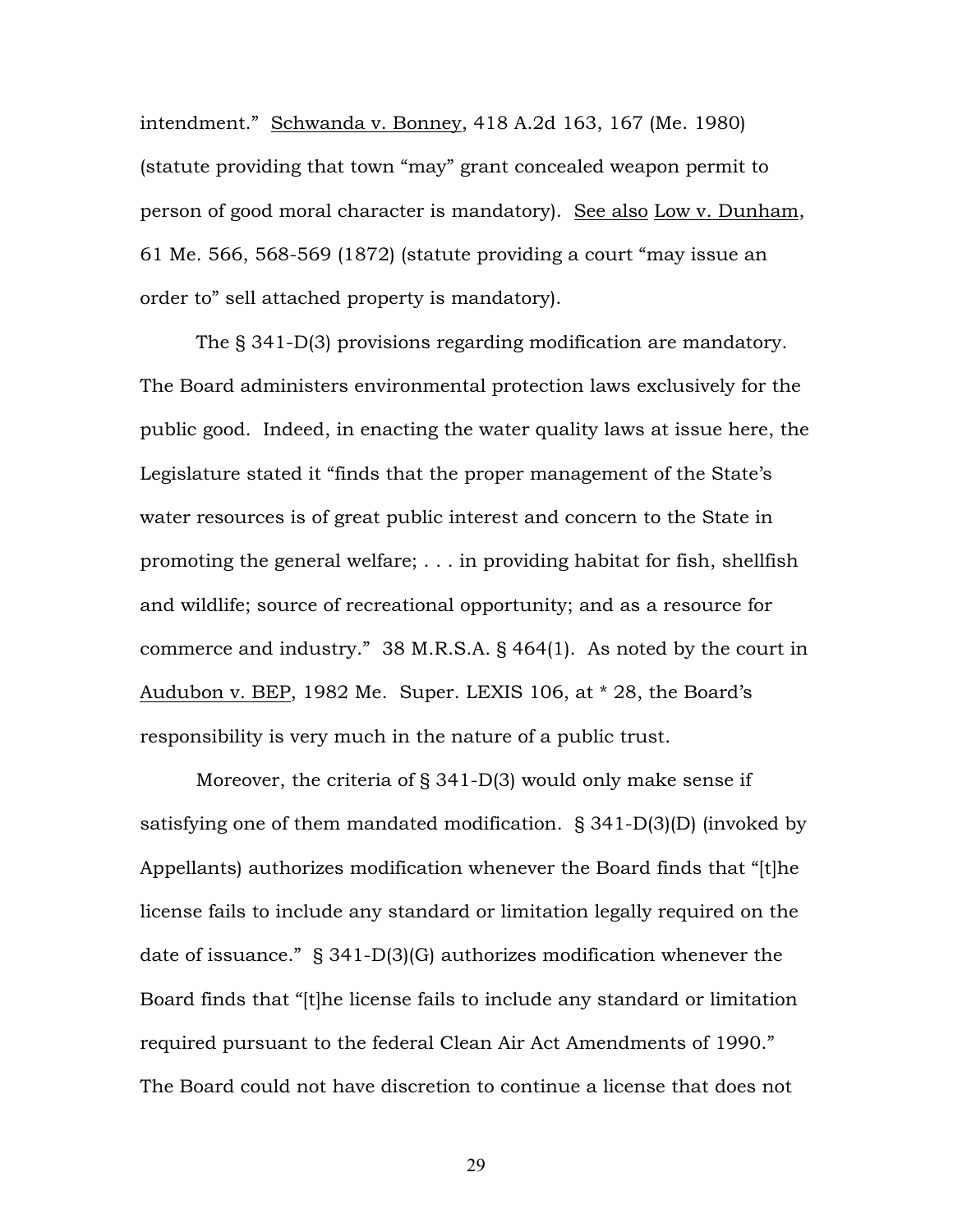contain legally required standards. Put another way, the Board could not have discretion to continue a license it had no discretion to issue in the first place.

§ 341-D(3)(C) (also invoked by Appellants) authorizes modification when "[t]he licensed discharge or activity poses a threat to human health or the environment." Again, the Board could not have discretion to continue a license that poses a threat to human health or the environment.

To underscore this point, Appellants challenge the Board to respond to the following hypothetical. A factory emits a poisonous gas that is killing nearby residents. The factory's air emission permit issued by the State fails to include a limit on the poisonous gas required by law. The residents petition the Board under § 341-D(3) and Rule 27 to modify the permit to include a limit on the poisonous gas. Is the Board required to modify the permit? If it does not, do the residents have the right to appeal that decision to court? Does the Board really take the position that it has absolute immunity from appellate review of such a decision, regardless of the actual damage being done to Maine's people, air, land and water?

Furthermore, the Legislature did not intend to grant the Board discretion to ignore the dictates of the State's water quality laws, which underlie the Petitions filed by Appellants. 38 M.R.S.A § 464(1) states in relevant part: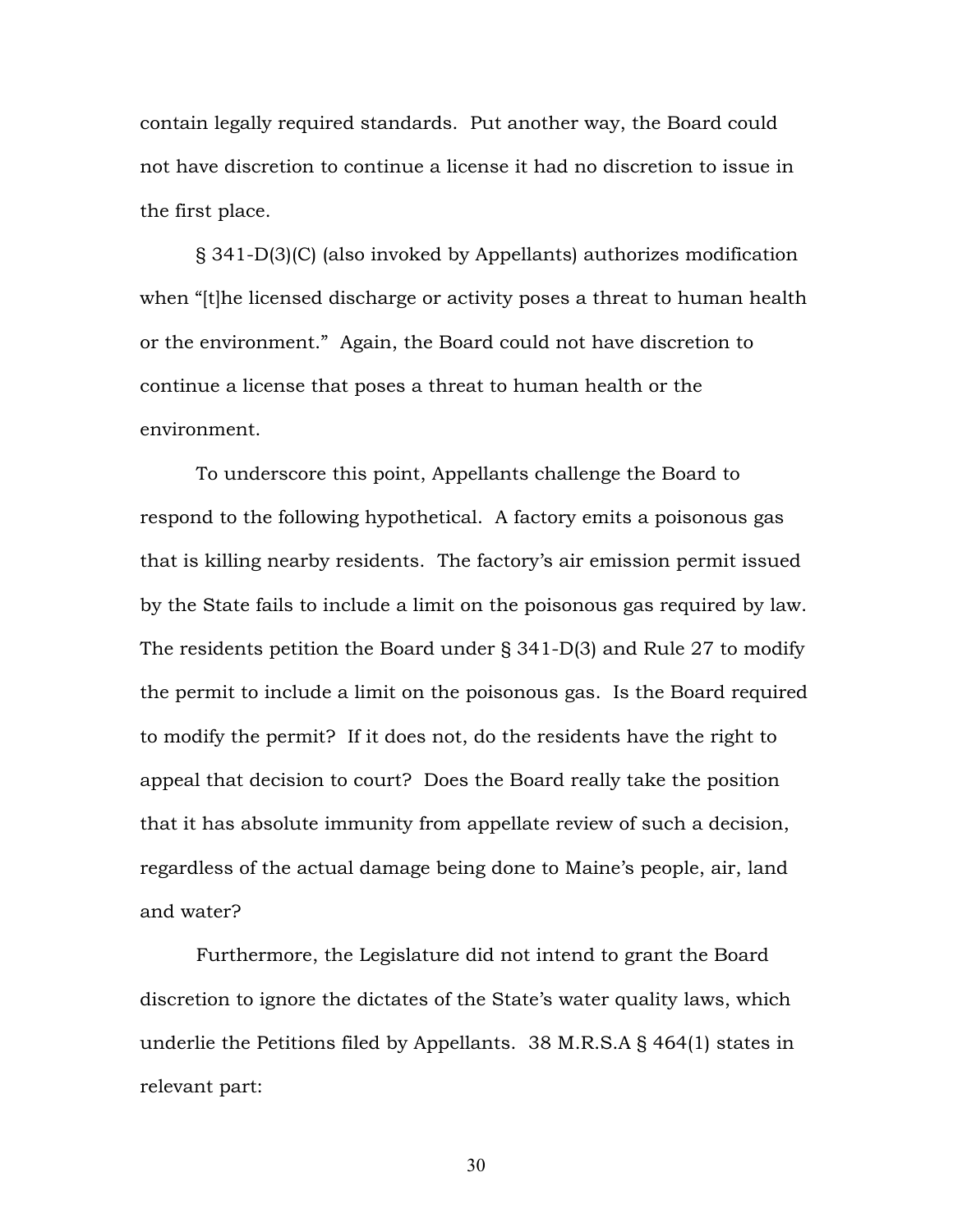\* \* \*

The Legislature declares that it is the State's objective to restore and maintain the chemical, physical and biological integrity of the State's waters and to preserve certain pristine state waters. The Legislature further declares that in order to achieve this objective the State's goals are:

\* \* \*

C. That water quality be sufficient to provide for the protection and propagation of fish, shellfish and wildlife and provide for recreation in and on the water.

The Legislature intends by passage of this article to establish a water quality classification system which will allow the State to manage its surface waters so as to protect the quality of those waters and, where water quality standards are not being achieved, to enhance water quality. This classification system shall be based on water quality standards which designate the uses and related characteristics of those uses for each class of water and which also establish water quality criteria necessary to protect those uses and related characteristics. The Legislature further intends by passage of this article to assign to each of the State's surface water bodies the water quality classification which shall designate the minimum level of quality which the Legislature intends for the body of water. This designation is intended to direct the State's management of that water body in order to achieve at least that minimum level of water quality.

(Emphasis added). The Legislature could not be clearer: the State must

manage a river to meet the minimum level of water quality assigned to

that river. Where water quality is not being met, the water quality must

be enhanced. S.D. Warren, 2005 ME 27, ¶ 21, 868 A.2d at 217-218

(where designated uses of a water are not being achieved, "the

Legislature intended the quality of the water to be enhanced so that the

uses are achieved"). Compare Dumont v. Speers, 245 A.2d at 153-154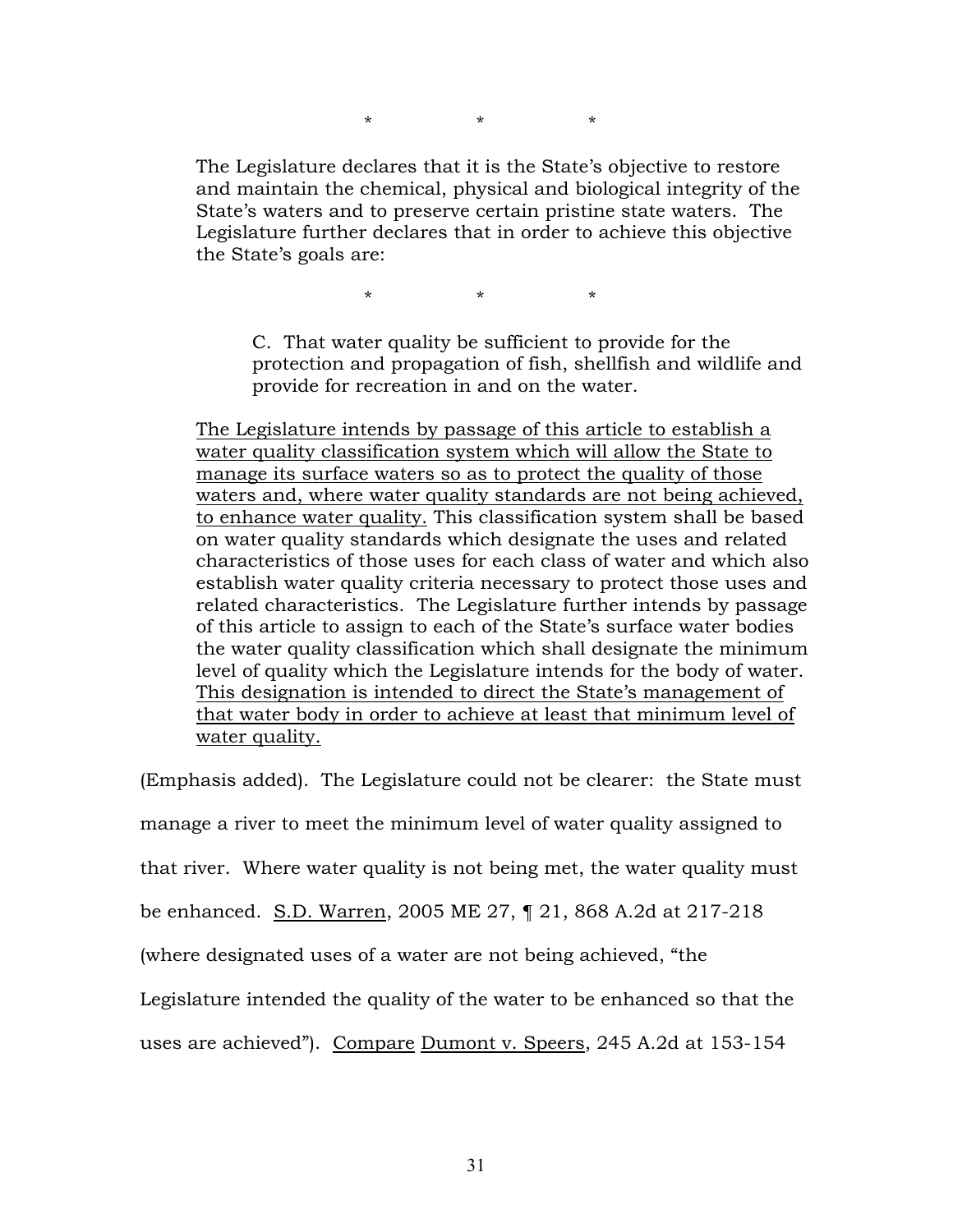(Legislature did not intend to make fishways mandatory under old Fish and Game Laws).

The Legislature itself sets the classification for water bodies in the State. 38 M.R.S.A. §§ 467-469. The four rivers at issue here are classified in various segments as B and C waters. Class B waters must be of sufficient quality to support all aquatic species indigenous to those waters with no detrimental changes to the resident biological community. 38 M.R.S.A. § 465(3)(C). Class C waters must be of sufficient quality to support all species indigenous to those waters and to maintain the structure and function of the resident biological community. 38 M.R.S.A. § 465(4)(C). Water quality certifications for federally licensed activities on the four rivers must assure that these standards are met. 33 U.S.C. §§ 1341(a) and (d) (CWA provisions requiring certifications to assure attainment of state water quality standards); FPL Energy Maine Hydro LLC v. Department of Environmental Protection, 2007 ME 97, ¶ 25, 926 A.2d 1197, 1204 (water quality certification for dam could not be issued because it would degrade the waters of the impoundment below Class C). The Board does not have the option to continue a certification that fails to assure the minimum level of water quality assigned to the rivers because the Legislature directed the State to manage water bodies to achieve that minimum level.

As the cases at bar show, any other result leads to disaster: FERC licenses have terms of 30-50 years, so a water quality certification that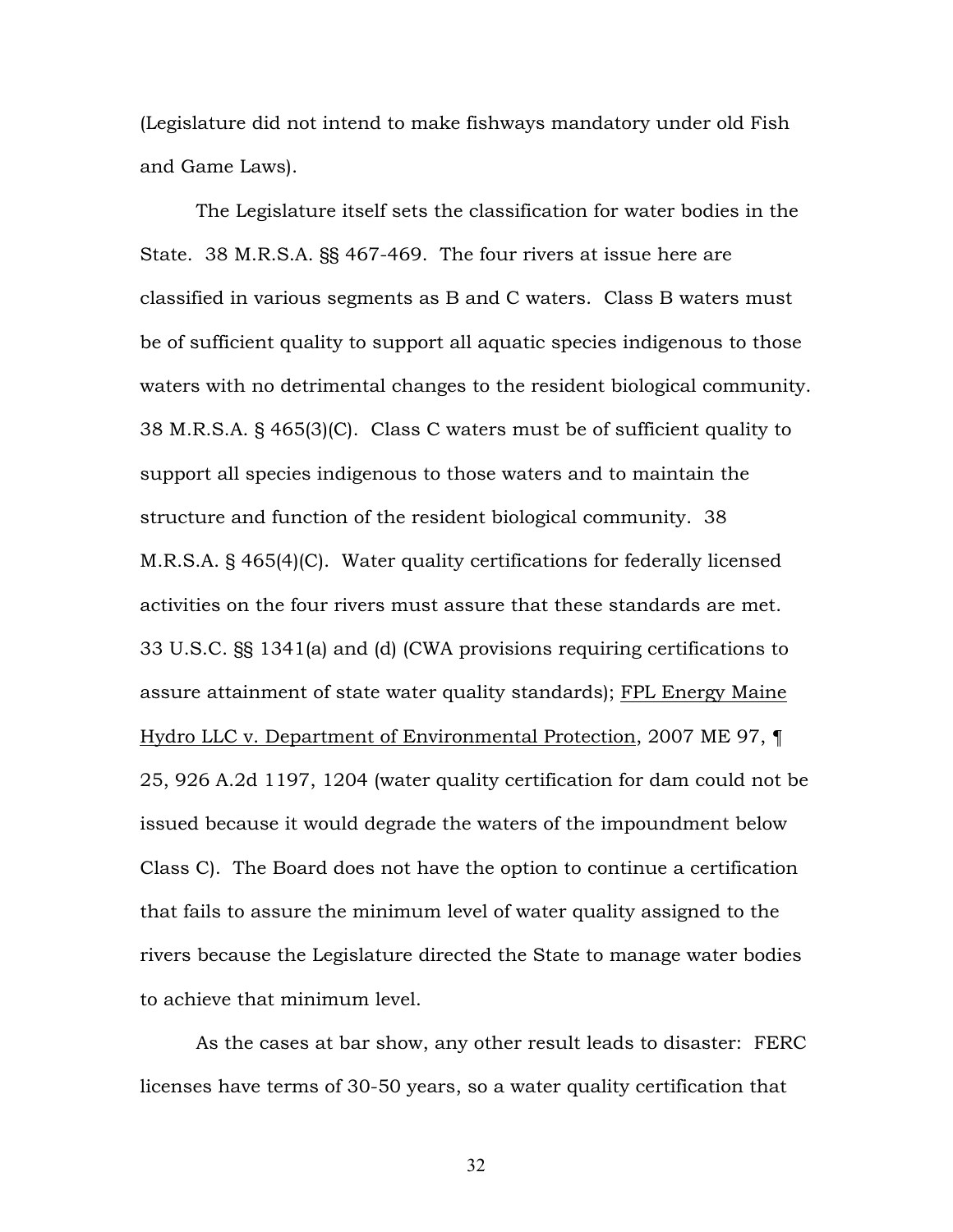fails to protect water quality will have significant adverse effects on a river if not fixed during the long term of the license. The Court recognized this problem in the S.D. Warren case. There, the Court found an implied authority to place re-opener clauses in certifications within the broader authority to modify certifications as necessary to ensure they achieve legislative goals and purpose. 2005 ME 27, ¶ 28, 868 A.2d at 219-220. This Court stated:

Considering the purpose of Maine's water quality standards, stated at 38 M.R.S.A. § 464(1), the authority to include 'reopeners' is 'essential to the full exercise of powers specifically granted' to the BEP. See [Hallissey v. Sch. Admin. Dist. No. 77, 2000 ME 143, ¶ 11, 755 A.2d 1068, 1072]. This authority is essential because if the conditions are not as effective as planned, the water quality standards will not be met and the BEP's goal to 'restore and maintain the chemical, physical and biological integrity of the State's waters. . .' will not be achieved during the forty-year term of the FERC license. [Footnotes omitted].

Id.

With respect to fish passage in particular, where fish passage is necessary to attain the established minimum level of water quality, it must be included in a water quality certification. As this Court has held, fish passage measures contained in a water quality certification "clearly bear on the attainment of" water quality standards. Bangor Hydro-Electric v. Board of Environmental Protection, 595 A.2d 438, 443 (Me. 1991); S.D. Warren Co. v. Department of Environmental Protection, 2004 Me. Super. LEXIS 115, at \* 12 (May 4, 2004)(quoting Bangor Hydro-Electric). Indeed, the Board concluded the certification for the S.D. Warren dam had to include eel passage provisions in order to assure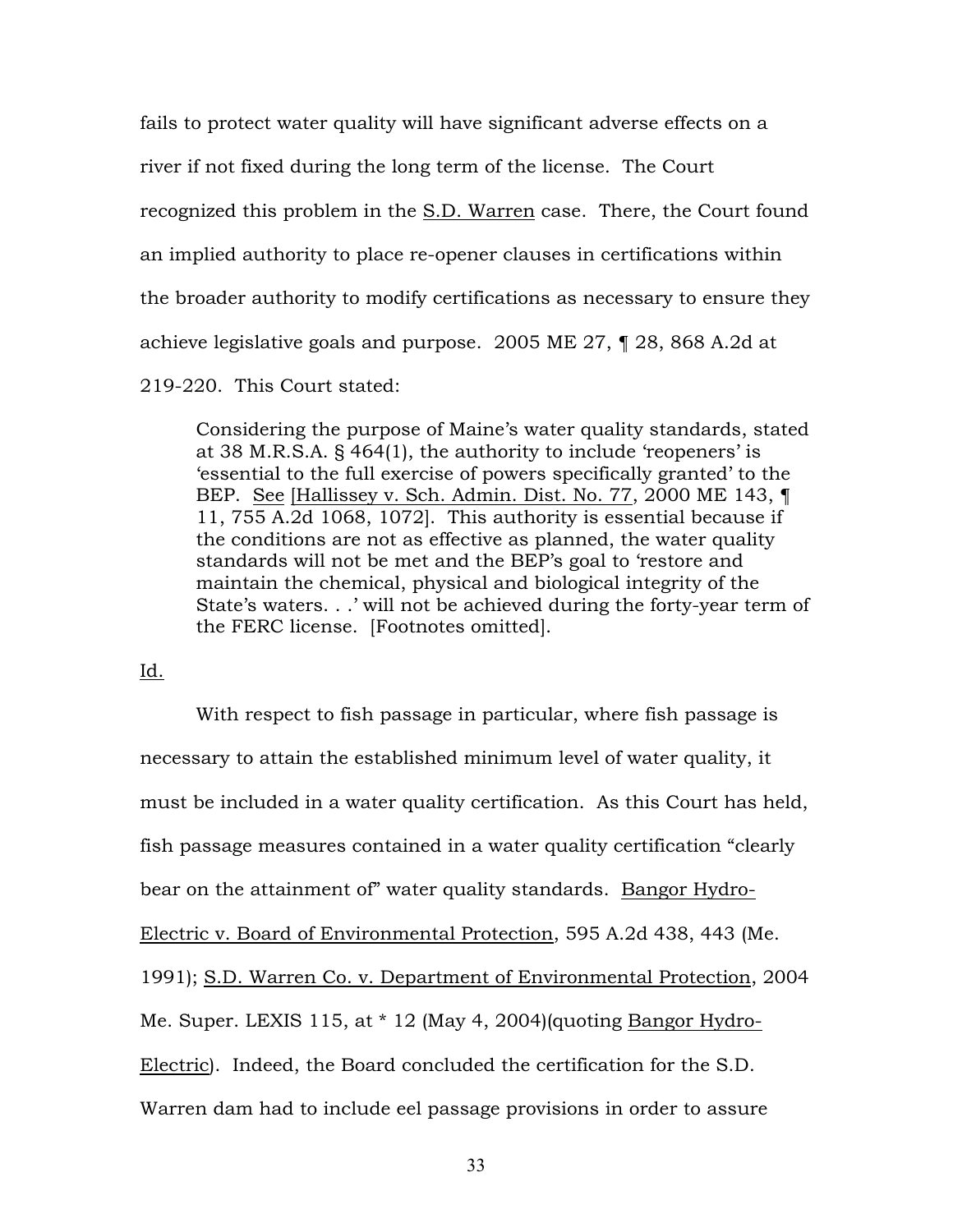compliance with water quality standards. S.D. Warren, 2004 Me. Super. LEXIS 115, at \*\*12-14. Appellants are entitled to argue to the Superior Court that safe passage for eels and other indigenous fish similarly is required for the certifications of the dams at issue here.

# 3. § 341-D(3) Contains Meaningful Standards.

Contrary to the finding of the Superior Court, § 341-D(3) and Rule

27 contain meaningful standards which can be reviewed by a court.

Indeed, courts have applied the standards invoked by Appellants many

times:

- Courts determine whether a permit includes a legally required standard or limitation. E.g., S.D. Warren, 2007 ME 27, ¶ ¶ 18-29, 868 A.2d at 217-220 (determining legality of re-opener clause and dissolved oxygen criteria in water quality certification); USPIRG, 2004 Me. Super. LEXIS 189, at \*\* 16-19 (resolving whether MEPDES permit was legally required to include omitted conditions regarding protection of Atlantic salmon);
- Courts apply an "imminent and substantial endangerment to health or the environment" standard in citizen suits under the Resource Conservation and Recovery Act ("RCRA"). 42 U.S.C. § 6972 (a)(1)(B); Maine People's Alliance v. Mallinckrodt, 471 F.3d 277, 296 (1st cir. 2006); Interfaith Community Organization v. Honeywell International, 399 F.3d 248, 258-264 (3d Cir. 2005); Wilson v. Amoco, 989 F. Supp. 1159, 1173-1177 (D. Wyo. 1998);
- Courts apply a "change in circumstances" standard. E.g., Rufo v. Inmates of Suffolk County Jail, 502 U.S. 367, 393 (1992) (courts can modify consent decrees for "significant change in circumstances"); Mackin v. City of Boston, 969 F.2d 1273, 1277 (1st Cir. 1992) (same); Verizon New England v. Pubic Utilities Commission, 2005 ME 16, ¶¶ 8-12, 866 A.2d 844, 848-849 (determining "a change of circumstances" standard was met warranting Commission's review of previously issued order); Park Center v. Zoning Board of Woodbridge, 839 A.2d 78, 82-83 (App. Div. N.J. 2004)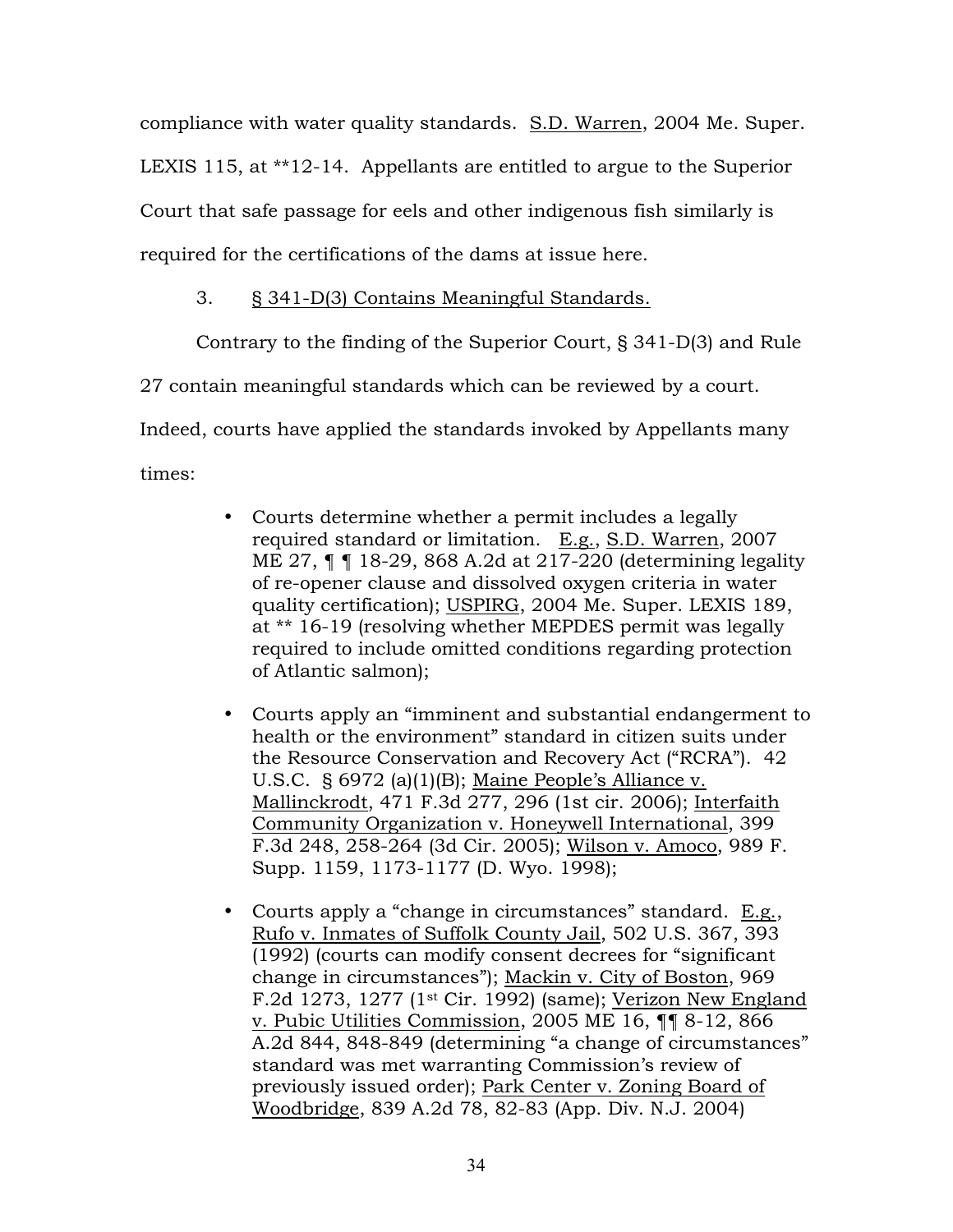(determining no "significant change in circumstances" warranted amendment of site plan approval).

The standards in this case are certainly no less meaningful than the standard specifically upheld and applied in Finks v. Maine State Highway Comm'n, 328 A.2d 791, 793 (Me. 1974) (State could take land near highways "for the preservation and development of natural scenic beauty") or applied in Verizon, 2005 ME 16, ¶¶ 8-12, 866 A.2d at 848- 849 (sufficient evidence that "passage of time" warranted Commission's modification of order).

Furthermore, the modification criteria are applied in the context of the underlying law at issue, which here are the water quality laws. The water quality standards in those laws, discussed above, themselves set forth specific standards that have been construed and applied by courts. Save Our Sebasticook, 2007 ME 102, 928 A.2d 736, 745-746; S.D. Warren v. BEP, 2004 Me Super. LEXIS 115.

4. The Board's Dismissals Were Not The The Exercise Of Prosecutorial Discretion.

The Superior Court found that the Board's authority to act on a petition to modify is discretionary authority to take enforcement action, the exercise of which the Court held is unreviewable. App. at 16 (Friedman 80C Appeal Dismissal); App. at 123-124 (Watts v. BEP). As a matter of law, the Superior Court was wrong in characterizing the Board's actions on the Petitions as enforcement decisions.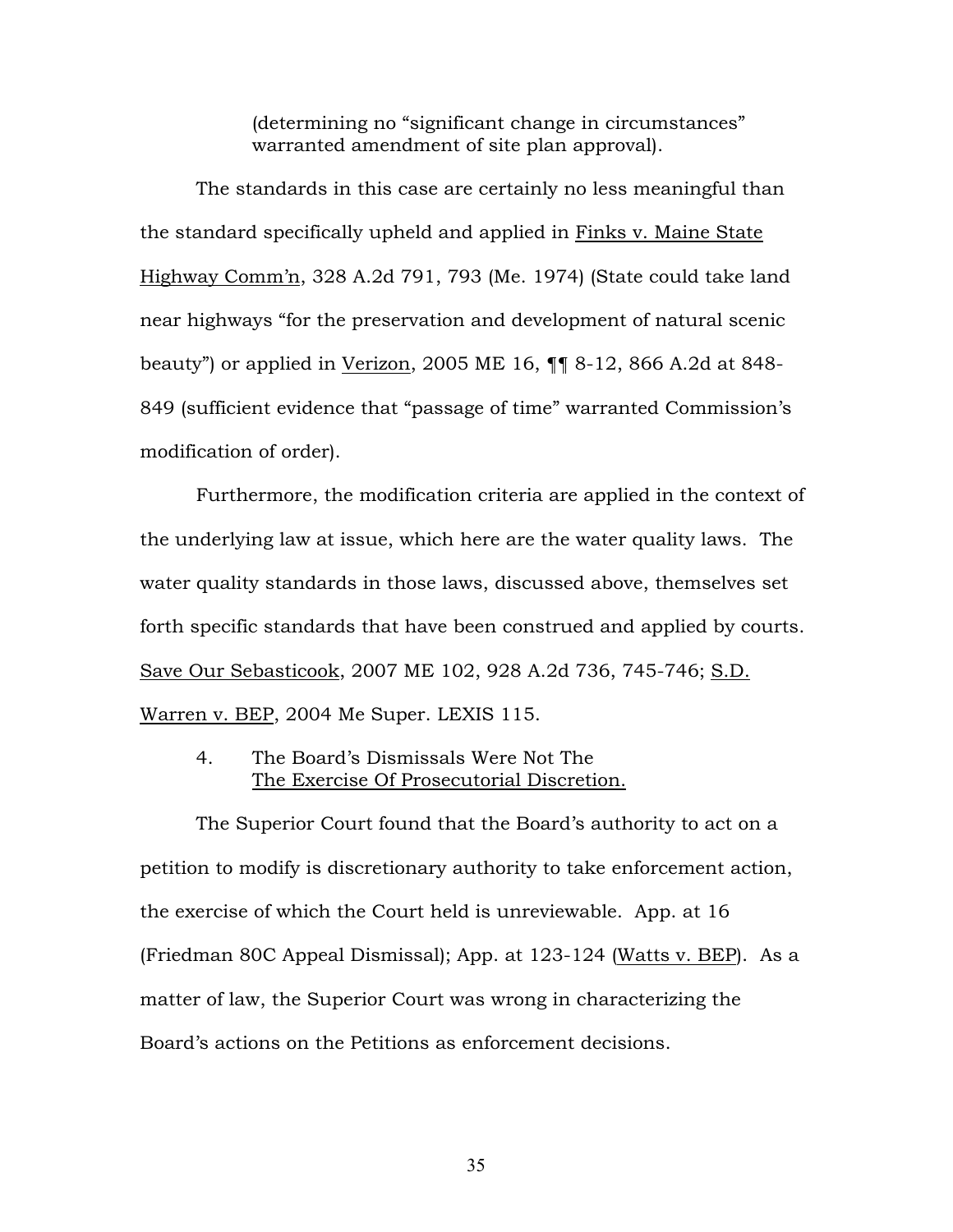Appellants did not ask the Board to enforce the current water quality certifications. To the contrary, Appellants' position is that the certifications are too lax and enforcing lax certifications would serve no purpose. Appellants made it clear they sought to modify the certifications, and in the adjudicatory hearing on the Kennebec Petition FOMB proffered specific language to do so.<sup>14</sup>

The purpose of the modification provision of § 341-D(3) is to provide a method for the Board to fix defects in licenses. If a license never should have been issued in the first place, or if over time it has become ineffective or noncompliant with governing standards, § 341-D(3) authorizes the Board to take remedial steps and modify the license. There is no reason why a Board decision on whether to fix a purportedly defective license should be any less appealable than the Board's decision to originally issue the license.

- c. "Effective" means efficiently.
- d. "Fish" includes, but is not limited to, the eel.

<sup>&</sup>lt;sup>14</sup> The modification language was set forth Friedman Direct  $\P$  2, and was as follows:

The dam operator shall provide immediate, safe and effective upstream and downstream passage for all indigenous migratory fish. For the purposes of this paragraph:

a. "Immediate" means the date this certification is approved by the Board of Environmental Protection.

b. "Safe" means that all fish migrating upstream can pass the dam and no fish migrating downstream are killed or injured by the dam.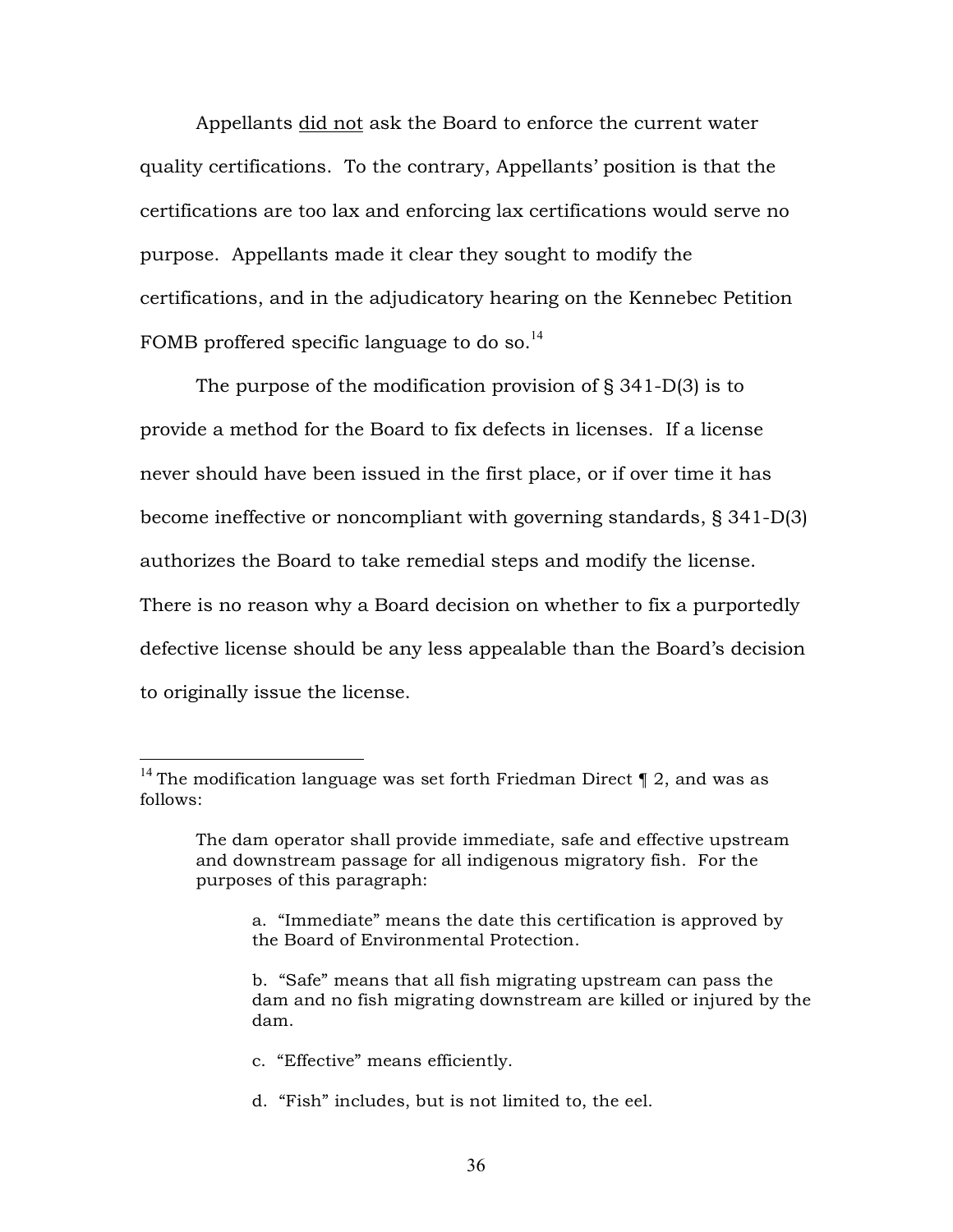The same issues arise in a petition to modify as in an original application for a license: what standards are required or barred by law, what conditions will protect public health and the environment, etc. These are the bread-and-butter issues of appeals of Board licensing decisions. E.g., Save Our Sebasticook, 2007 ME 102, ¶¶ 30-35, 928 A.2d at 745-746 (appellant claimed water quality certification violated antidegradation provisions of water quality standards); S.D. Warren, 2007 ME 27, 868 A.2d 210 (appellant claimed dissolved oxygen criteria in water quality certification was impermissible under State water quality standards and that the Board had no statutory authority to require eel and fish passage); Atlantic Salmon Federation v. Board of Environmental Protection, 662 A.2d 206 (appellants claimed statute protecting river segment prohibited permit to build hydroelectric dam); USPIRG v. Board of Environmental Protection, 2004 Me. Super. LEXIS 189, at \*\* 12-19 (appellants claimed, among other things, (1) wastewater discharge permit for aquaculture industry was not protective enough of Atlantic salmon, and (2) Board had no authority to include mixing zone in permit).

The Superior Court in Watts v. BEP characterized a petition to modify a water quality certification as "concern[ing] the Board's alleged non-enforcement of Maine's water quality classification and antidegradation law." App at 123. The court conflated licensing and enforcement. A water quality certification is a license. 38 M.R.S.A. § 341-D(3); Me. Dept. of Env't Prot., 01 096 2-1(J) (App. at 128). Like all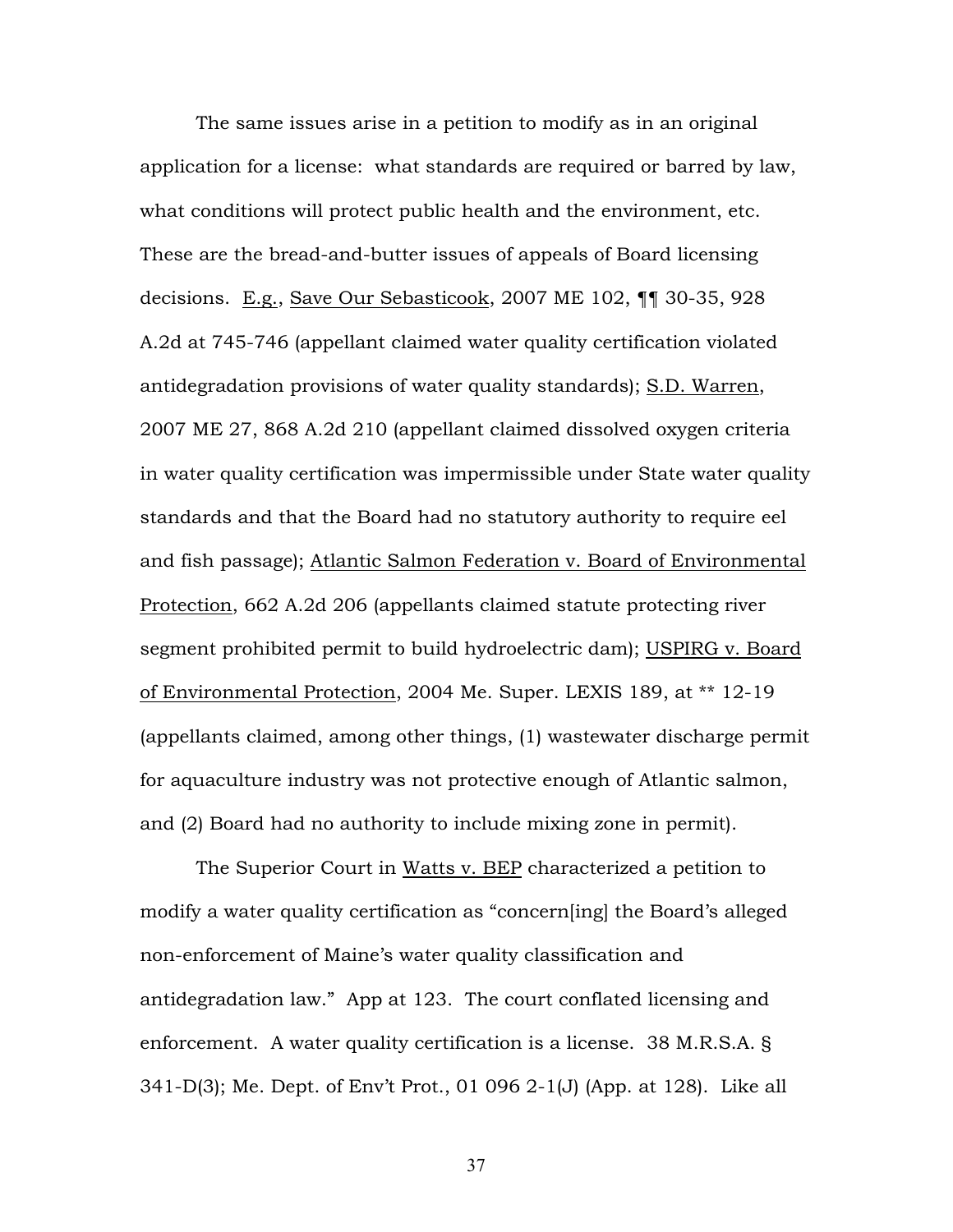licenses and permits, it implements statutory standards. Air emission licenses implement ambient air quality standards. 38 M.R.S.A. § 590(2) (2001 and Supp. 2007). A Land Use Regulation Commission permit implements the development standards of a zoning district. 12 M.R.S.A. §§ 685-B(2) (2005 and Supp. 2007). When a license is issued or modified it is not an enforcement proceeding.

Appellants also note certifications can be modified at the request of the licensee. A modification can remove or relax specific conditions the Board deems no longer necessary to ensure compliance with water quality standards. Such a modification would hardly be an enforcement action.

A recent United States Supreme Court case, Massachusetts v. Environmental Protection Agency, 127 S. Ct. 1438 (2007), is instructive on this issue. In that case, the Court analyzed whether denial of a petition for rulemaking is subject to judicial review, or whether it is analogous to an agency's refusal to initiate enforcement proceedings. Id. at 1459. In finding denial of a petition for rulemaking reviewable, the Court stated:

There are key differences between a denial of a petition for rulemaking and an agency's decision not to initiate an enforcement action. [Cite omitted]. In contrast to nonenforcement decisions, agency refusals to initiate rulemaking 'are less frequent, more apt to involve legal as opposed to factual analysis, and subject to special formalities, including a public explanation.' [Cite omitted]. They moreover arise out of denials of petitions for rulemaking which (at least in the circumstances here) the affected party had an undoubted procedural right to file in the first instance.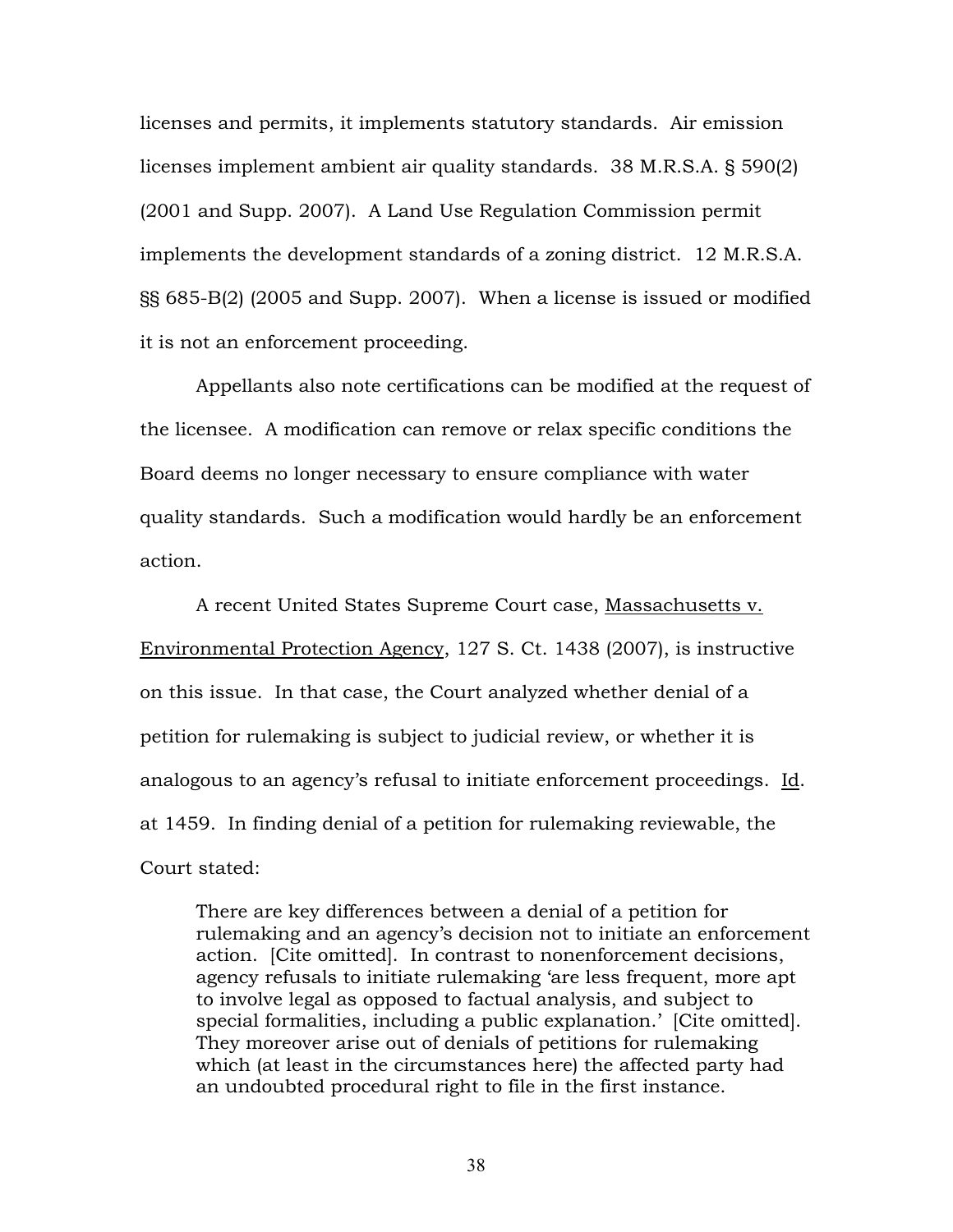<u>Id.</u>.

Applying that analysis here shows that denial of a petition to modify is not analogous to a refusal to initiate an enforcement proceeding. Petitions for modification are not merely infrequent; as far as Appellants know, the petitions regarding these certifications were the first petitions under § 341-D(3) ever filed. The Petitions involved legal analysis – e.g, whether certifications omitted legally required standards. The petitions were subject to the special formalities of Rule 27, which requires a specific form of petition and requires that the Board take action on the petition within a specified period of time. While it is unclear whether a public explanation is legally required, the Board in fact did issue them for the dismissals of the Petitions. And Rule 27 provided Appellants with "an undoubted procedural right to file" the Petitions "in the first instance." See also Connecticut Fund for the Environment v. Acme Electro-Plating, 822 F. Supp. 57 (D. Conn. 1993) (appeal of a Clean Water Act discharge permit application is not an enforcement proceeding).

The Superior Court in Watts v. Board analogized the Petitions to a request to a Code Enforcement Officer ("CEO") to enforce a zoning ordinance. A more apt analogy would be denial of a zoning variance. Under 30-A M.R.S.A. § 4353(2)(C)(4), a municipal zoning board of appeals "may grant" a variance. If a variance is denied, that decision can be appealed for abuse of discretion, errors of law, or findings not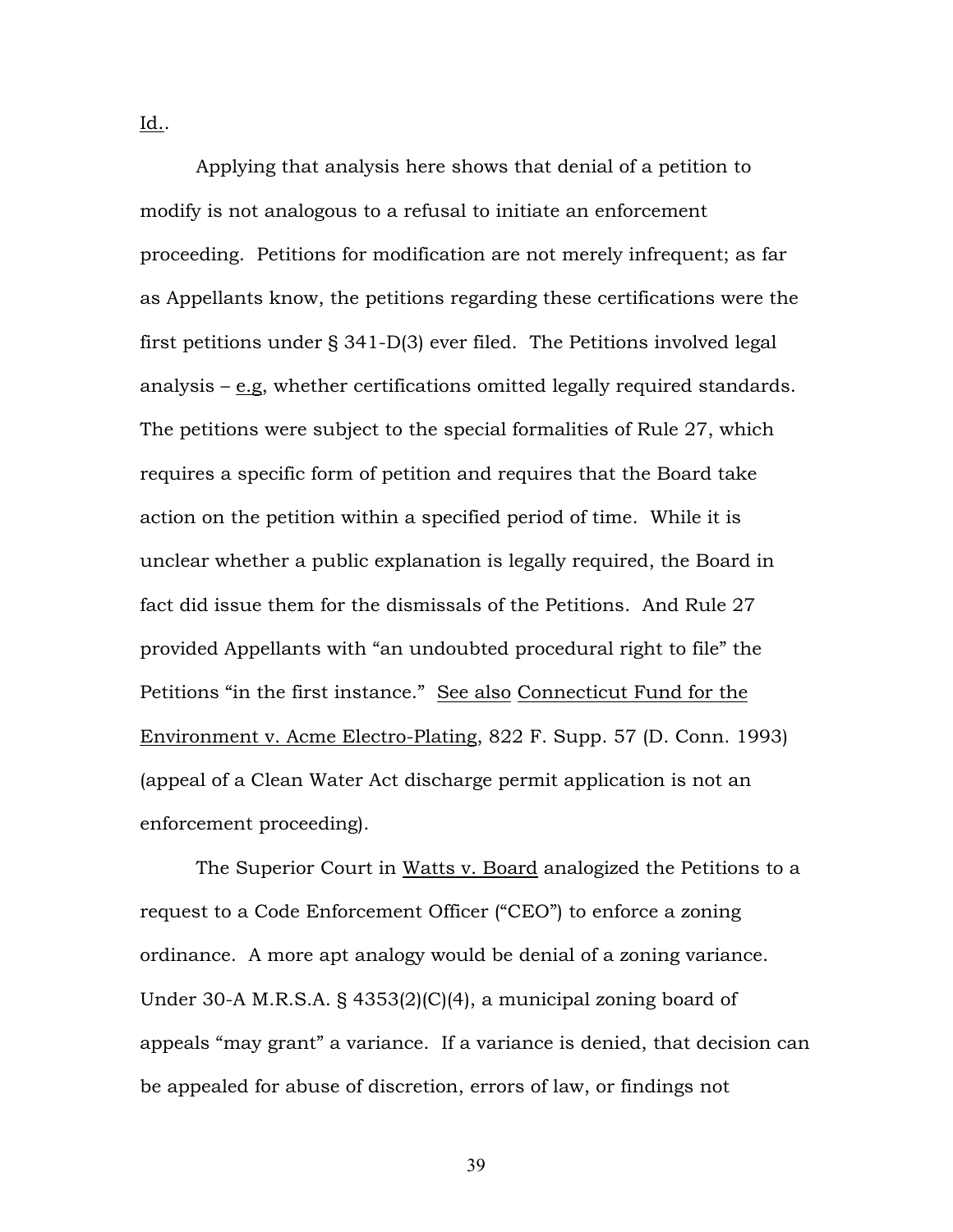supported by the substantial evidence in the record.  $E.g., Phaiah v.$ Fayette, 2005 ME 20, ¶8, 866 A.2d at 866. Appellants note that Watts v. BEP, which the Watts 80C Appeal Dismissal incorporated by reference, itself is self-contradictory as to whether petitions to modify are part of an enforcement scheme. The court in that case stated the Board will hold hearings on "petitions which raise enough evidence as to call into question the reasoning for granting the license," App. at 124. That is hardly an enforcement concept.

## 5. This Court Should Permit Review Of Enforcement Decisions That Are Tainted By Errors Of Law.

Even if Board dismissal of a petition to modify is considered a decision not to enforce, it is not clear that Maine law bars all review of such a decision. This Court permitted an appeal of a decision not to enforce in Richert v City of South Portland, 1999 ME 179, 740 A.2d 1000. In that case, Richert complained to the CEO that her neighbor took in tenants in violation of the zoning code. The CEO declined to take enforcement action, Richert appealed to the Zoning Board of Appeals ("ZBA"), which also declined to take enforcement action, and Richert appealed. The Superior Court denied the appeal, but this Court overturned the Superior Court's ruling. The case turned on whether under the South Portland zoning ordinance, the neighbors were the "resident occupants" of the building and therefore allowed to engage in the "home occupation" of letting rooms. The Court overturned the ZBA decision because the ZBA misinterpreted the meaning of "resident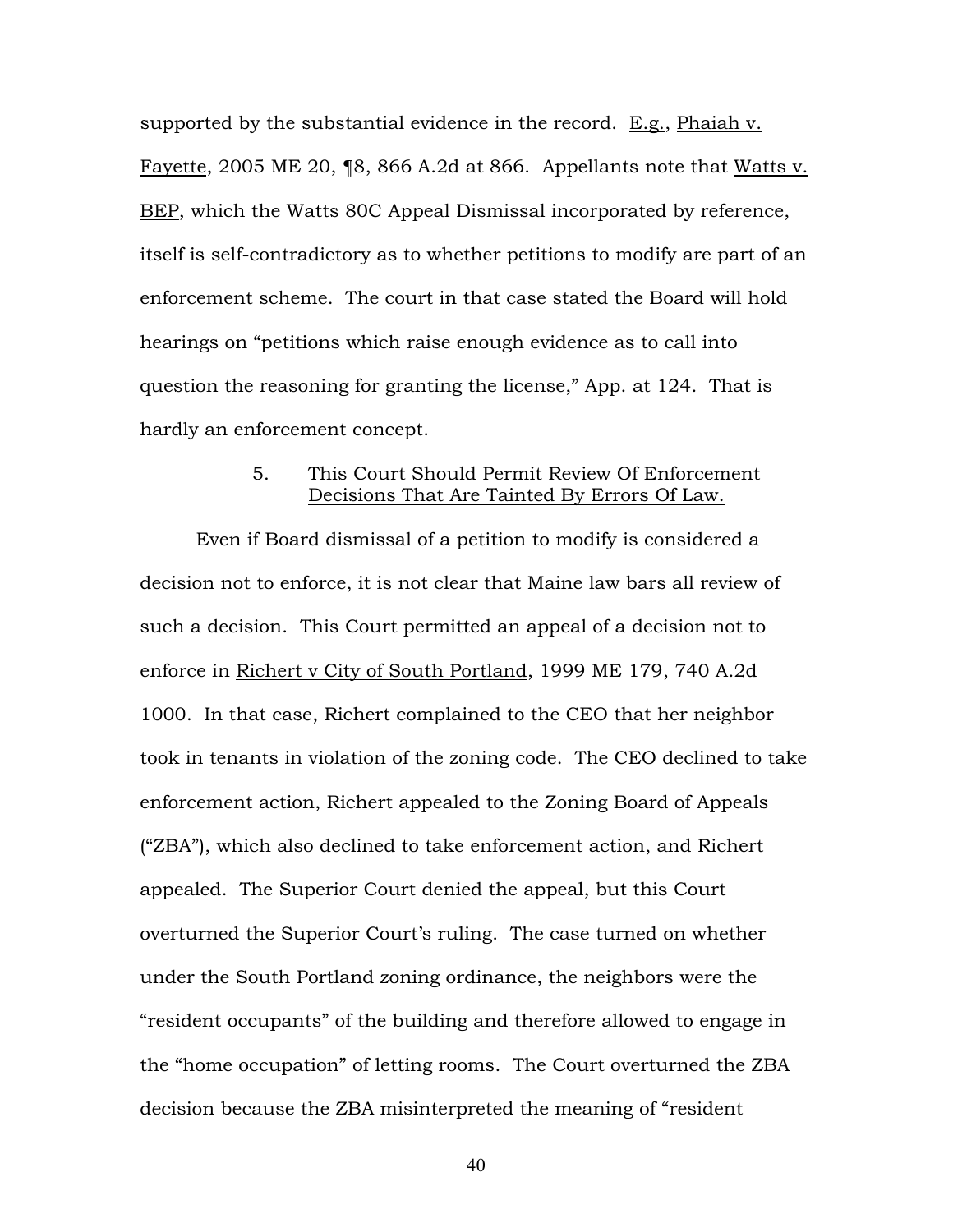occupants." See also Toussaint v. Harpswell, 1997 ME 189, 698 A.2d 1063 (appeal of a ZBA decision not to enforce a zoning law).

The Superior Court in Watts v. Board cited Herrle v. Town of Waterboro, 2001 ME 1, 763 A.2d 1159, for the proposition that "[a]bsent statutory authority, courts should dismiss appeals seeking review of discretionary action." App. at 122 (Watts v. BEP); see also App. at 16 (Friedman 80C Appeal Dismissal). In Herrle, neighbors of a gravel pit appealed a ZBA ruling that the pit did not violate a zoning ordinance. The neighbors contended that the ZBA misinterpreted a grandfather clause in the ordinance. But it was not the ZBA that had the power to enforce the zoning ordinance in that case; it was the Town Board of Selectmen, which was not a party. The ZBA ruling, this Court found, was only advisory and not subject to judicial review. 2001 ME 1 at  $\P$  9, 763 A.2d at 1161. This Court also noted the governing statute authorized only municipalities, and not private parties, to bring an action to enforce land use laws, and thus the neighbors did not have standing.<sup>15</sup> This Court in dictum stated that [e]ven if we were to affirm the Superior Court's decision finding error in the ZBA's legal analysis, the Board of Selectmen could still decide in its discretion not to bring an enforcement action. . ." Id. at ¶ 10, 763 A.2d at 1162. However, the Court did not actually state that had it been the Board of Selectmen misinterpreting the ordinance, then there could have been no appeal. The dissent in

 $15$  By contrast, Rule 27 authorizes "any person" to file a petition to modify.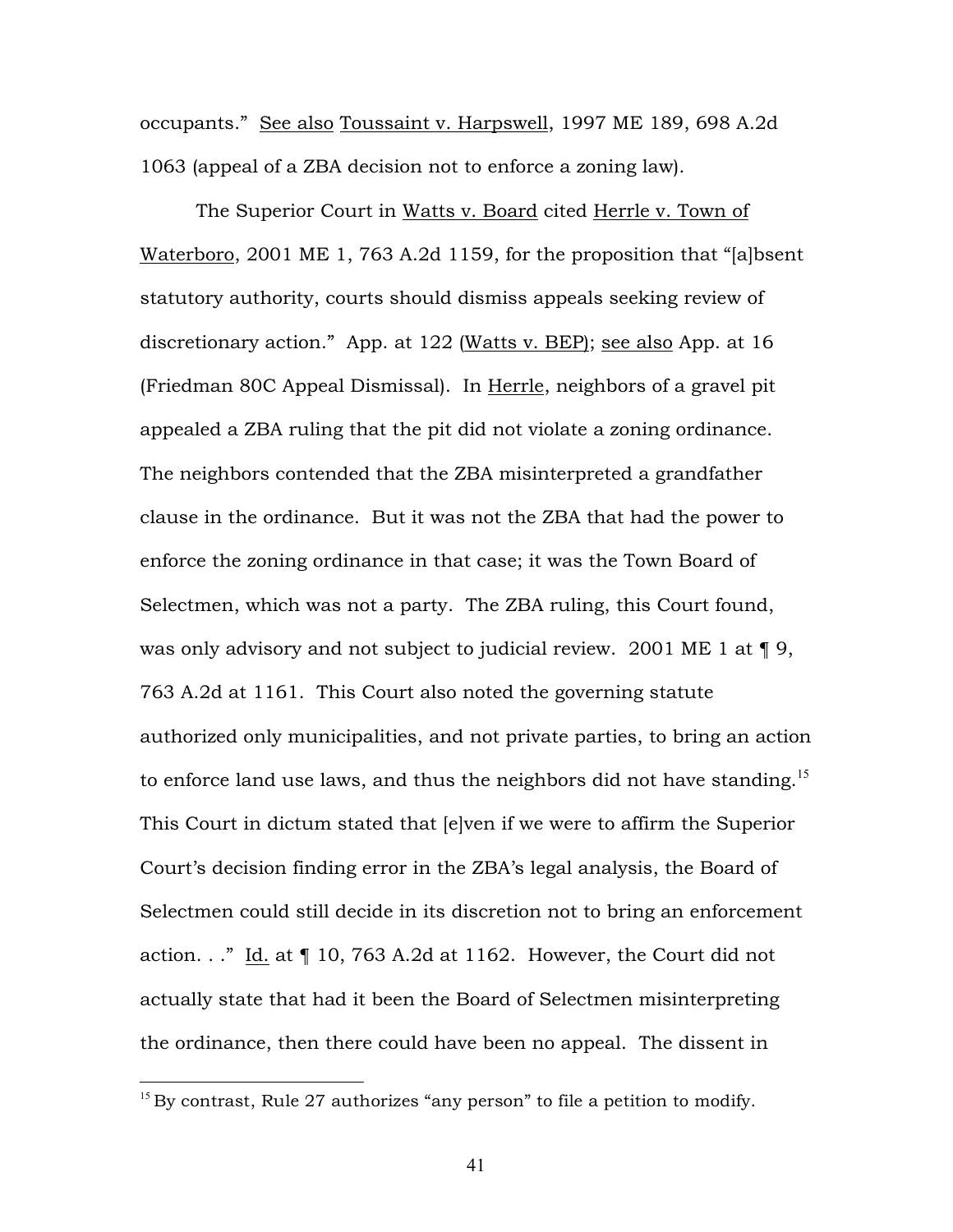Herrle noted that Richert and Toussaint permitted a neighbor to challenge the legal determination by a municipality that a zoning ordinance was not violated. 2001 ME 1 at  $\P$  14, 763 A.2d at 1162.<sup>16</sup>

Richert and Toussaint can be harmonized with Herrle by recognizing that the Herrle Court's comment about enforcement discretion is -- with respect to reviewability -- only inapt dictum, and mistakes of law made in the course of exercising enforcement discretion are reviewable, as in Richert and Toussaint.<sup>17</sup>

The Superior Court also cited to Bar Harbor Banking & Trust Co. v. Alexander, 411 A.2d 74 (Me. 1980), for the proposition that "[i]n general, Maine courts are not free to review discretionary enforcement decisions." App. at 7. However, Bar Harbor Bank and Trust is inapposite. There, the Court vacated a temporary restraining order that prohibited the Bureau of Consumer Protection from investigating whether a bank had violated consumer protection laws.  $18$  The basis of the decision was not that discretionary enforcement actions are unreviewable. Rather, the Court applied the doctrine of primary jurisdiction and held that the agency in the first instance must be given a chance to perform its statutory duties (which included conducting a

<sup>&</sup>lt;sup>16</sup> In other cases, courts cite Herrle in dictum. E.g., Salisbury v. Bar Harbor, 2002 ME 13, ¶¶ 10-11, 788 A.2d 598, 601 (2002); Violette v. Winslow, 2004 Me. Super. Lexis 103, at \*13 (June 11, 2004).

 $17$  The alternative appears to be a finding that Herrle overruled Richert and Toussaint.

 $18$  The equivalent in the cases at bar would be an injunction against the Board prohibiting a ruling on the Petitions.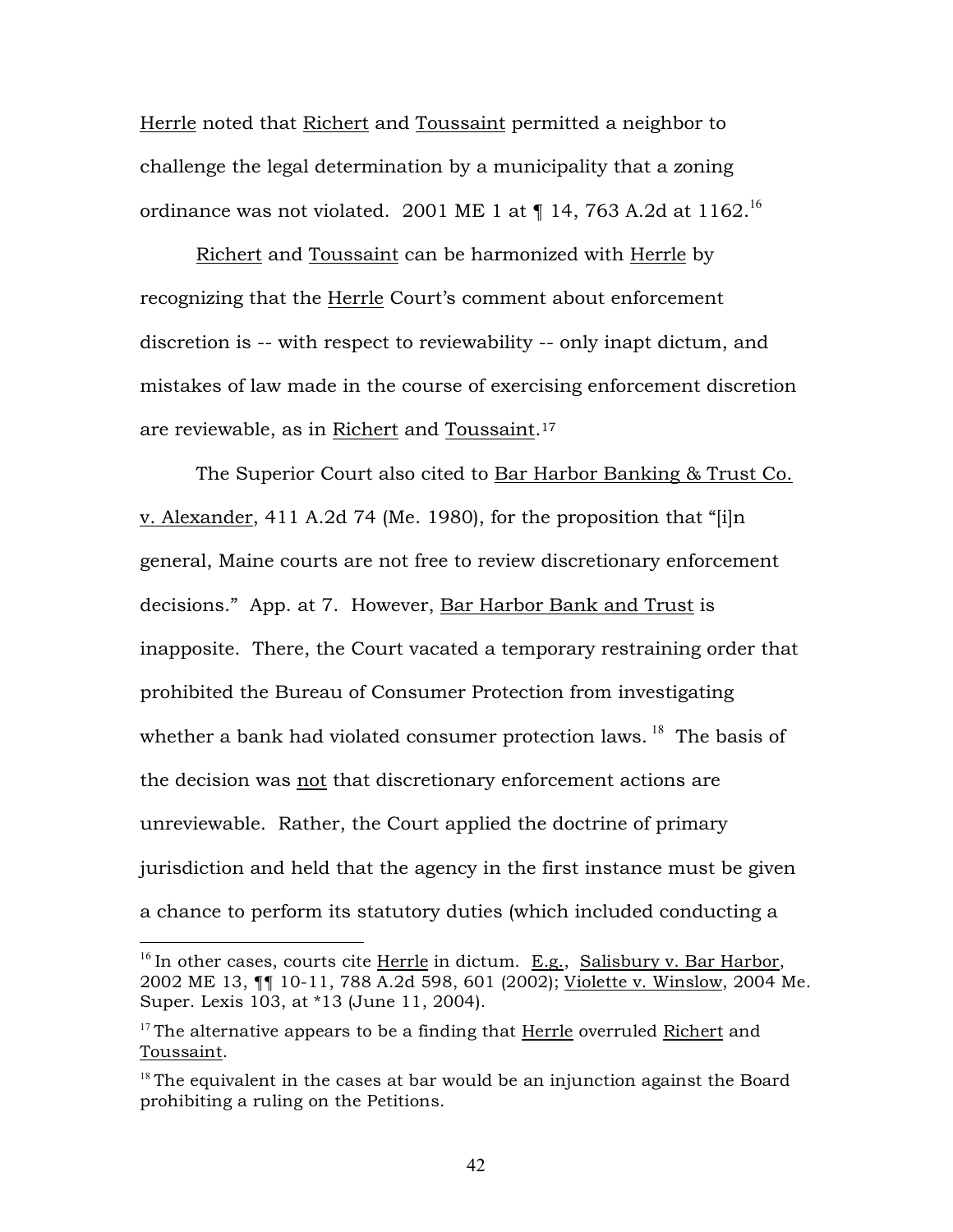hearing concerning possible violations).<sup>19</sup> See also New England Outdoor Ctr. v. Commissioner of Inland Fisheries and Wildlife, 2000 ME 66, 748 A.2d 1009, (cited in Friedman 80C Appeal Dismissal, App. at 14-15) (court will not direct agency on specifics of how to conduct an investigation). In the instant cases, the Board performed its statutory duty to rule on the Petitions, and dismissed them.

In sum, the Board misinterpreted the water quality laws, and that affected its decisions. Appellants should be entitled to a review of such flawed decisions.

 $19$ <sup>19</sup> The Court in Bar Harbor stated that the primary jurisdiction doctrine "is designed to resolve the question of who should act first. Where the administration of a particular statutory scheme has been entrusted to an agency, the Court will postpone consideration of an action until the agency has made a designated determination if such postponement will protect the integrity of the statutory scheme." 411 A.2d at 78 (quoting Woodcock v. Atlass, 359 A.2d 69, 71 (Me. 1976)).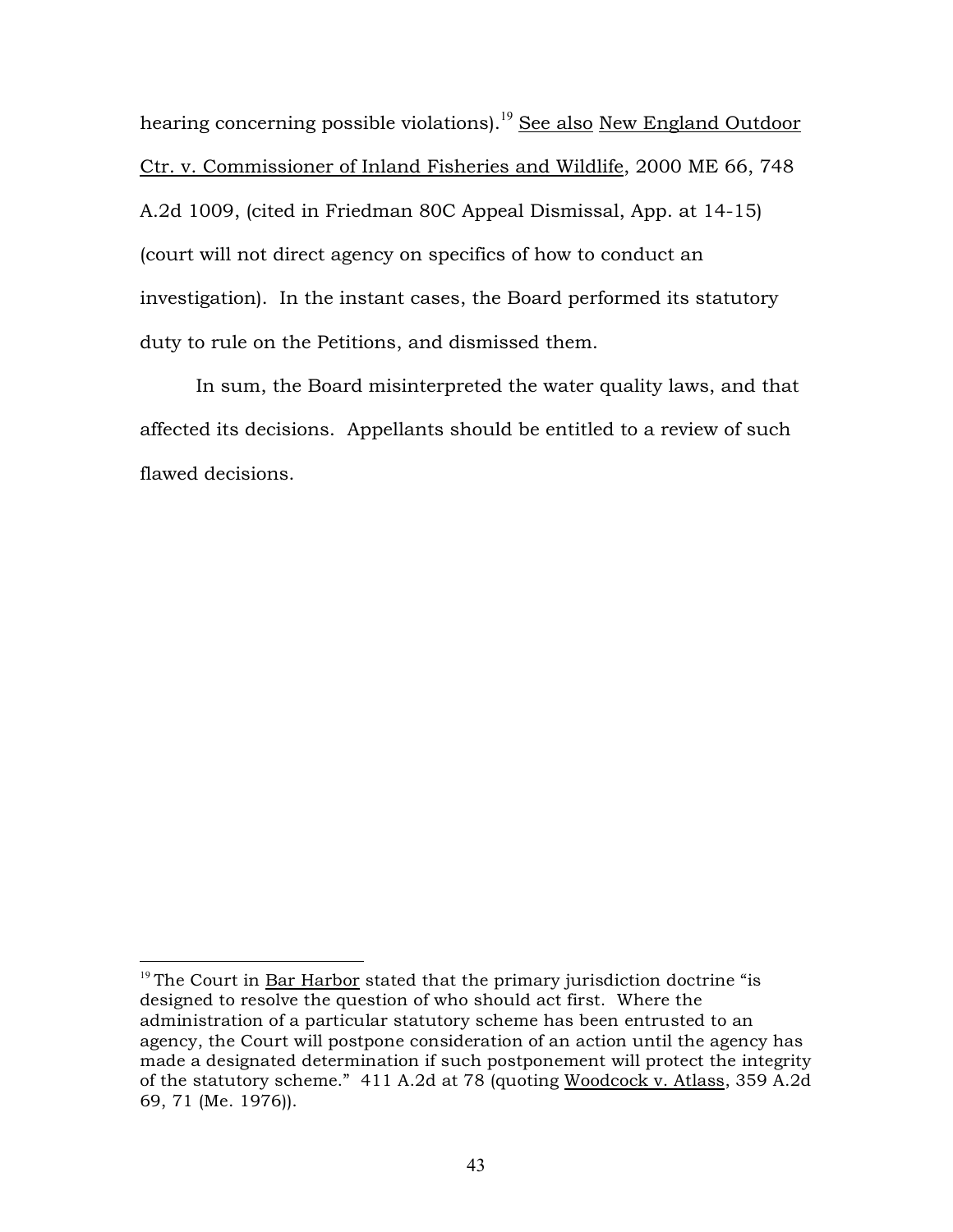## III. THE SUPERIOR COURT ERRED IN RULING THAT BOARD ACTION ON A PETITION TO MODIFY IS NEVER "FINAL" BECASE A NEW PETITION CAN BE FILED AT A LATER DATE.

The Maine APA provides:

'Final agency action' means a decision by an agency which affects the legal rights, duties or privileges of specific persons, which is dispositive of all issues, legal and factual, and for which no further recourse, appeal or review is provided within the agency.

5 M.R.S.A. § 8002(4) (2002 and Supp. 2007). The purpose of requiring

finality has been described as follows:

The finality requirement reflects reasoned policy judgments that administrative processes should proceed with a minimum of interruption and that litigants as a group are best served by a system that prohibits piecemeal appellate consideration of rulings that may fade into insignificance by the time the initial decisionmaker disassociates itself from the matter.

2 Am. Jur. Administrative Law 2d § 459 (2004) (footnotes omitted).

Here, Rule 27 establishes the procedure for the Board to follow when a petition to modify is filed. The Board must dismiss the petition or hold an adjudicatory hearing and then rule. Both decision-making routes were employed in the cases at bar. And the results were the same: the Board voted to deny the Petitions, and explained why in writing. There is nothing interlocutory about the dismissals. Absent a court order, the Board will not take any further action on the petitions.

With respect to finality, Appellants are in the same position as an applicant who has been turned down for a permit. An unsuccessful applicant could always file a new application for the same activity and provide more evidence that it is entitled to the permit. License denials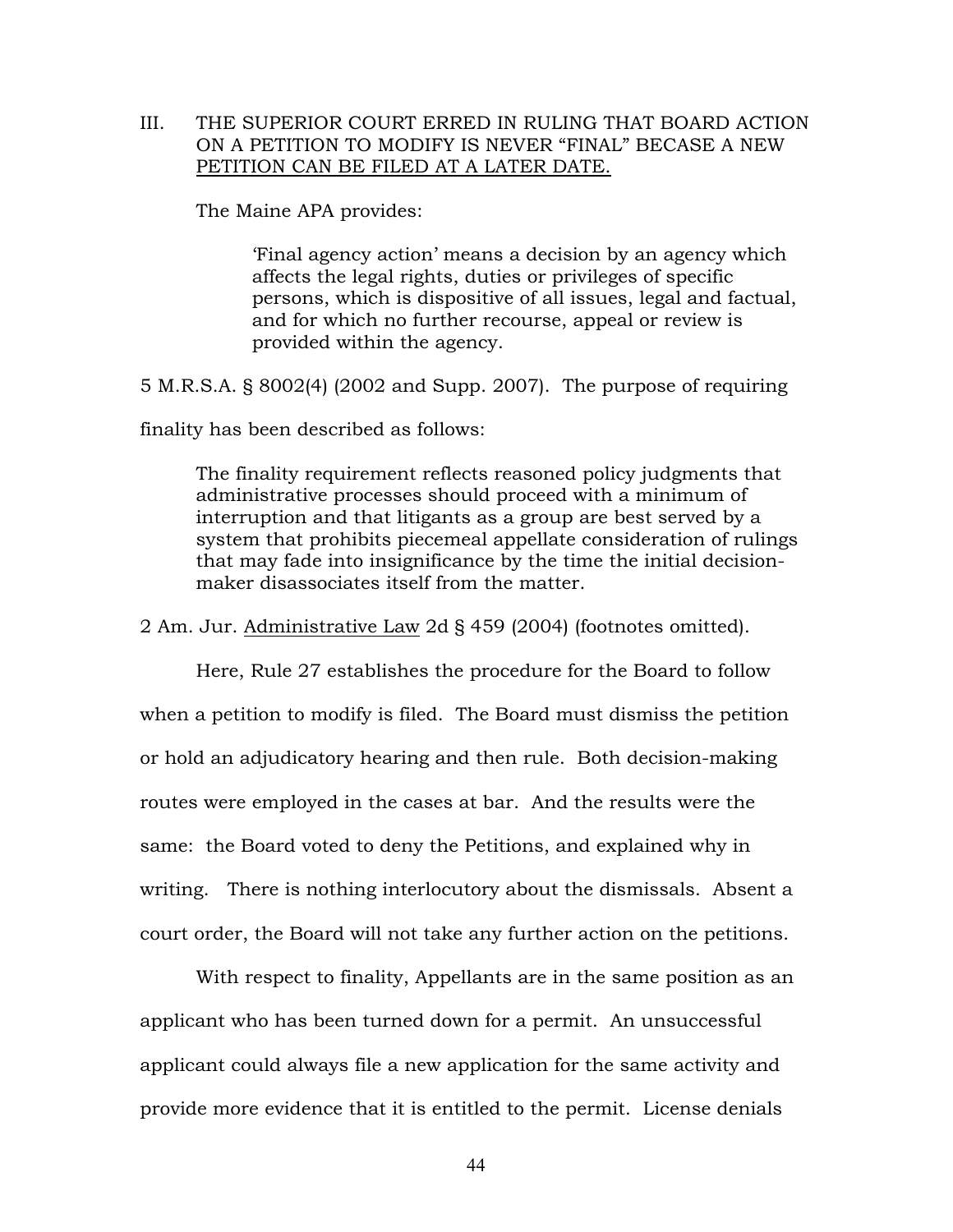are nonetheless final agency actions that are judicially reviewed. E.g., FPL v. Department of Environmental Protection, 2007 ME 97, 926 A.2d 1197 (water quality certification denial); Hannum v. Board of Environmental Protection, 2006 ME 51, 898 A.2d 392 (Natural Resources Protection Act permit denial); Phaiah v. Fayette, 2005 ME 20, 866 A.2d 863 (zoning variance denial); Hall v. Board of Environmental Protection, 498 A.2d 260, 265 (Me. 1985) (sand dune permit denial).

Any other result would essentially insulate all evidence-based agency decisions from review. No one could argue that an agency decision was unsupported by substantial evidence on the whole record (asserted here) because more evidence might be submitted at another proceeding. No one could challenge a decision on the grounds that the agency made an error of law, acted arbitrarily and capriciously, or exceeded its statutory authority (also all asserted here), again, because more evidence might be submitted at another proceeding (even though the quantum or quality of evidence has nothing to do with those bases for appeal).

Furthermore, Appellants are unaware of any authority holding that a party to an adjudicatory proceeding (as FOMB was) is not entitled to review because of lack of finality. In addition, the legislative history of 5 M.R.S.A. § 8002(4) makes clear that decisions in licensing and adjudicatory proceedings are final agency actions. Commentary to § 8002(4), Me. Leg. Doc. No. 1768, 108th Leg., 1st Sess. (1977) ("The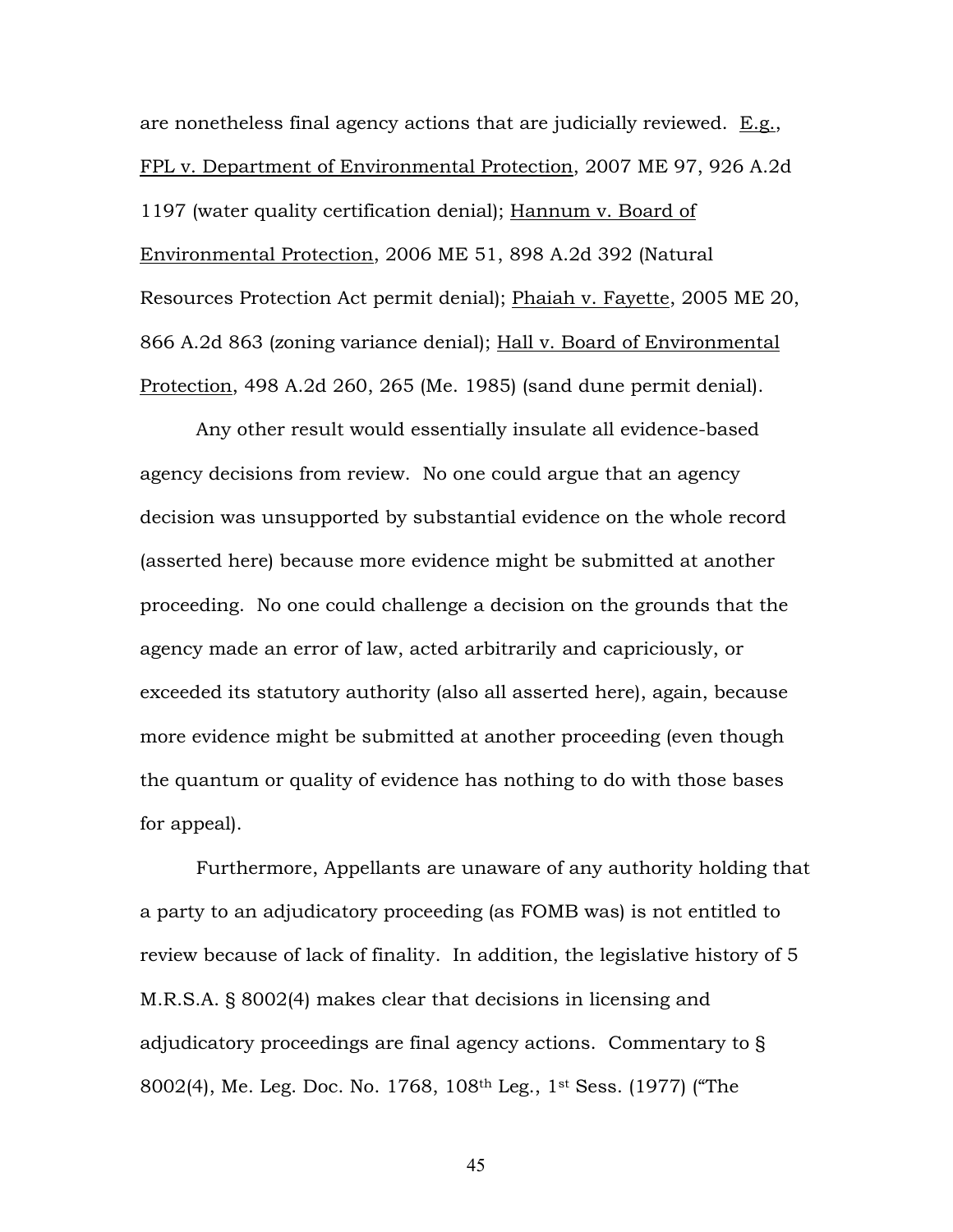definition [of 'final agency action'] is intended to make all agency decisions affecting one's legal rights, duties or privileges judicially reviewable, not just those made in licensing or adjudicatory proceedings.") (emphasis added).

Moreover, in the case of the Watts Petition, with the dam now completely rebuilt and the free-flowing habitat now destroyed, any new evidence that Mr. Watts might have gathered has now also been destroyed. This case perfectly illustrates the fundamental problem with the Superior Court's reasoning that there is no final agency action because new petitions can be filed with more evidence. In addition, the Watts Petition Dismissal left no doubt the Board would not entertain petitions to modify water quality certifications. The Board stated:

Further, efforts to revisit fish and eel passage issues after-the-fact by petition on a dam-by-dam basis is generally an inappropriate vehicle to advance fish restoration. The impact of dams on migratory species and the need for fish and eel passage in a particular watershed are best evaluated whenever dams are licensed or re-licensed.

App. at 80. The Board could not be clearer that its final answer is "no."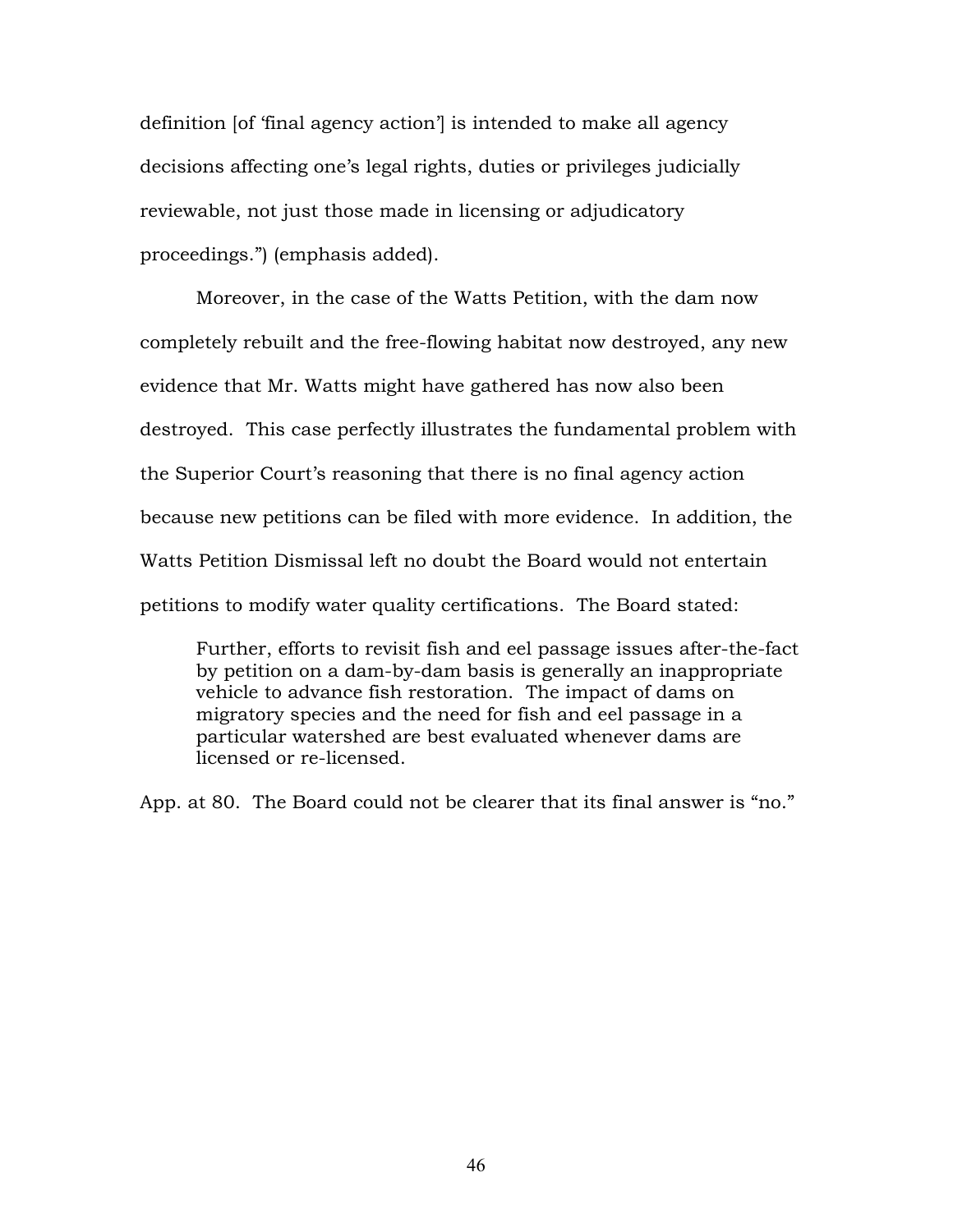IV. EVEN IF THE BOARD'S DISMISSALS OF THE PETITIONS ARE NONFINAL ACTIONS, THE RULE 80C ACTIONS SHOULD NOT HAVE BEEN DISMISSED BECAUSE "THE NO ADEQUATE REMEDY" EXCEPTION APPLIES.

Even if the Board dismissals are considered nonfinal, these

appeals fall within an exception to the finality rule. The APA at 5

M.R.S.A. § 11001(1) provides:

Preliminary, procedural, intermediate or other nonfinal agency action shall be independently reviewable only if review of the final agency action would not provide an adequate remedy.

The Superior Court held this exception does not apply:

However, that exception to the general requirement of final agency action addresses situations in which judicial review prior to final agency action would deprive a party of 'an adequate remedy.' Here, the Board has completed its consideration of the petition and has ordered it dismissed, so the exception does not apply.

App. at 13-14.

This Court in Northeast Occupational Exchange v. Bureau of

Rehabilitation, 473 A.2d 406, 409-410 (Me. 1984) found that the

legislative intent behind the exception to the finality rule was:

. . . the 'ultimate test of reviewability is not to be found in an overrefined technique, but in the need of the review to protect from the irreparable injury threatened in the exceptional case by administrative rulings which attach legal consequences to action taken in advance of other hearings and adjudications that may follow.' [Citation omitted].

The Superior Court did not inquire into whether Petitioners would suffer

irreparable harm pending final agency action. Instead, the Superior

Court in the Kennebec and Androscoggin cases, and the Superior Court

in Watts v. BEP, which was adopted wholesale in the Watts 80C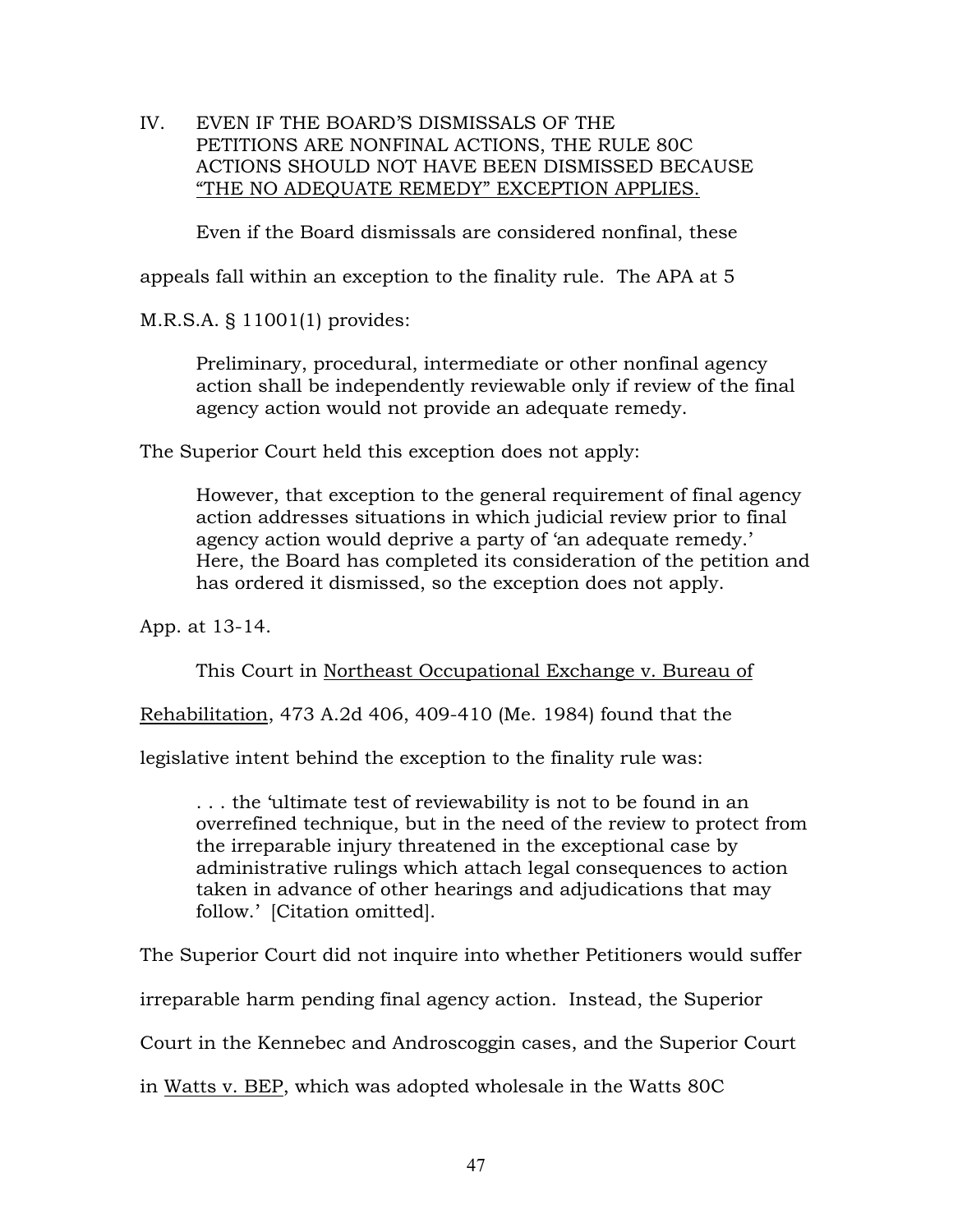Dismissal, seem to be saying that Petitioners got the remedy they wanted: a decision on the Petitions.<sup>20</sup> But the remedies they actually wanted were water quality certifications that requires safe fish passage.

If the Board's dismissals were truly nonfinal because Petitioners can continually file new petitions, then there could not be a stronger case for reviewing nonfinal action. As the United States Supreme Court stated in Amoco Production v. Village of Gambell, 480 U.S. 531, 545 (1987): "Environmental injury, by its nature, can seldom be adequately remedied by money damages and is often permanent or at least of long duration, *i.e.*, irreparable." (In the case of the Watts Petition, the Messalonskee dam was rebuilt while the Board, in untimely fashion, denied the petition). Migration of eels and other indigenous fish is blocked, and these species are being killed and injured in dam turbines. Every migration season without safe passage is a season that will never be reclaimed for Petitioners and other river users. Even worse, Petitioners presented evidence to the Board they believe clearly demonstrates the eel population in the rivers is in grave danger. The Superior Court needs to review the Board's dismissals of the Petitions now.<sup>21</sup>

 $20$  This contradicts the Superior Court's finding that there was not final agency action.

 $2<sup>1</sup>$  Appellants also note that it is questionable whether the finality rule applies to Board decisions at all, given that 38 M.R.S.A. § 346(1) provides "any" order can be appealed in accordance with the APA. This language is in clear contrast with statutes that provide final agency orders are reviewable in accordance (con't) with the APA. For example, the Hospital and Health Care Provider Cooperation Act, 22 M.R.S.A. § 1847 (Supp. 2007) provides: (con't)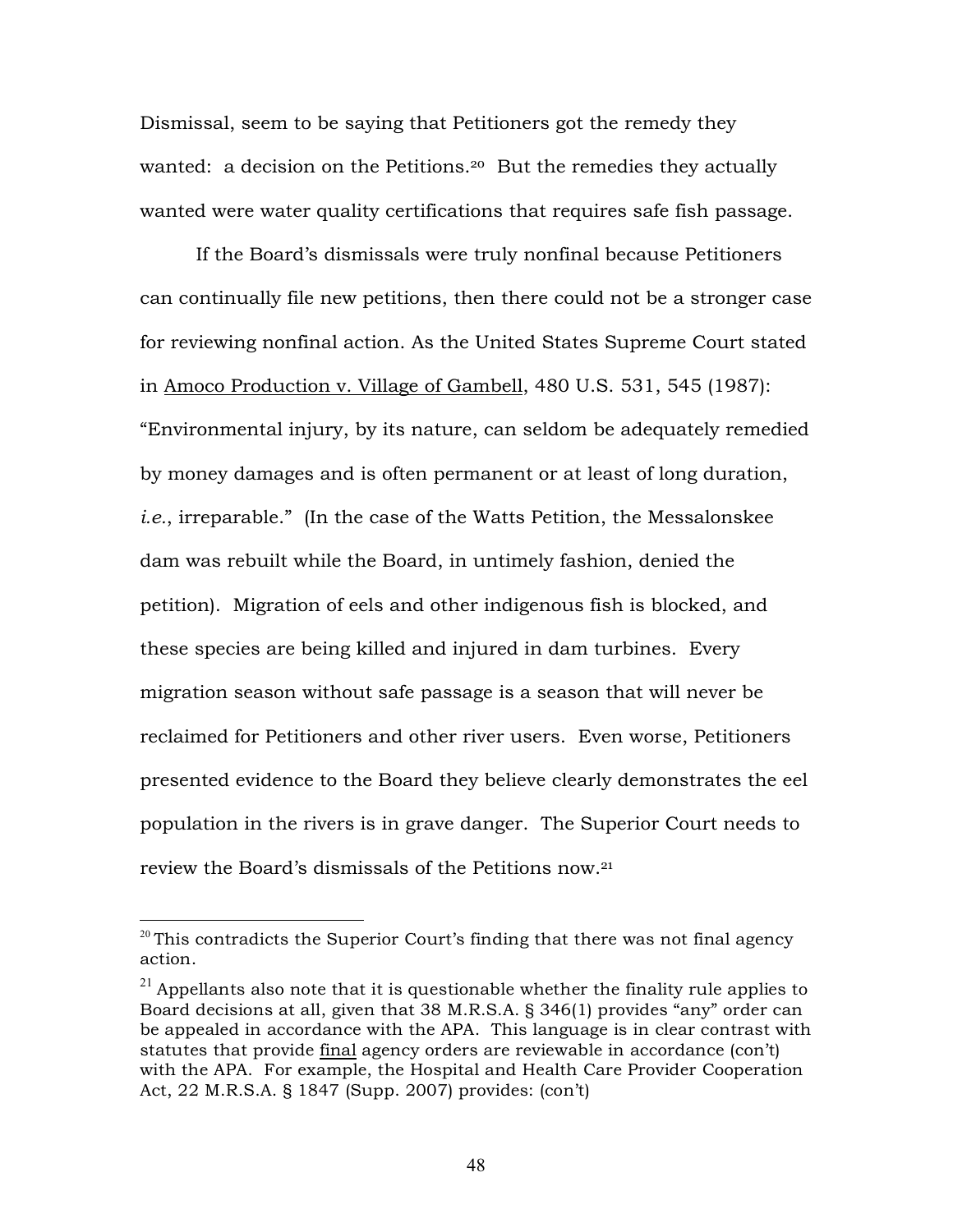#### **CONCLUSION**

For the reasons set forth above, the dismissals of the 80C actions should be reversed, and the cases should be remanded to the Superior

Court for determinations on the merits.

Dated: March 17, 2008

 $/s/$ David A. Nicholas Douglas H. Watts Bar No. 010049 131 Cony Street 20 Whitney Road **Augusta, Maine 04330** Newton, Massachusetts 02460 (207) 622-1003 (617) 964-1548

Pro Se

Bruce M. Merrill Bar No. 7623 225 Commercial Street Suite 501 Portland, Maine 04101 (207) 775-3333

Attorneys for Ed Friedman and Friends of Merrymeeting Bay

 $\overline{a}$ 

An applicant, certificate holder or intervenor aggrieved by a final decision of the department . . . is entitled to judicial review of the final decision in accordance with the Maine Administrative Procedure Act.

(Emphasis added). As another example, domestic relations law on enforcement of child support, 19-A M.R.S.A. § 2453, provides:

A person aggrieved by a final action of the commissioner under this article may file an action under the Maine Rules of Civil Procedure, Rule 80C seeking review of that action. Administrative remedies must be exhausted prior to such review.

(Emphasis added). If the Legislature had wanted to limit appeals of Board actions to final actions, it could have done so as it did in other statutes. WASHPIRG v. Pendleton Woolen Mills, 11 F.3d at 886; cf. Roberta v. Southwest Harbor, 449 A.2d 1138, 1140 (1982) ("nothing in a statute may be treated as surplusage if a reasonable construction giving each word meaning and force is possible"). At the very least, 38 M.R.S.A. § 346(1) shows the right to appeal Board decisions should be broadly construed.